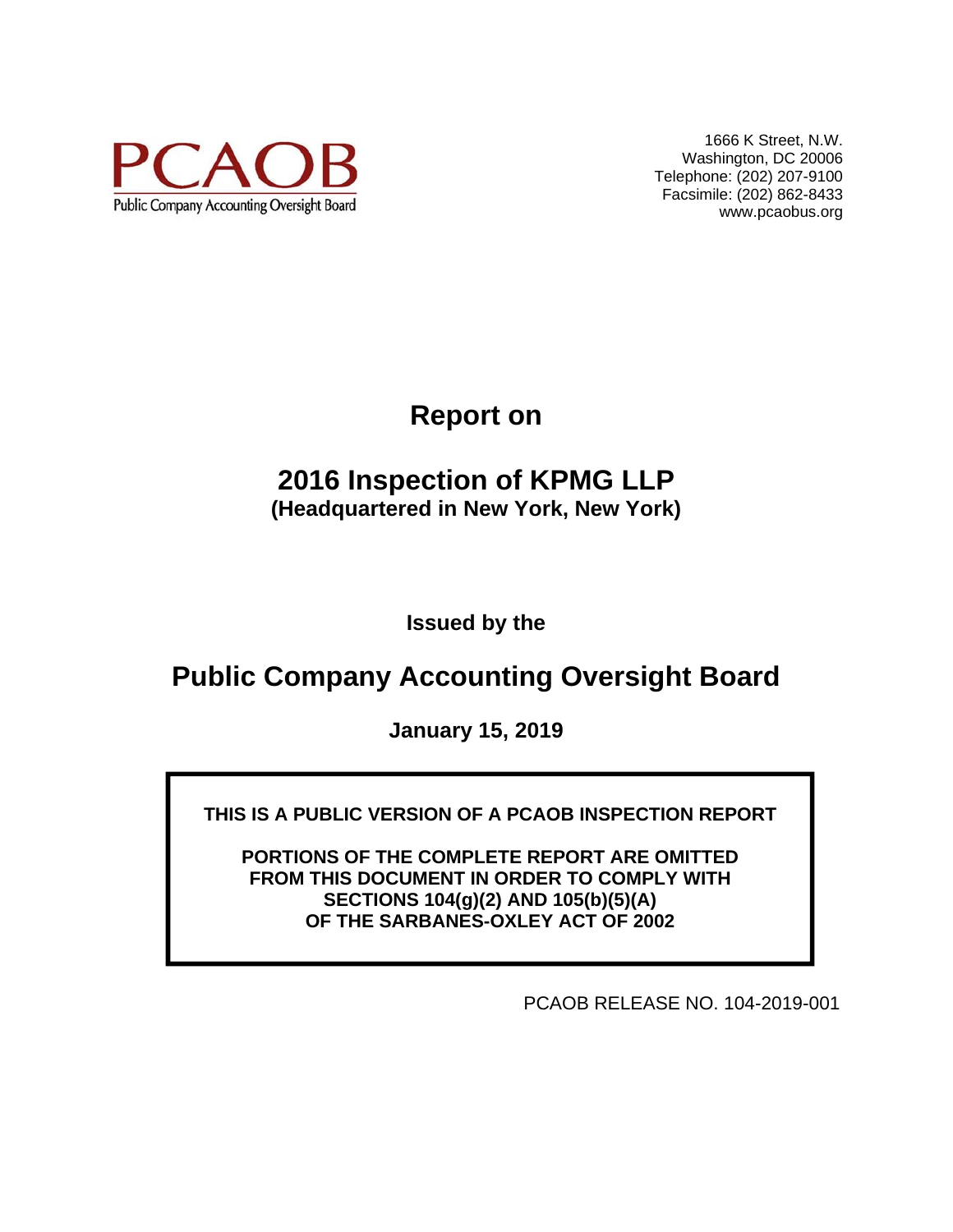#### **2016 INSPECTION OF KPMG LLP**

#### Preface

The Public Company Accounting Oversight Board ("PCAOB" or "the Board") conducted an inspection of the registered public accounting firm KPMG LLP ("KPMG" or "the Firm") for the year 2016 pursuant to the Sarbanes-Oxley Act of 2002 ("the Act").

Inspections are designed and performed to provide a basis for assessing the degree of compliance by a firm with applicable requirements related to auditing issuers. For a description of the procedures the Board's inspectors may perform to fulfill this responsibility, see Part I.D of this report (which also contains additional information concerning PCAOB inspections generally). The inspection included reviews of portions of selected issuer audits. These reviews were intended to identify whether deficiencies existed in the reviewed work, and whether such deficiencies indicated defects or potential defects in the Firm's system of quality control over audits. In addition, the inspection included a review of policies and procedures related to certain quality control processes of the Firm that could be expected to affect audit quality.

The Board is issuing this report in accordance with the requirements of the Act. The Board is releasing to the public Part I of the report, portions of Appendix B and Appendix C. Appendix B consists of the Firm's comments, if any, on a draft of the report. If the nonpublic portions of the report discuss criticisms of or potential defects in the Firm's system of quality control, those discussions also could eventually be made public, but only to the extent the Firm fails to address the criticisms to the Board's satisfaction within 12 months of the issuance of the report. Appendix C presents the text of the paragraphs of the auditing standards that are referenced in Part I.A in relation to the description of auditing deficiencies there.

*Note on this report's citations to auditing standards*: On March 31, 2015, the PCAOB adopted a reorganization of its auditing standards using a topical structure and a single, integrated numbering system. *See Reorganization of PCAOB Auditing Standards and Related Amendments to PCAOB Standards and Rules*, PCAOB Release No. 2015-002 (Mar. 31, 2015). The reorganization became effective as of December 31, 2016. Citations in this report reference the reorganized PCAOB auditing standards.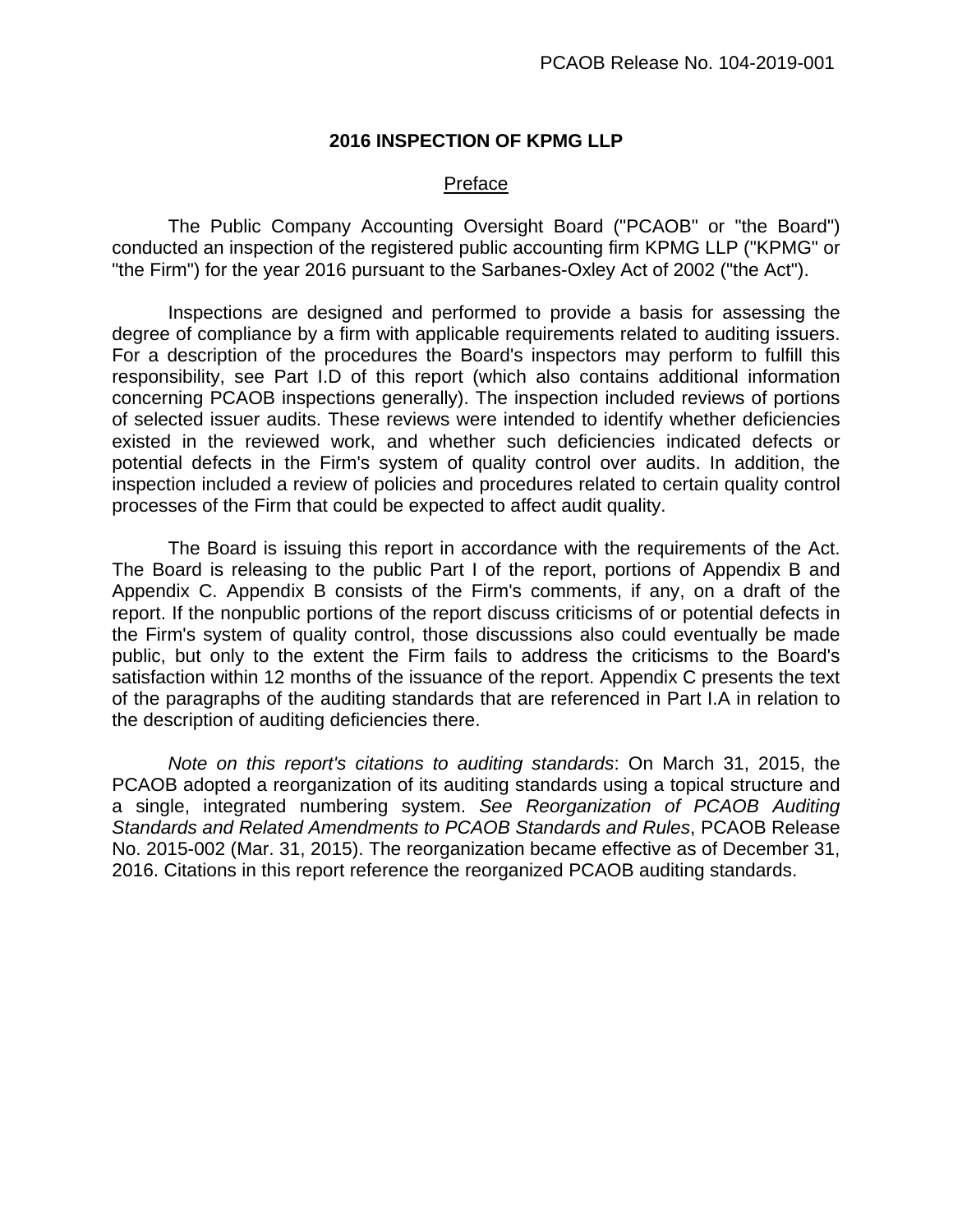# **TABLE OF CONTENTS FOR PART I OF THE INSPECTION REPORT**

# EXECUTIVE SUMMARY

| Areas in which Audit Deficiencies Were Most Frequently Identified 5 |  |
|---------------------------------------------------------------------|--|
|                                                                     |  |

|    |             | <b>PART I-INSPECTION PROCEDURES AND CERTAIN OBSERVATIONS</b>               |  |
|----|-------------|----------------------------------------------------------------------------|--|
| А. |             |                                                                            |  |
| В. |             |                                                                            |  |
|    | <b>B.1.</b> | List of Specific Auditing Standards Referenced in Part I.A  44             |  |
|    | B.2.        | Financial Statement Accounts or Auditing Areas Related to Identified Audit |  |
|    | B.3.        |                                                                            |  |
| C. |             | Data Related to the Issuer Audits Selected for Inspection  49              |  |
|    | C.1.        |                                                                            |  |
|    | C.2.        |                                                                            |  |
| D. |             | Information Concerning PCAOB Inspections that is Generally Applicable to   |  |
|    | D.1.        |                                                                            |  |
|    | D.2.        |                                                                            |  |
|    |             | APPENDIX B - RESPONSE OF THE FIRM TO DRAFT INSPECTION REPORT B-1           |  |

|  | APPENDIX C - AUDITING STANDARDS REFERENCED IN PART I  C-1 |  |
|--|-----------------------------------------------------------|--|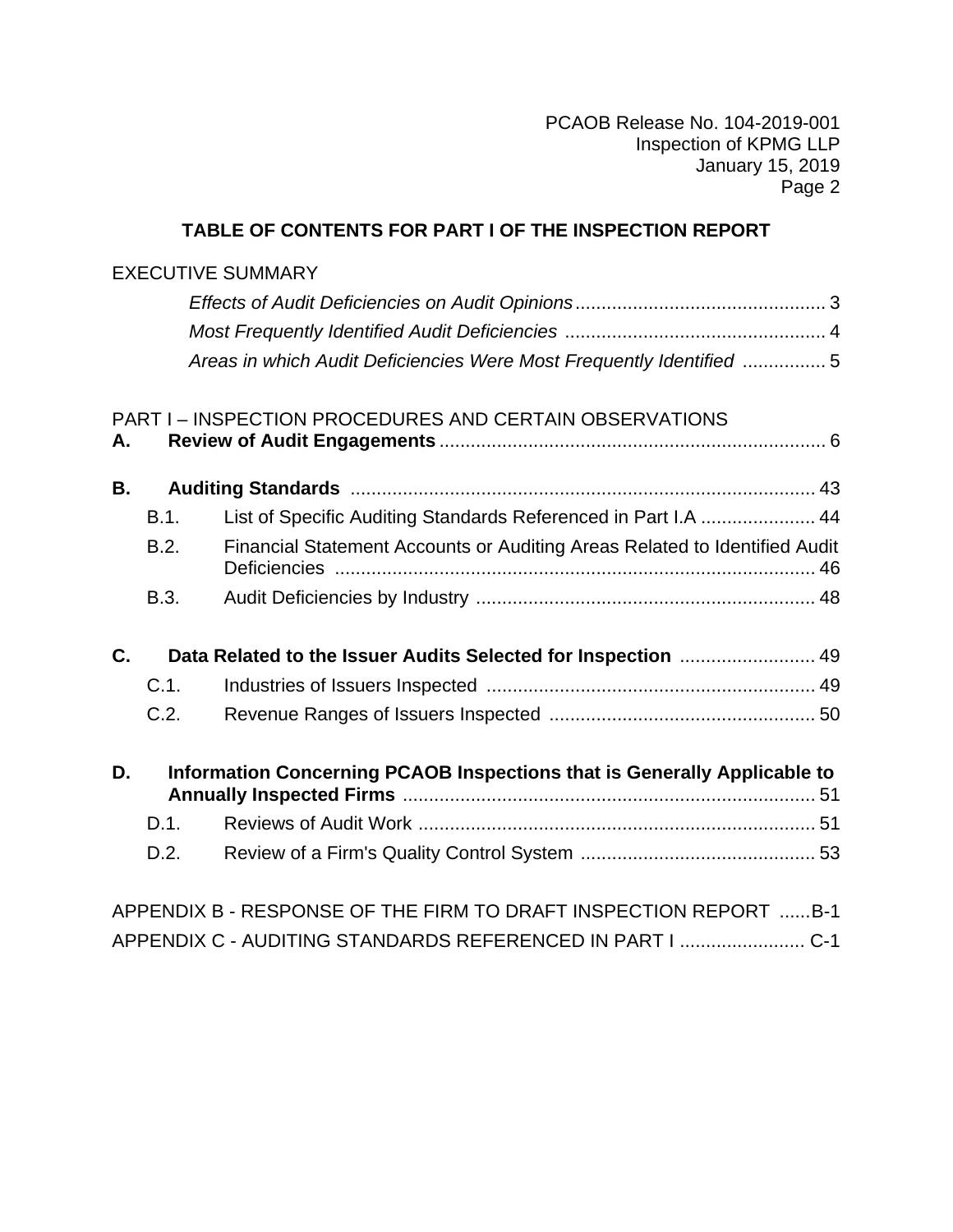#### **EXECUTIVE SUMMARY**

This summary sets out certain key information from the 2016 inspection of KPMG. The inspection procedures included reviews of portions of 50 issuer audits performed by the Firm and a review of the Firm's audit work on one other issuer audit engagement in which the Firm played a role but was not the principal auditor. All of the 51 engagements were integrated audits of both internal control and the financial statements. These 51 audits ("51 Audits") consist of 41 non-financial institution issuer audits reviewed pursuant to the inspection team's original inspection plan and 10 additional reviews of financial institution issuer audits that, as described in Part I.A, were selected to replace 11 financial institution issuer audits that had been reviewed as part of the inspection team's original inspection plan for which the Firm obtained improper advance notice. Part I.A of this report provides information about the audit engagements selected for inspection. Part I.C of this report provides certain demographic information about the audits inspected and Part I.D describes the general procedures applied in the PCAOB's 2016 inspections of annually inspected registered firms.

The inspection team identified matters that it considered to be deficiencies in the performance of the work it reviewed. In 22 of the 51 Audits reviewed and in three financial institution issuer audits reviewed as part of the inspection team's original inspection plan, certain of the deficiencies identified were of such significance that it appeared to the inspection team that the Firm, at the time it issued its audit report, had not obtained sufficient appropriate audit evidence to support its opinion that the financial statements were presented fairly, in all material respects, in conformity with the applicable financial reporting framework and/or its opinion about whether the issuer had maintained, in all material respects, effective internal control over financial reporting ("ICFR"). The deficiencies in the 22 audits are described in Part I.A of this report under *Audit Deficiencies Related to the 51 Audits*, and the deficiencies in the three financial institution issuer engagements reviewed as part of the inspection team's original inspection plan are described in Part I.A of this report under *Audit Deficiencies Related to the Originally Reviewed Financial Institution Issuer Engagements*.

#### *Effects of Audit Deficiencies on Audit Opinions*

 Of the 22 issuer audits that appear in Part I.A under *Audit Deficiencies Related to the 51 Audits*, deficiencies in 19 audits relate to testing controls for purposes of the ICFR opinion, and deficiencies in 20 audits relate to the substantive testing performed for purposes of the opinion on the financial statements, as noted in the table below. Of the 20 audits in which substantive testing deficiencies were identified, eight audits included deficiencies in substantive testing that the inspection team determined were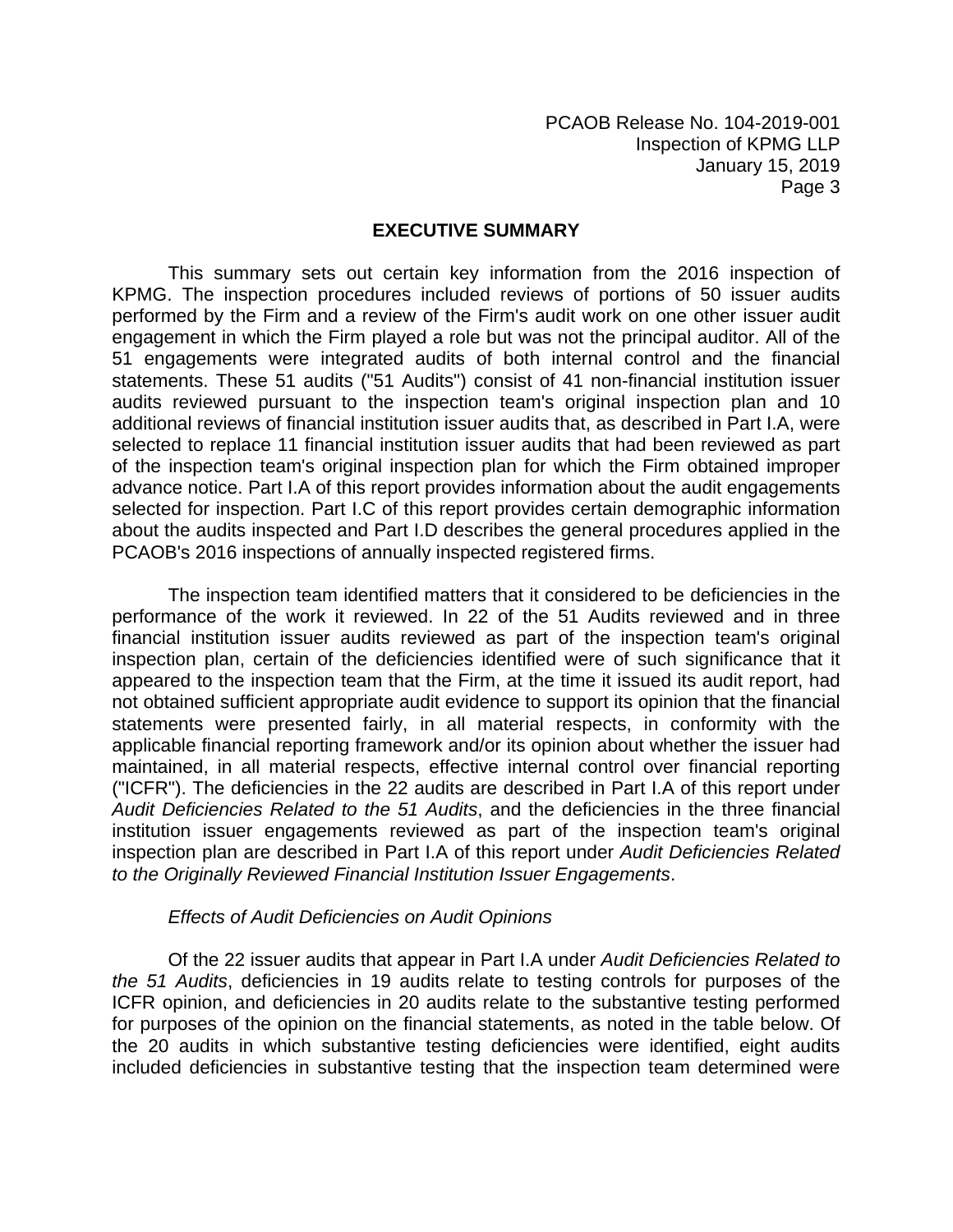caused by a reliance on controls that was excessive in light of deficiencies in the testing of controls.

|                                                                                                                                   | Number of Audits                                                               |
|-----------------------------------------------------------------------------------------------------------------------------------|--------------------------------------------------------------------------------|
| Audits for which deficiencies included in Part I.A related to<br>both the financial statement audit and the ICFR audit            | 17 Audits: Issuers A, B, C, D,<br>E, F, G, H, I, J, K, L, M, N, O, Q,<br>and U |
| Deficiencies included in Part I.A related to the ICFR audit only                                                                  | 2 Audits: Issuers S and T                                                      |
| Audits for which deficiencies included in Part I.A related to the 3 Audits: Issuers P, R, and V<br>financial statement audit only |                                                                                |
| Total                                                                                                                             | 22                                                                             |

Of the three financial institution issuer audits reviewed as part of the inspection team's original inspection plan that appear in Part I.A under *Audit Deficiencies Related to the Originally Reviewed Financial Institution Issuer Engagements*, deficiencies in two audits related to either testing controls for purposes of the ICFR opinion only or substantive testing performed for purposes of the opinion on the financial statements only, and one audit related to testing both opinions as noted in the table below.

|                                                                                                                         | <b>Number of Audits</b> |
|-------------------------------------------------------------------------------------------------------------------------|-------------------------|
| Audits for which deficiencies included in Part I.A related to<br>both the financial statement audit and the ICFR audit  | 1 Audit: Issuer AAA     |
| Deficiencies included in Part I.A related to the ICFR audit only                                                        | 1 Audit: Issuer CCC     |
| Audits for which deficiencies included in Part I.A related to the 1 Audit: Issuer BBB<br>financial statement audit only |                         |
| Total                                                                                                                   | 3                       |

# *Most Frequently Identified Audit Deficiencies*

The following table lists, in summary form, the types of deficiencies that are included most frequently in Part I.A of this report. A general description of each type is provided in the table; the description of each deficiency in Part I.A contains more specific information about the individual deficiency. The table includes only the three most frequently identified deficiencies that are in Part I.A of this report and is not a summary of all deficiencies in Part I.A.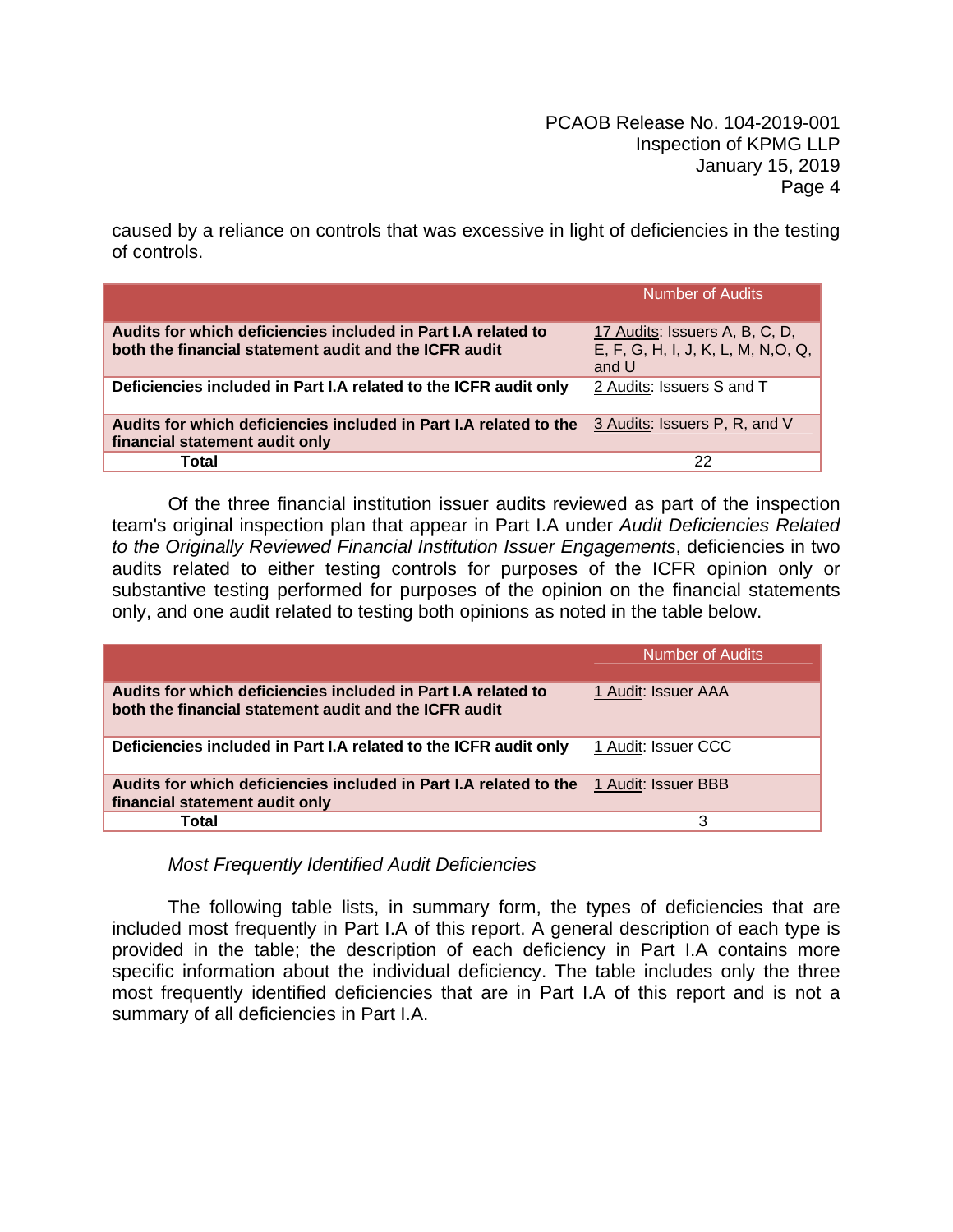| <b>Issue</b>                                                                                                                | <b>Part I.A Audits</b>                                                                |
|-----------------------------------------------------------------------------------------------------------------------------|---------------------------------------------------------------------------------------|
| Failure to sufficiently test the design and/or<br>operating<br>effectiveness of controls that the Firm selected for testing | 18 Audits: Issuers A, B, C,<br>D, E, F, G, I, J, K, N, O, Q,<br>S, T, U, AAA, and CCC |
| Failure to identify and test any controls that addressed the risks<br>related to a particular account or assertion          | 11 Audits: Issuers A, E, F,<br>H, K, L, M, N, O, T, and<br>AAA                        |
| Failure to sufficiently test significant assumptions or data that<br>the issuer used in developing an estimate              | 11 Audits: Issuers A, B, C,<br>D, F, I, J, K, O, U, and<br>AAA                        |

*Areas in which Audit Deficiencies Were Most Frequently Identified* 

The following table lists, in summary form, the financial statement accounts or auditing areas in which the deficiencies that are included in Part I.A of this report most frequently occurred. The table includes only the three most frequently identified areas that are in Part I.A of this report and is not a summary of all deficiencies in Part I.A.

| <b>Part I.A Audits</b>                            |
|---------------------------------------------------|
| 8 Audits: Issuers A, B, D,<br>E, J, K, L, and AAA |
| 7 Audits: Issuers F, G, H,<br>$M, N, Q,$ and $R$  |
| 6 Audits: Issuers C, F, O,<br>S, U, and AAA       |
|                                                   |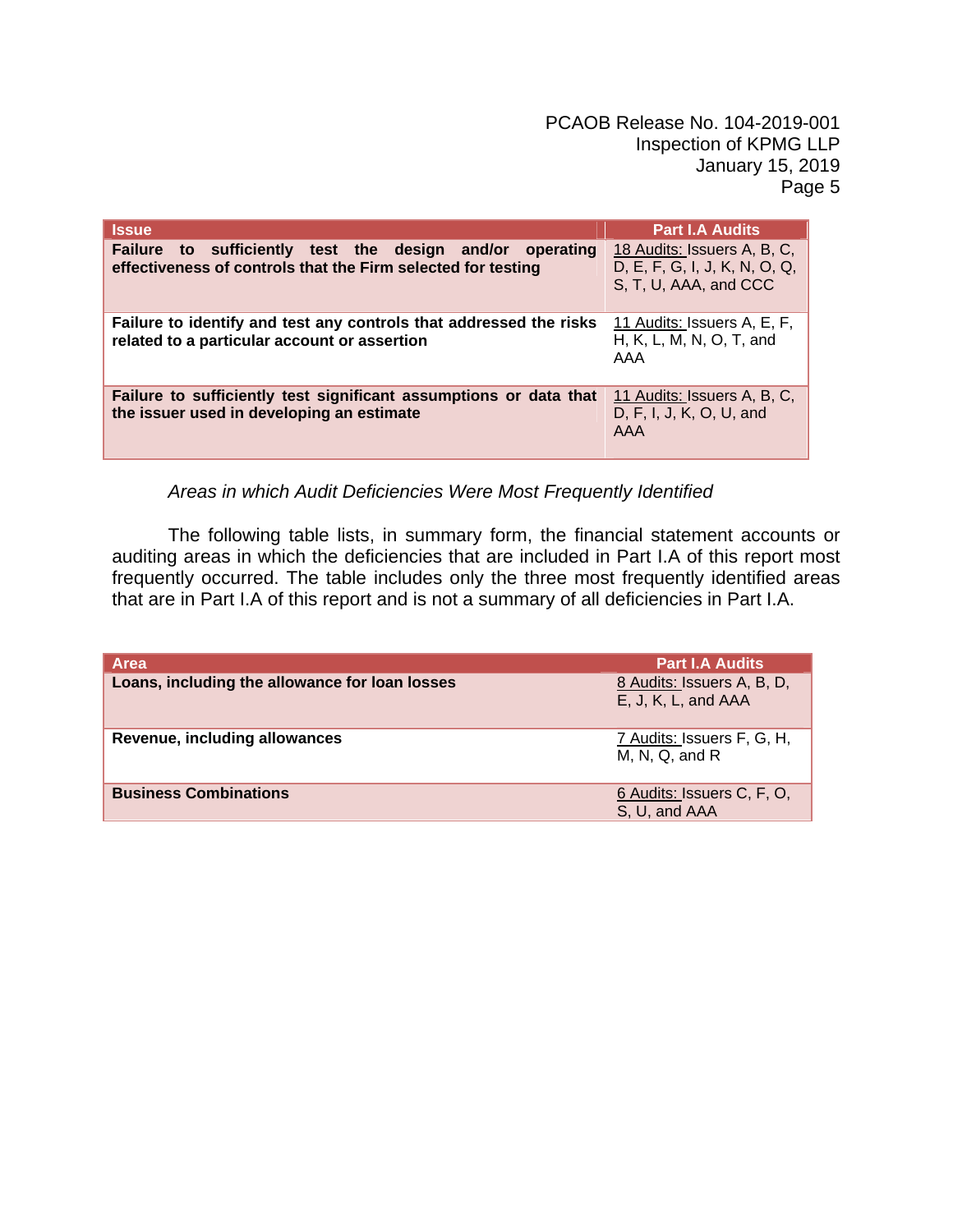#### **PART I**

#### **INSPECTION PROCEDURES AND CERTAIN OBSERVATIONS**

Members of the Board's staff ("the inspection team") conducted primary procedures<sup>1</sup> for the inspection from November 2015 to April 2018. The inspection team performed field work at the Firm's National Office. In addition, the inspection of the 51 Audits related to audits that were performed by 29 of the Firm's approximately 80 U.S. practice offices.

#### **A. Review of Audit Engagements**

#### *Audit Engagements Selected for Inspection*

The inspection procedures included reviews of portions of 50 issuer audits performed by the Firm and a review of the Firm's audit work on one other issuer audit engagement in which the Firm played a role but was not the principal auditor. The 51 Audits consist of 41 audits of non-financial institution issuer engagements that the inspection team selected during its planning procedures in late 2015 and early 2016 and 10 additional audits of financial institution issuer engagements that were selected later, for the reasons described below.

In February 2017, the Firm notified the PCAOB that certain members of Firm leadership obtained improper advance notice of engagements to be inspected by the PCAOB during the 2017 inspection. Shortly thereafter, the Firm notified the PCAOB that certain members of Firm leadership had also obtained improper advance notice of financial institution issuer engagements inspected by the PCAOB during the 2016 inspection of the Firm. For the 2016 inspection, in November 2015 through October 2016 and prior to being informed about the Firm's inappropriate access to the list of planned inspections for financial institution engagements, the inspection team conducted 52 reviews of issuer audits, including 11 audits of financial institutions. Fifty-

<sup>&</sup>lt;sup>1</sup> For this purpose, the time span for "primary procedures" includes field work, other review of audit work papers, and the evaluation of the Firm's quality control policies and procedures through review of documentation and interviews of Firm personnel. The time span does not include (1) inspection planning, which may commence months before the primary procedures, and (2) inspection follow-up procedures, wrap-up, analysis of results, and the preparation of the inspection report, which generally extend beyond the primary procedures.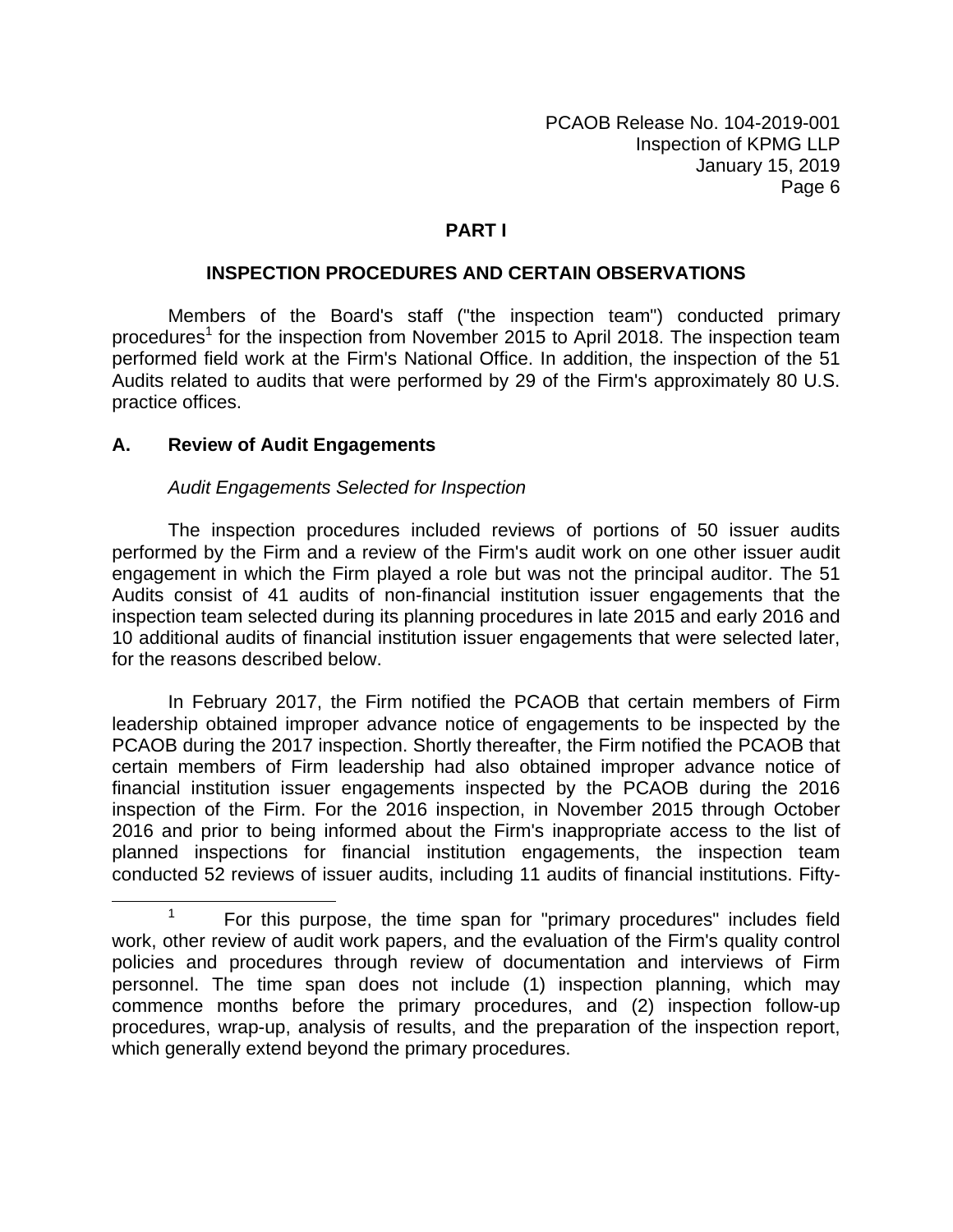one of these audits had 2015 or early 2016 year ends and one had a 2014 year end. The Firm publicly announced in April 2017 that certain members of Firm leadership, in collusion with an individual who was then employed by the PCAOB, obtained improper advance notice of engagements to be inspected by the PCAOB. After the Firm's April 2017 announcement, the inspection team conducted reviews of the audits of 10 additional financial institution issuers<sup>2</sup> with 2015 year ends to replace its reviews of all 11 financial institution audits that had been conducted as part of the inspection team's original inspection plan for which the Firm obtained improper advance notice. The inspections of these 10 additional financial institution audits occurred during the period from May 2017 to October 2017.

*Inspection Results* 

|                                                                                        | <b>Reviews</b> |
|----------------------------------------------------------------------------------------|----------------|
| Number of audits reviewed for which the Firm did not<br>obtain improper advance notice | 51             |
| Of the 51 Audits reviewed, audits with deficiencies<br>included in Part I.A            | 22             |
| Percentage of the 51 Audits reviewed with<br>deficiencies included in Part I.A         | 43%            |

*Comparison of Inspection Results for Audits of Financial Institution Issuers* 

|                                                                                            | Initial Reviews of<br><b>Financial</b><br><b>Institution Audits</b> | <b>Additional</b><br><b>Reviews of</b><br><b>Financial</b><br><b>Institution Audits</b> |
|--------------------------------------------------------------------------------------------|---------------------------------------------------------------------|-----------------------------------------------------------------------------------------|
| Number of audits of financial institution<br>issuers reviewed                              |                                                                     | 10                                                                                      |
| Number of financial institution audits reviewed<br>with deficiencies included in Part I.A. | $3^3$                                                               | 9 <sup>4</sup>                                                                          |

<sup>2</sup> Issuers A, B, D, E, J, K, L, P, T, and Z

3 Part I.A deficiencies for all of these audits represented either (1) deficiencies in testing the ALL that were not recurring in nature or (2) deficiencies in areas other than the ALL.

4 Part I.A deficiencies for three of these audits represented either (1) deficiencies in testing the ALL that were not recurring in nature or (2) deficiencies in areas other than the ALL.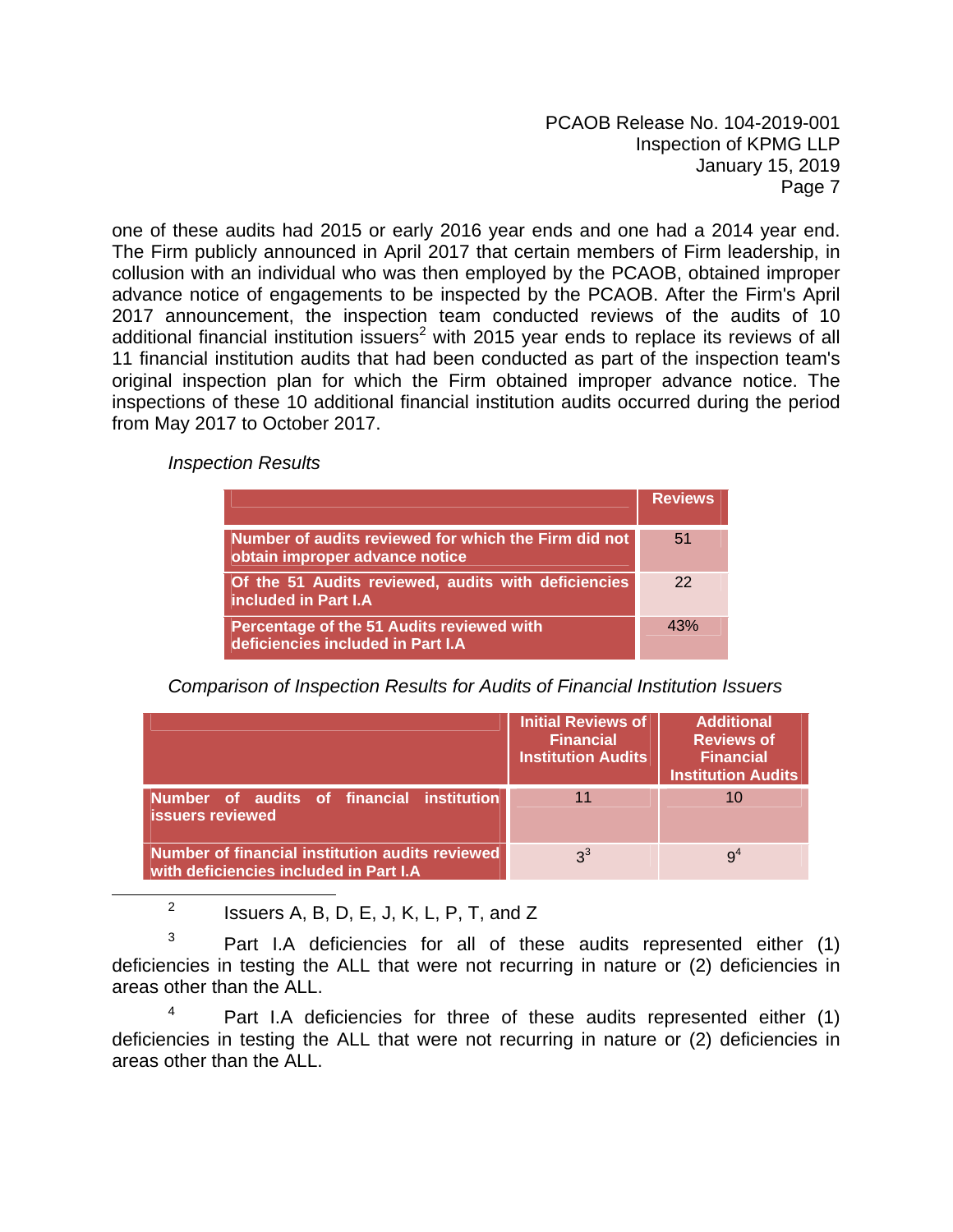|                                                                               | Initial Reviews of<br><b>Financial</b><br><b>Institution Audits</b> | <b>Additional</b><br><b>Reviews of</b><br><b>Financial</b><br><b>Institution Audits</b> |
|-------------------------------------------------------------------------------|---------------------------------------------------------------------|-----------------------------------------------------------------------------------------|
| with<br>of audits reviewed<br>Percentage<br>deficiencies included in Part I.A | <b>27%</b>                                                          | 90%                                                                                     |

The inspection results for the originally planned inspections, conducted during the 2016 calendar year, indicated an apparent improvement in some respects over the prior year's results, specifically in certain areas of financial institution audits. In the 11  $\dot{f}$ inancial institution audits it reviewed during calendar-year 2016,<sup>5</sup> the inspection team did not identify any deficiencies related to the Firm's testing of the assumptions and inputs underlying the portion of the allowance for loan losses ("ALL") for loans that are collectively evaluated for impairment, and there were no identified deficiencies in the testing of controls over the ALL. When the results of the additional reviews that were performed in 2017 as part of the 2016 inspection were factored in, however, the overall incidence of identified deficiencies increased. The major contributing factor to this increase is the identification of deficiencies related to testing controls over the ALL, which occurred in six of the 10 additional audits inspected in 2017.<sup>6</sup>

# *Deficiencies Included in Part I.A*

In one of the audits described below, after the primary inspection procedures, the Firm revised its opinion on the effectiveness of the issuer's internal control over financial reporting ("ICFR") to express an adverse opinion.

The descriptions of the deficiencies in Part I.A of this report include, at the end of the description of each deficiency, references to specific paragraphs of the auditing standards that relate to those deficiencies. The text of those paragraphs is set forth in Appendix C to this report. The references in this sub-Part include only standards that primarily relate to the deficiencies; they do not present a comprehensive list of every auditing standard that applies to the deficiencies. Further, certain broadly applicable aspects of the auditing standards that may be relevant to a deficiency, such as provisions requiring due professional care, including the exercise of professional

 $\frac{1}{5}$ <sup>5</sup> Issuers AA, BB, CC, DD, EE, FF, GG, AAA, BBB, CCC, and DDD

 $6$  Issuers A, B, D, E, J, and K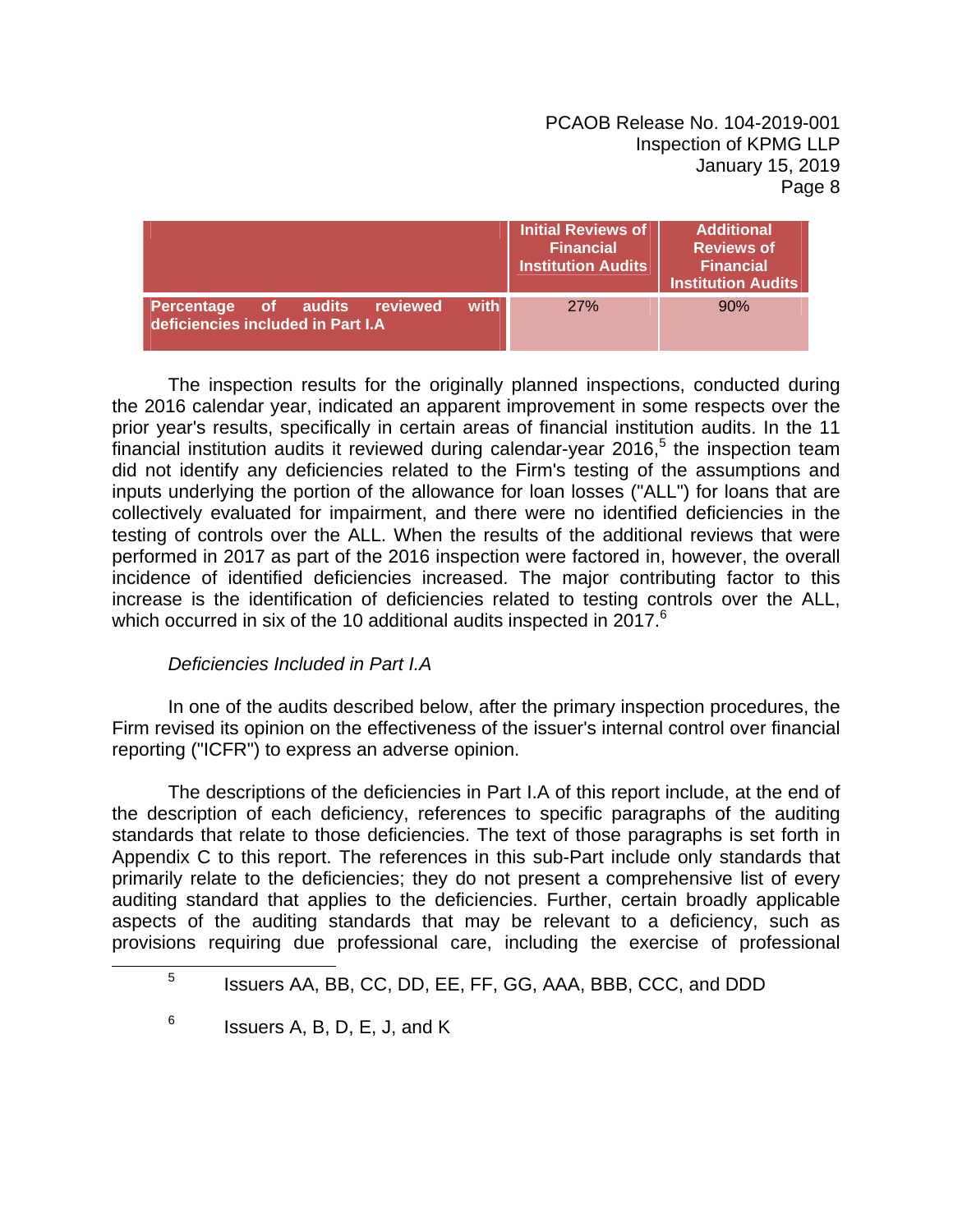skepticism; the accumulation of sufficient appropriate audit evidence; and the performance of procedures that address risks, are not included in the references to the auditing standards in this sub-Part, unless the lack of compliance with these standards is the primary reason for the deficiency. These broadly applicable provisions are described in Part I.B of this report.

Certain of the deficiencies identified in the inspection were of such significance that it appeared to the inspection team that the Firm, at the time it issued its audit report, had not obtained sufficient appropriate audit evidence to support its opinion that the financial statements were presented fairly, in all material respects, in conformity with the applicable financial reporting framework and/or its opinion about whether the issuer had maintained, in all material respects, effective ICFR. In other words, in these audits, the auditor issued an opinion without satisfying its fundamental obligation to obtain reasonable assurance about whether the financial statements were free of material misstatement and/or the issuer maintained effective ICFR.

The fact that one or more deficiencies in an audit reach this level of significance does not necessarily indicate that the financial statements are misstated or that there are undisclosed material weaknesses in ICFR. It is often not possible for the inspection team, based only on the information available from the auditor, to reach a conclusion on those points.

Whether or not associated with a disclosed financial reporting misstatement, an auditor's failure to obtain the reasonable assurance that the auditor is required to obtain is a serious matter. It is a failure to accomplish the essential purpose of the audit, and it means that, based on the audit work performed, the audit opinion should not have been issued. $^7$ 

 $\overline{7}$  $\frac{7}{10}$  Inclusion in an inspection report does not mean that the deficiency remained unaddressed after the inspection team brought it to the firm's attention. Depending upon the circumstances, compliance with PCAOB standards may require the firm to perform additional audit procedures, or to inform a client of the need for changes to its financial statements or reporting on internal control, or to take steps to prevent reliance on its previously expressed audit opinions. The Board expects that firms will comply with these standards, and an inspection may include a review of the adequacy of a firm's compliance with these requirements, either with respect to previously identified deficiencies or deficiencies identified during that inspection. Failure by a firm to take appropriate actions, or a firm's misrepresentations in responding to an inspection report about whether it has taken such actions, could be a basis for Board disciplinary sanctions.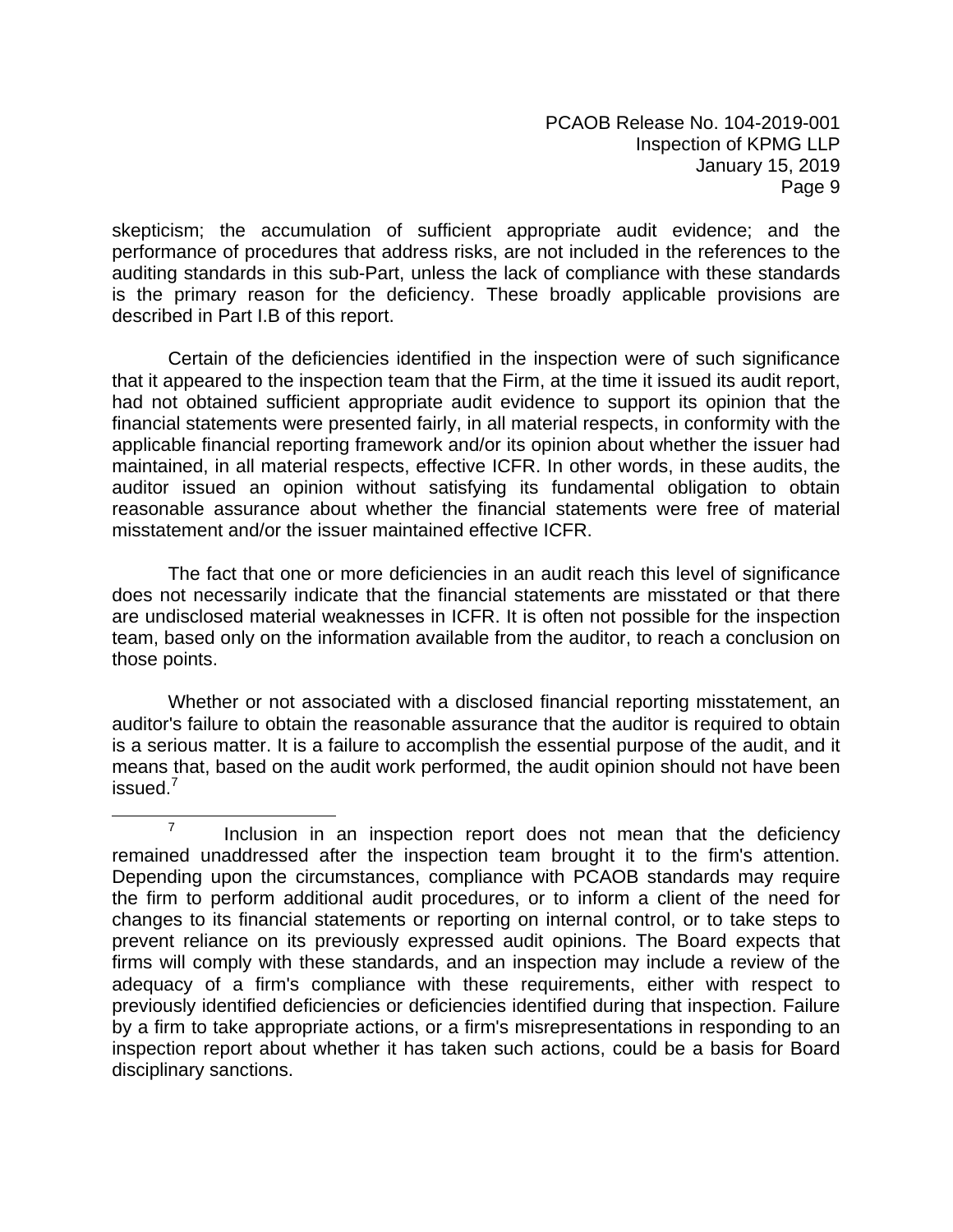The audit deficiencies that reached this level of significance are described in Parts I.A.1 through I.A.25, below.

# *Audit Deficiencies Related to the 51 Audits*

# A.1. **Issuer A**

In this audit of an issuer in the financial services industry, the Firm failed in the following respects to obtain sufficient appropriate audit evidence to support its audit opinions on the financial statements and on the effectiveness of ICFR –

- The Firm failed to perform sufficient procedures with respect to the ALL. Specifically –
	- o The issuer used models in the determination of the ALL. The Firm selected for testing a control consisting of the validation of these models. The Firm limited its procedures to test this control to (1) inquiring of the control owners, (2) reading the issuer's model governance and validation standards, (3) reading the validation reports and supporting analyses, (4) evaluating the competence and objectivity of the control owners, and (5) reviewing changes to the models since their last validation dates. The Firm failed to evaluate the nature of the review procedures performed by the control owners, including the specific expectations applied in the reviews, the criteria used to identify items for follow up, and the resolution of such matters. (AS 2201.42 and .44)
	- o The Firm's approach for testing the ALL was to review and test management's process. The Firm, however, failed to perform sufficient procedures to evaluate the reasonableness of the portfolio segmentation and look-back period assumptions, which were key inputs to the ALL determination. Specifically, the Firm's only procedures to test these assumptions were inquiring of management and reading model validation reports and their supporting analyses, without performing any testing of these analyses. (AS 2501.11)
- The Firm failed to perform sufficient procedures with respect to deposit liabilities. Specifically –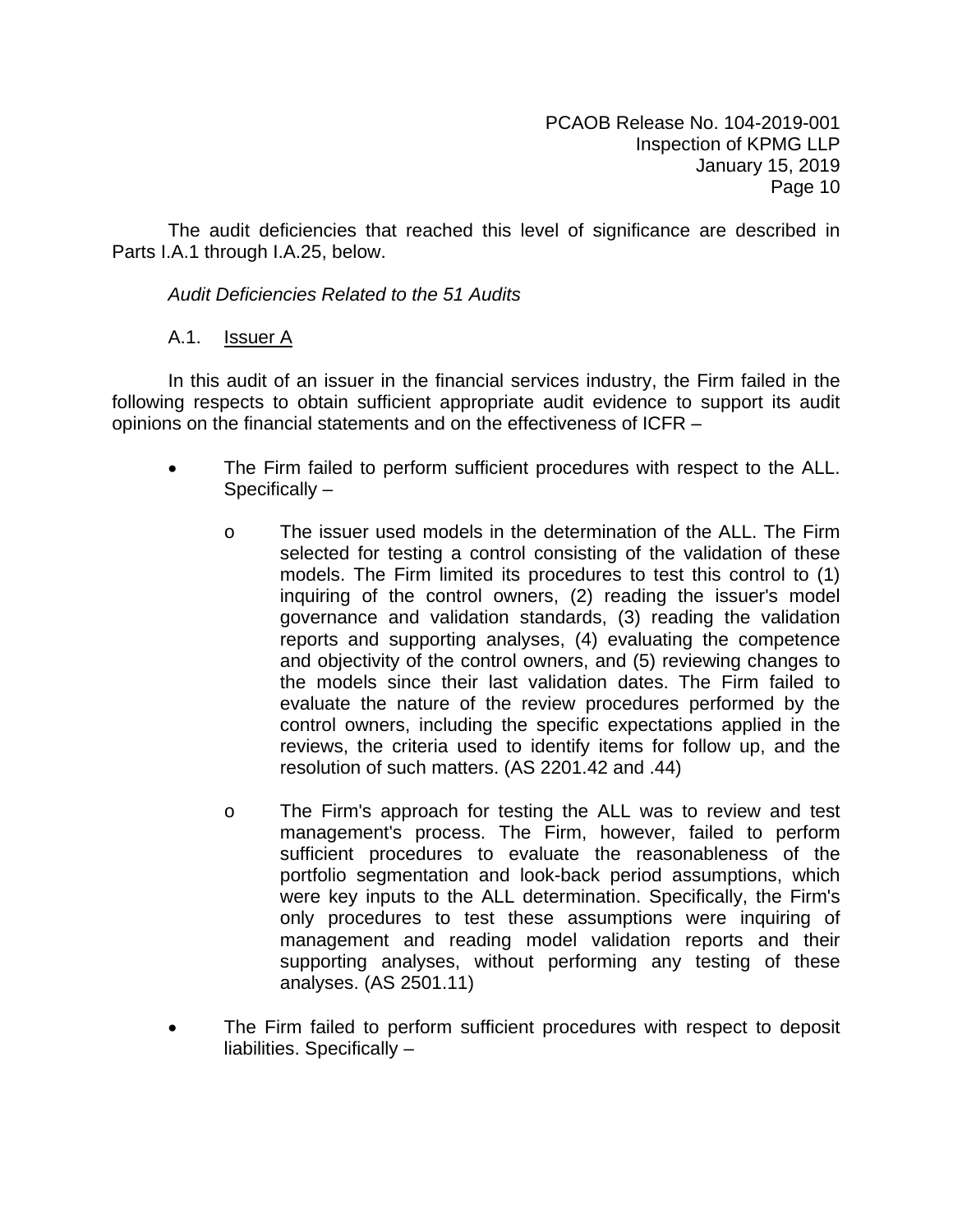- o The issuer used a service organization to generate retail deposit customer statements using information from the issuer's retail deposit system. The Firm identified and tested a control that included testing the mathematical accuracy of information appearing on a sample of retail deposit statements, recalculating interest and fees, and comparing the information on the statements to the retail deposit system. The Firm, however, failed to identify and test any controls over the completeness of the information transferred from the issuer's retail deposit system to the service organization. (AS 2201.39)
- o The Firm identified and tested a control consisting of the monitoring of customer complaints related to retail deposit accounts. The Firm failed to determine whether all relevant customer complaints were covered by this control. In addition, to test this control, the Firm selected a sample of complaints from a population that excluded a category of complaints that constituted the majority of complaints, without having a basis to do so. (AS 2201.42 and .44)
- o The Firm failed to identify and test any controls over a significant portion of non-retail deposit liabilities. (AS 2201.39)
- o The Firm designed certain of its substantive procedures including the sample size used in those procedures – based on a level of control reliance that was not supported due to certain of the deficiencies in the Firm's testing of controls that are discussed above. As a result, the sample size the Firm used to confirm retail deposits was too small to provide sufficient evidence. (AS 2301.16, .18, and .37; AS 2315.19, .23, and .23A)
- o The Firm failed to sufficiently test those retail deposits in its sample for which the requested positive confirmations were not returned, as it limited its alternative procedures to comparing customer names, addresses, and account numbers to signed account signature cards without performing procedures to test the recorded amounts of the deposits. (AS 2310.31)
- The Firm failed to perform sufficient procedures related to loans receivable. Specifically –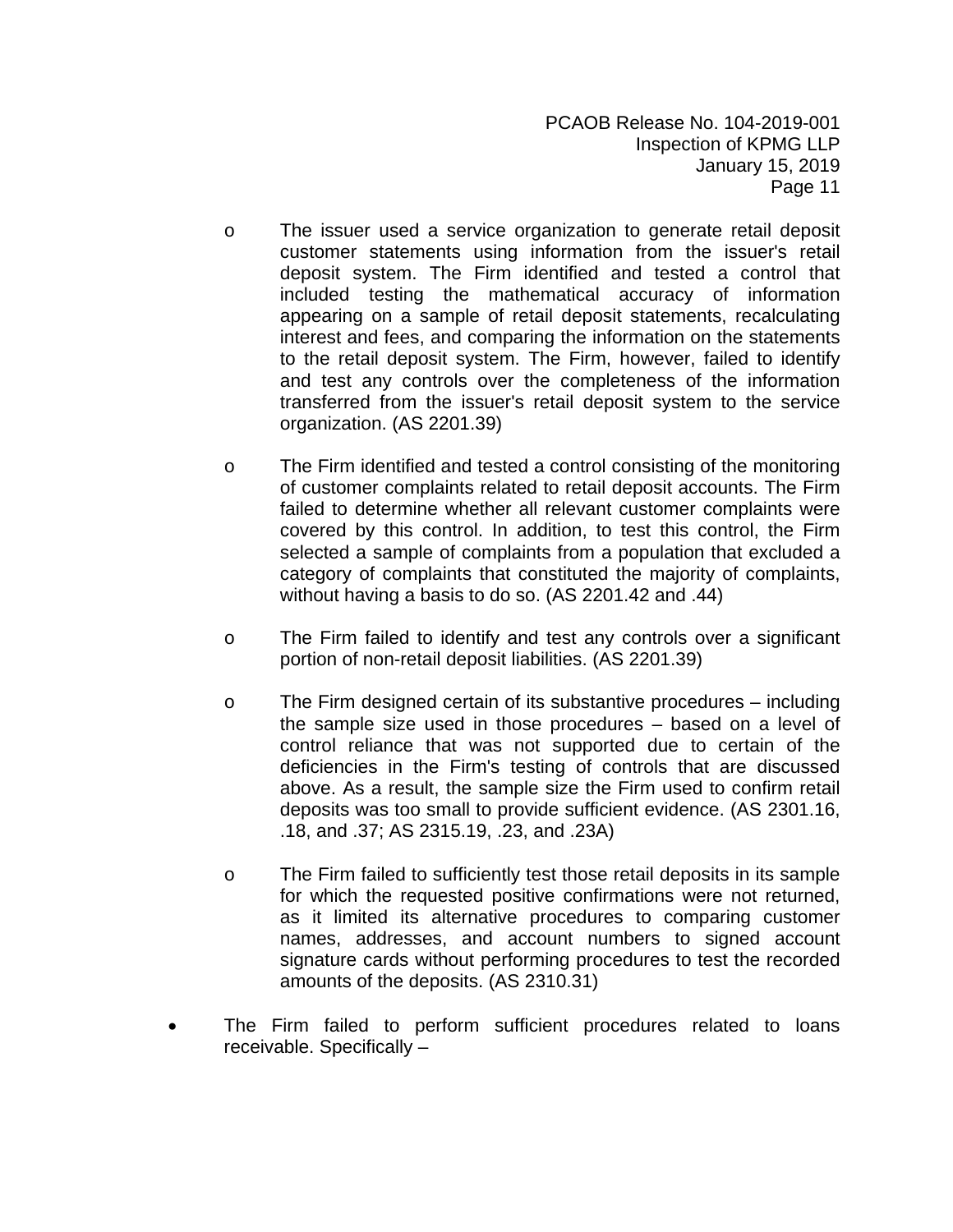- o The Firm sent positive confirmation requests to the issuer's customers for a sample of loan receivable accounts. The Firm failed to sufficiently test those loans receivable in its sample for which the requested confirmations were not returned, as it limited its alternative procedures to (1) recalculating the customer's loan balance using billing statements that were produced by the loan receivable systems that had also been used to generate the confirmation requests and (2) comparing payment information on the billing statements to the loan receivable systems. (AS 2310.31)
- o The Firm failed to perform any substantive procedures to test interest and fees on loans receivable. (AS 2301.36)

# A.2. Issuer B

In this audit of an issuer in the financial services industry, the Firm failed in the following respects to obtain sufficient appropriate audit evidence to support its audit opinions on the financial statements and on the effectiveness of ICFR –

- The Firm failed to perform sufficient procedures with respect to the ALL. Specifically –
	- o The Firm selected for testing a control that consisted of a committee's review of the risk assessment for graded commercial loans; this review included evaluating the risk of assigning an inappropriate loan grade for each loan portfolio and determining which loan portfolios would be subject to independent loan-grade review. The loan grades were an important factor in estimating the general reserve component of the ALL for commercial loans. As part of the control, the committee identified three commercial loan portfolios as having high risk of inappropriate loan grades and determined that these loan portfolios would be subjected to the independent loan-grade review every six to 15 months. During the period under audit, the issuer did not perform the independent loangrade review for one of these high-risk loan portfolios; this portfolio represented approximately 45 percent of the total high-risk loans. The Firm failed to consider that this control was not designed, in the period under audit, to require that significant loan portfolios identified as high risk be subject to an independent loan-grade. While the Firm identified and tested another control in this area to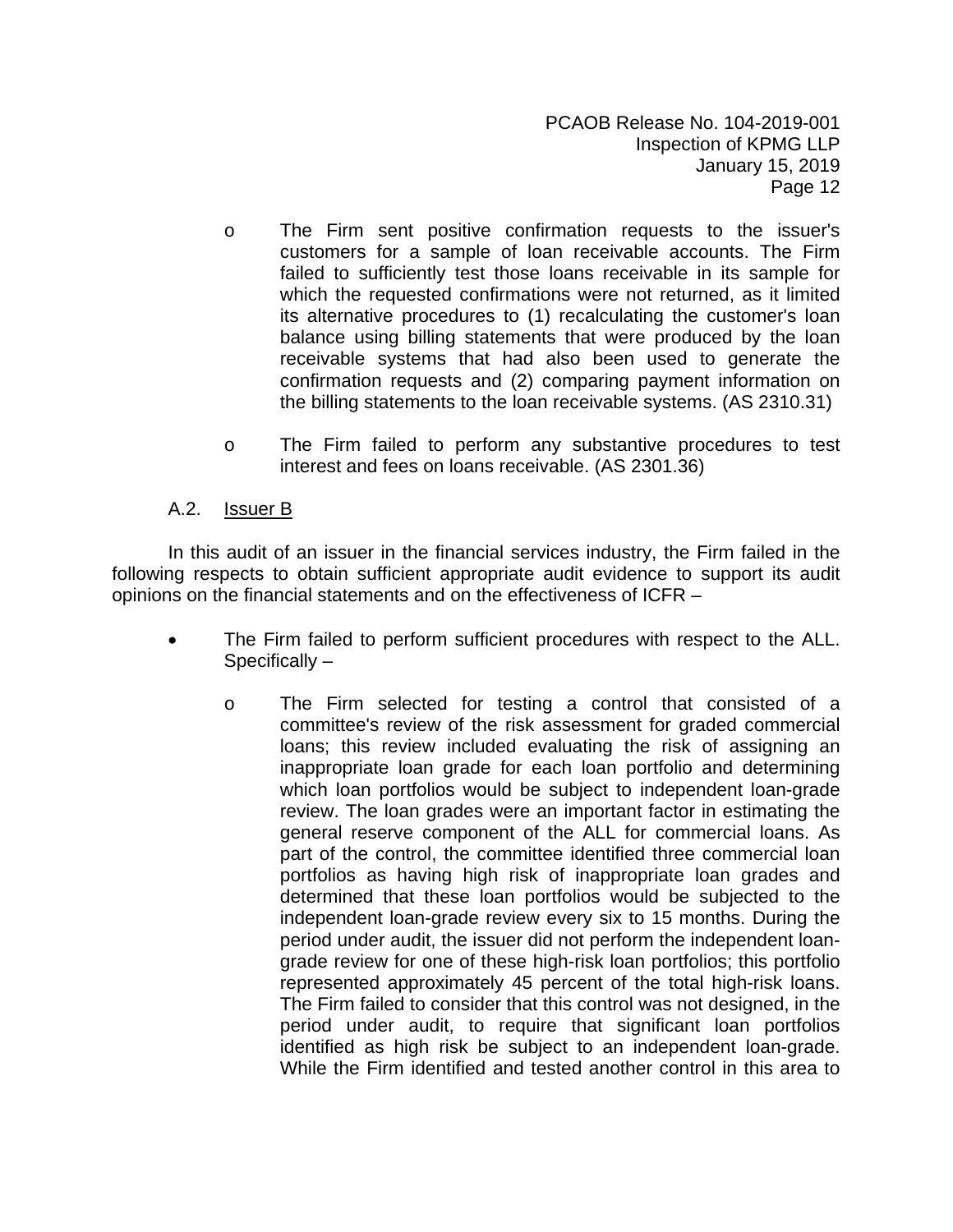address the risk of the issuer assigning inappropriate loan grades to the loans within the high-risk commercial portfolio that was excluded from the independent loan-grade review, the Firm's testing was not sufficient. This control consisted of an annual review of commercial loan grades by the regional managers responsible for the lending relationships for certain loans, including some of the loans within this high-risk commercial loan portfolio. The Firm's testing of this control was not sufficient, because it failed to address the risk that the control might not be effective due to the lack of objectivity of the control owner. (AS 2201.42)

- o The Firm designed certain of its substantive procedures including the sample size used in those procedures – based on a level of control reliance that was not supported due to the deficiencies in the Firm's testing of the controls that are discussed above. As a result, the sample size the Firm used to test the appropriateness of the assigned loan grades for commercial loans was too small to provide sufficient evidence. (AS 2301.16, .18, and .37; AS 2315.19, .23, and .23A)
- o The Firm selected for testing a control that consisted of management's review and approval of retail loan charge-offs, which were significant inputs to the calculation of the general reserve component of the ALL for retail loans. The Firm limited its procedures to test this control to inquiring of the control owner and reading the loan charge-off report used to record charge-offs in the loan system. The Firm failed to evaluate the nature of the review procedures the control owner performed, including the criteria the control owner used to determine the appropriateness of the chargeoffs. In addition, the Firm failed to identify and test any controls over the accuracy and completeness of the loan charge-off report that the control owner used in the performance of this control. (AS 2201.39, .42, and .44)
- o The Firm failed to perform sufficient substantive procedures to test retail loan charge-offs, as its procedures were limited to comparing a sample of retail loan charge-offs from an issuer-prepared analysis to amounts recorded in the loan system, without inspecting any supporting documentation for these charge-offs. (AS 2501.11)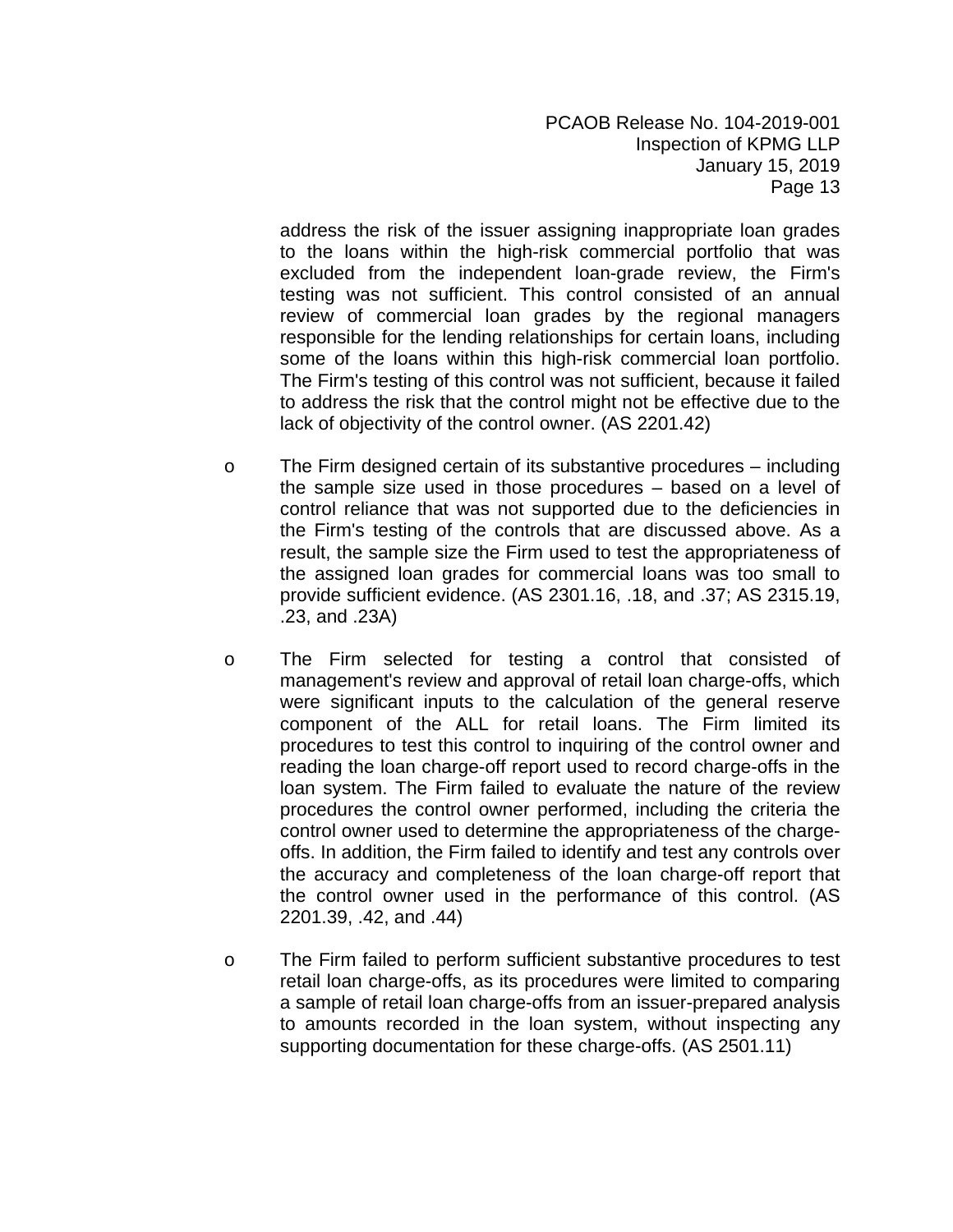- The Firm failed to perform sufficient procedures to test controls over available-for-sale debt securities. The issuer recorded the fair values for these securities based on the prices it received from an external pricing service. The Firm selected for testing one control over the valuation of these securities that consisted of the issuer's semi-annual comparison of the recorded fair values for a sample of its largest securities to prices it received from another external pricing service and investigation of any pricing differences that exceeded a threshold. The issuer established a single threshold for investigation, regardless of the types of securities within the issuer's portfolio. The remaining securities for which the issuer did not perform this comparison were, in the aggregate, multiple times the Firm's established level of materiality and presented a reasonable possibility of material misstatement. The Firm failed to sufficiently test whether this control was designed appropriately to detect misstatements that could be material, as it did not evaluate (1) whether the issuer's sampling strategy was appropriate given that a significant portion of the recorded balance was not subject to the price comparison and (2) whether the single threshold that the control owner used, regardless of the type of security, was sufficiently precise. (AS 2201.42)
- The Firm failed to perform sufficient procedures with respect to deposit liabilities. Specifically –
	- o The issuer placed items in a deposit suspense account when the items needed further evaluation or processing. The Firm identified and tested a control that included a review of the issuer's deposit suspense account reconciliations. The Firm's testing of this control was not sufficient. Specifically, the Firm limited its procedures to (1) inquiring of the control owner, (2) comparing the ending balance from the reconciliations to the general ledger, (3) evaluating the appropriateness of items included in the suspense accounts, (4) determining that certain items had been cleared on a timely basis, and (5) observing signatures as evidence of review. The Firm's testing did not include evaluating the nature of the review procedures performed, including the assessment of whether items that had been cleared from the suspense accounts had been appropriately resolved. (AS 2201.42 and .44)
	- o The Firm identified and tested a control over the logging, monitoring, and resolution of customer complaints. The Firm's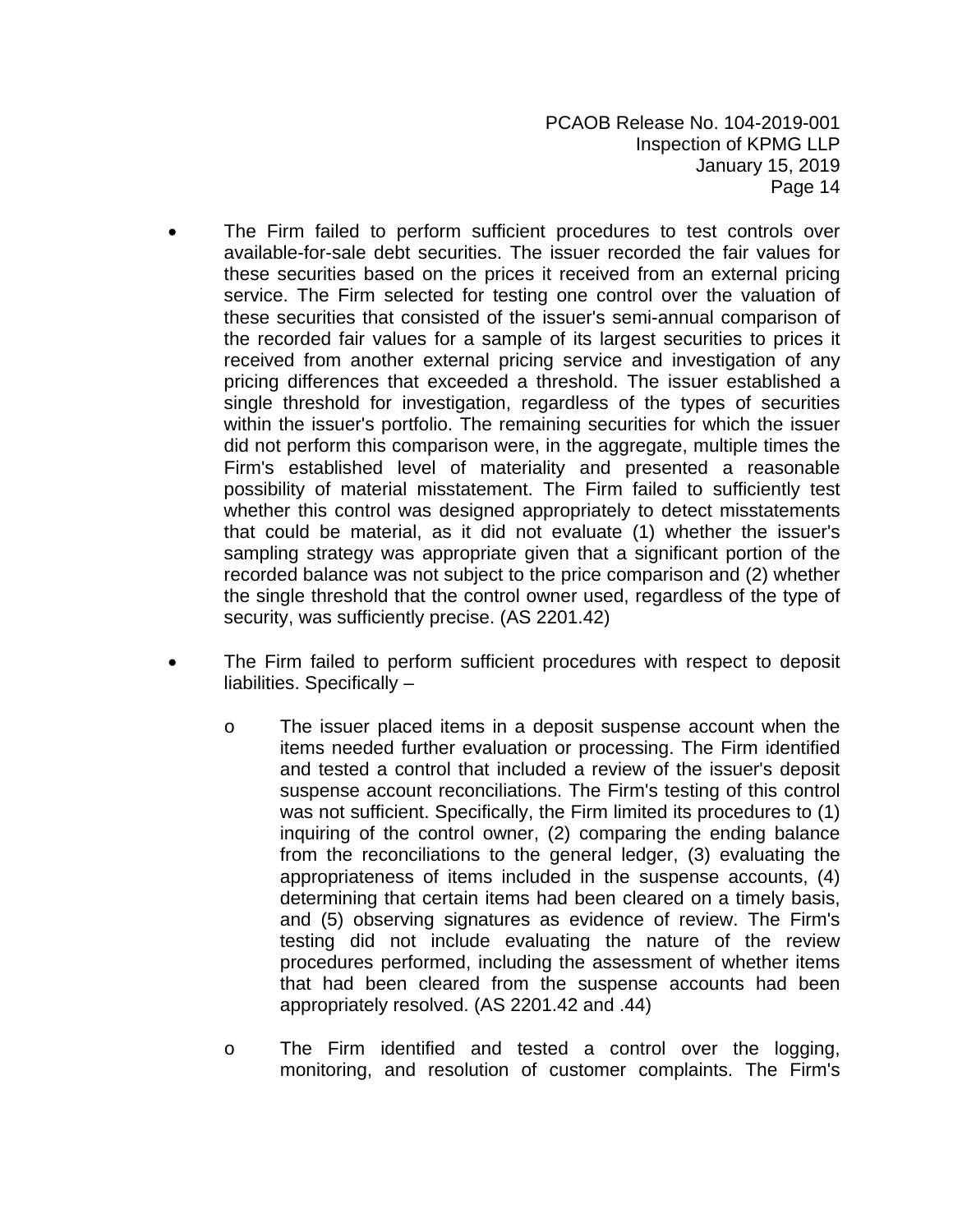procedures to test this control were limited to (1) inquiring of the control owner about the customer complaint process and the status of a sample of outstanding complaints, (2) observing a call center employee receiving one customer complaint call and documenting the details of the call in the issuer's customer complaint system, and (3) inspecting the customer complaint log report generated from this system and noting that the outstanding items were related to non-financial matters. The Firm's testing did not include evaluating the nature of the review procedures performed, including testing whether the control owner had cleared any customer complaints during the period under audit and, if so, whether those complaints were appropriately resolved. In addition, the Firm failed to identify and test any controls over (1) the accuracy and completeness of the customer complaint log report and (2) user access to the customer complaint system. (AS 2201.39, .42, and .44)

o The Firm limited its substantive procedures to test the deposit and cash suspense account reconciliations to (1) comparing the ending balance from the reconciliations to the general ledger, (2) testing the mathematical accuracy of the calculations within the reconciliations, and (3) inspecting whether certain items included in the suspense accounts had been cleared on a timely basis. The Firm, however, failed to test whether suspense items that had been cleared were appropriately resolved. (AS 2301.08)

# A.3. Issuer C

In this audit of an issuer in the oil and gas industry, the Firm failed in the following respects to obtain sufficient appropriate audit evidence to support its audit opinions on the financial statements and on the effectiveness of ICFR –

 The issuer experienced certain adverse market conditions and deteriorating financial results during the year. The issuer developed forecasted financial results to prepare projections of cash flows and earnings before interest, taxes, depreciation, and amortization ("EBITDA"). The issuer used both of these projections in its annual assessment of the possible impairment of goodwill, and also used the EBITDA projections in its evaluation of the ability to continue as a going concern. The Firm failed to perform sufficient procedures related to its evaluation of the issuer's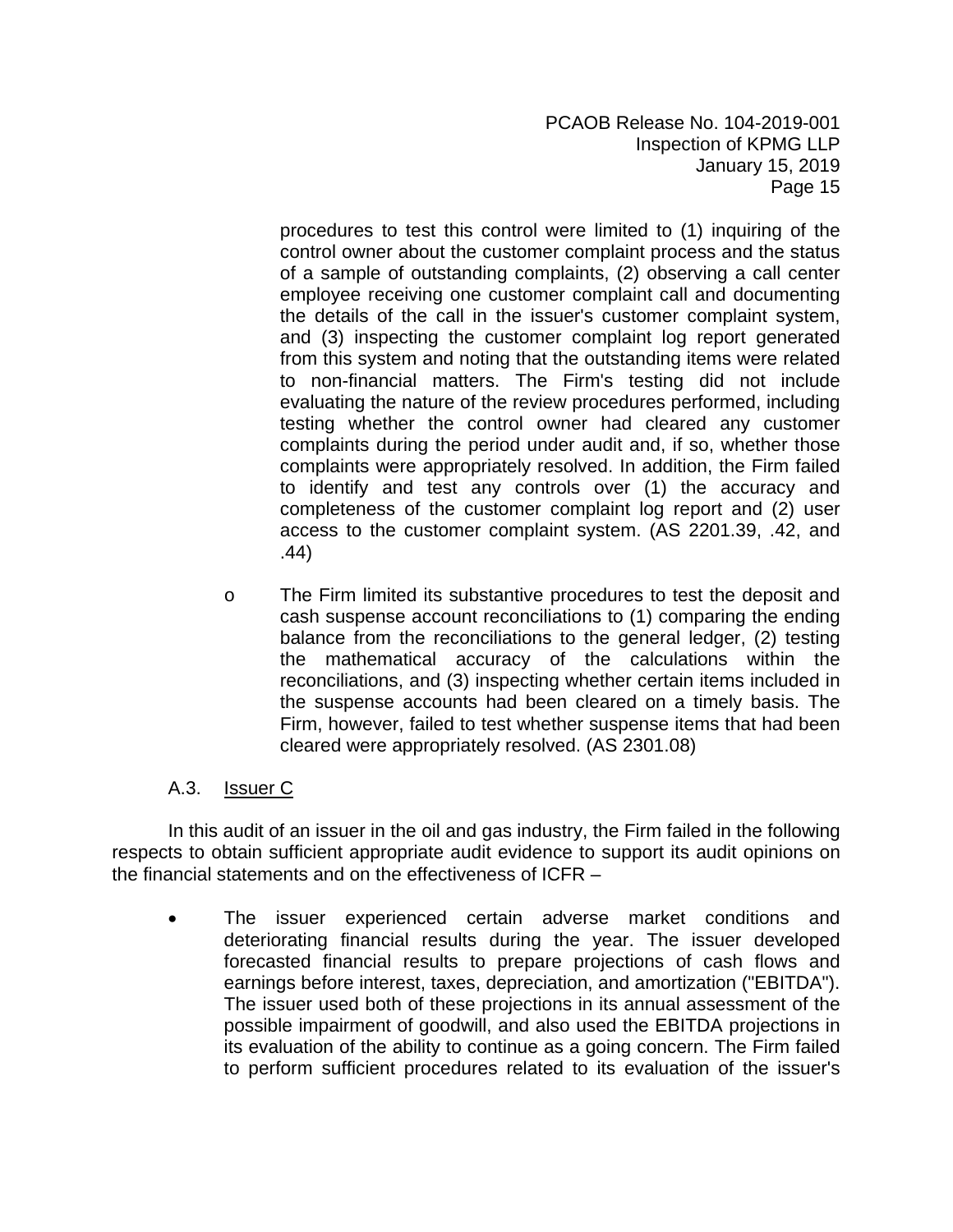valuation of goodwill and the issuer's ability to continue as a going concern. Specifically –

- o The Firm selected for testing a control that consisted of reviews of the issuer's forecasted financial results by senior management. The Firm failed to sufficiently test this control, as its procedures were limited to (1) inquiring of the control owners, (2) testing the mathematical accuracy of the forecasts, and (3) inspecting documentation used in the operation of this control. The Firm failed to evaluate the nature of the review procedures performed by the control owners, including the criteria used to identify items for follow up and whether those items were appropriately resolved. (AS 2201.42 and .44)
- o The Firm failed to sufficiently evaluate the reasonableness of significant assumptions that the issuer used to develop the forecasted financial results used to project EBITDA and cash flows. Specifically, with respect to the revenue, gross margin, and operating expense assumptions underlying the forecasted financial results, the Firm's procedures were limited to (1) inquiring of management, (2) reading publicly available information regarding expected trends in the issuer's industry to understand when market conditions were generally expected to improve, and (3) obtaining and reading the issuer's cost-reduction plans. (AS 2415.03; AS 2502.26 and .28)
- o To estimate the fair value of its reporting units in order to perform the goodwill impairment analysis, the issuer used a discounted cash-flow approach and a market approach based on applying valuation multiples to EBITDA. In addition to the deficiency described above in testing the forecasted financial results, the Firm failed to perform any procedures to evaluate the reasonableness of the valuation multiples that the issuer used at year end in the market approach to the valuation of the reporting units. (AS 2502.26 and .28)
- The Firm's procedures related to the valuation of assets acquired during the year in a significant business combination were insufficient. Specifically –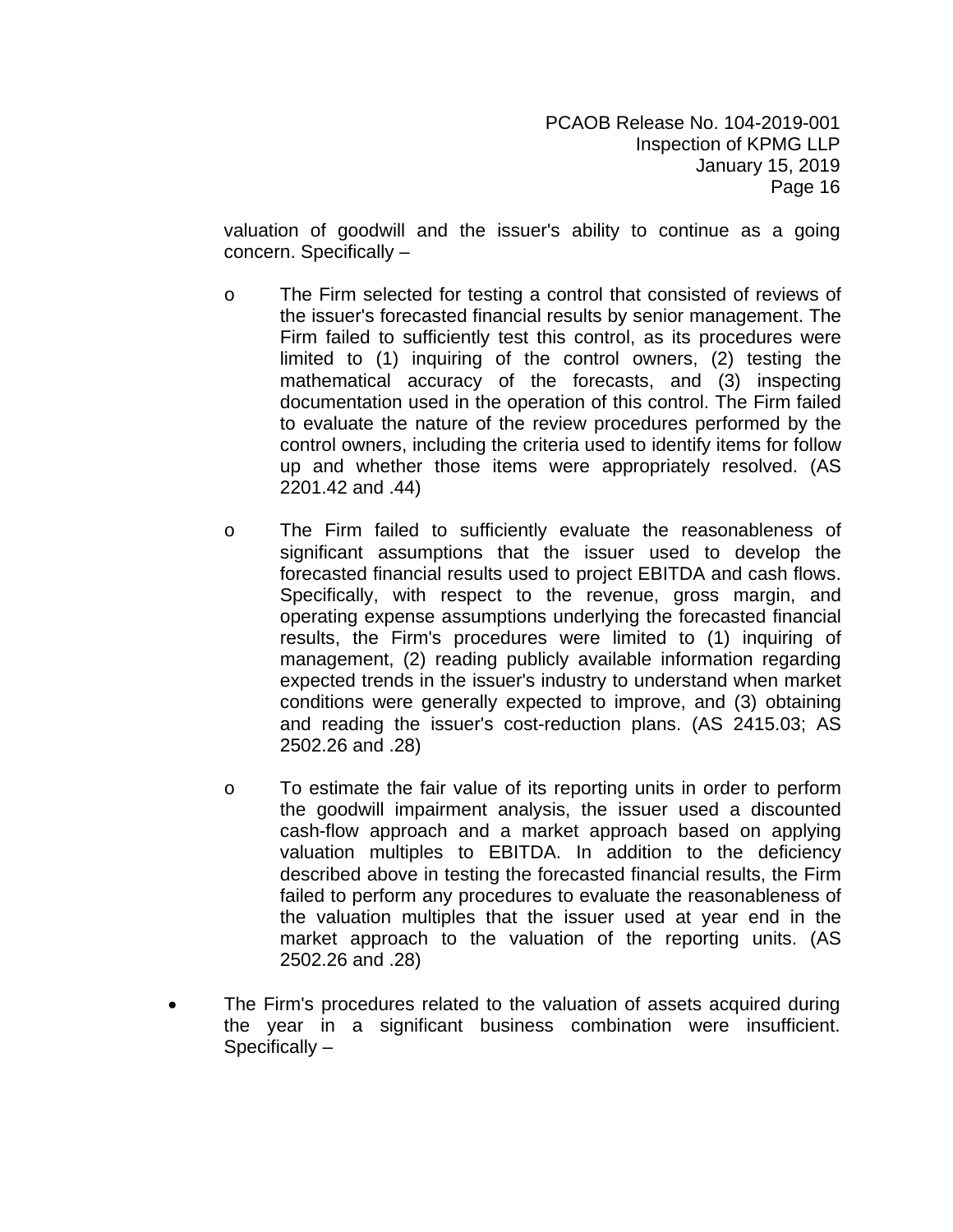- o The Firm selected for testing three controls that included management's review of (1) the opening balance sheet, fair values assigned to the acquired assets, and adjustments made during the measurement period; (2) the external valuation report that the issuer used to determine the fair value of acquired long-lived assets; and (3) the external valuation report that the issuer used to determine the fair value of acquired intangible assets. The Firm's testing of these three controls was not sufficient. Specifically, the Firm limited its procedures to inquiring of management and inspecting documentation used in the operation of these controls. The Firm failed to evaluate the nature of the review procedures performed by the control owners, including the expectations they applied in their reviews, the criteria they used to identify matters for follow up, and the resolution of such matters. In addition, the Firm failed to test, other than through inquiry, the aspect of the third control that addressed the accuracy and completeness of certain data that the issuer provided to the specialist for use in the valuation of the acquired intangible assets. (AS 2201.42 and .44).
- o The Firm failed to sufficiently evaluate the reasonableness of certain data and significant assumptions that the issuer used to determine the fair value of certain acquired assets. Specifically –
	- The Firm failed to test the accuracy of the historical-cost and asset-condition data used to value the acquired property and equipment. (AS 2502.39)
	- The Firm's procedures to evaluate the projected revenue and margins that the issuer used to value certain acquired intangible assets were insufficient, as they were limited to comparing the projected results of the acquired company for the year to the actual results for the same period. In addition, the Firm failed to test the accuracy and completeness of the data used to calculate the attrition rate, which was a significant assumption underlying the valuation of one of the acquired intangible assets. (AS 2502.26, .28, and .39)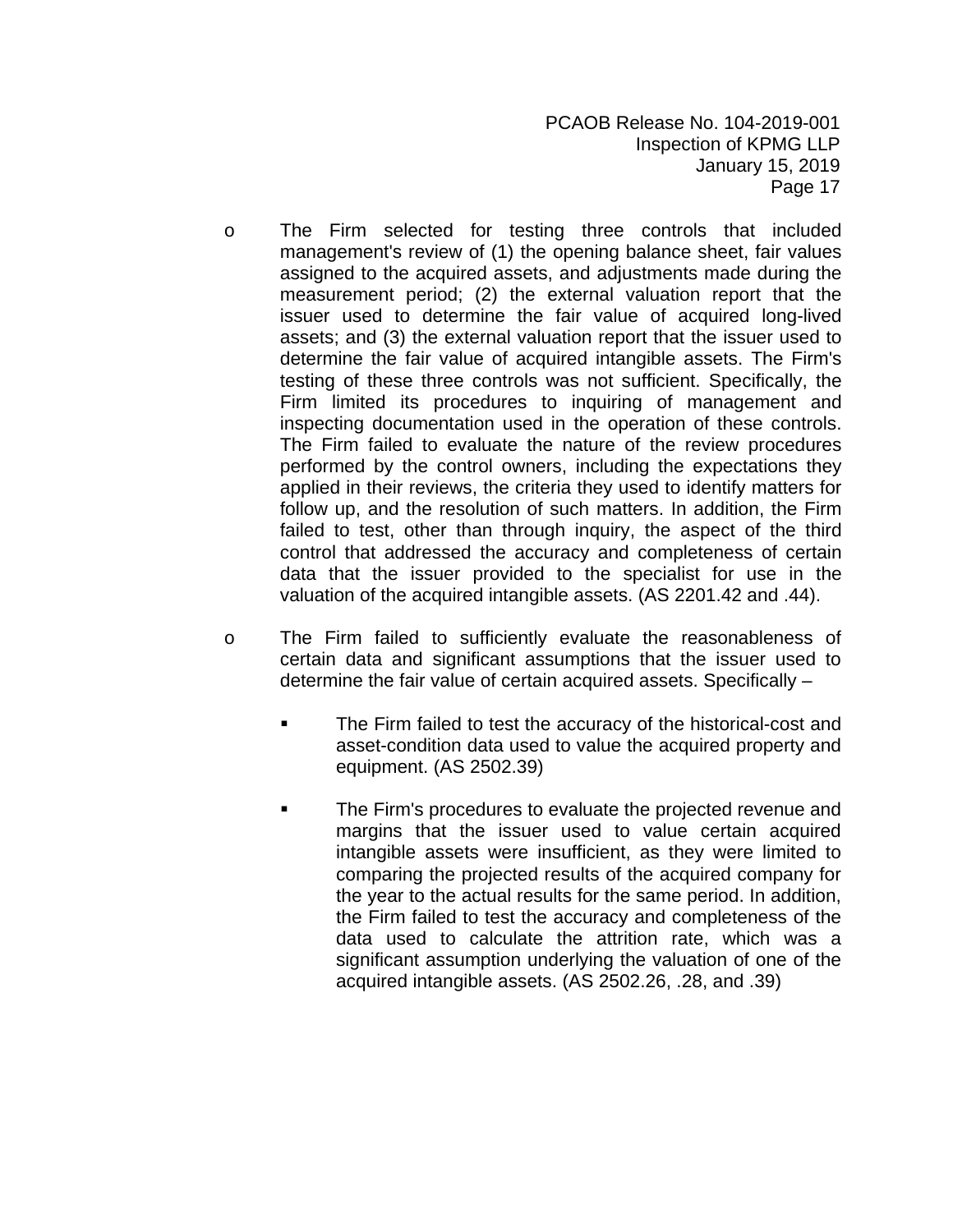#### A.4. **Issuer D**

In this audit of an issuer in the financial services industry, the Firm failed to obtain sufficient appropriate audit evidence to support its audit opinions on the financial statements and on the effectiveness of ICFR, as it failed to perform sufficient procedures related to the issuer's ALL, mortgage servicing rights ("MSRs"), and derivatives. Specifically –

- The Firm selected for testing two controls: one over the ALL, MSRs, and derivatives; and another over the ALL. The Firm's testing of these controls was not sufficient. Specifically
	- o The issuer used various models in the valuation of (1) the ALL for loans collectively assessed for impairment, (2) MSRs, and (3) a significant portion of derivatives ("certain derivatives"). The Firm selected for testing one control over the validation of these models; this control included the review of significant assumptions used in the models. The Firm limited its procedures to test this control to (1) inquiring of the control owners; (2) evaluating the competence and objectivity of the control owners; and (3) reading the issuer's model risk management policy, issuer-prepared reports, and supporting analyses. For certain of the significant assumptions selected for testing included within certain models, the Firm failed to evaluate the nature of the procedures the control owners performed to review the assumptions, including the specific expectations the control owners applied and the criteria the control owners used to identify items for follow up. (AS 2201.42 and .44)
	- o The Firm selected for testing a control over a significant portion of the issuer's loan portfolio that consisted of management's quarterly reviews of loan valuation calculations, the majority of which were prepared using a discounted cash flow approach. The Firm limited its procedures to test this control for those loans valued using a discounted cash flow approach to (1) inquiring of the control owners, (2) reading a sample of discounted cash flow worksheets and related documents, and (3) inspecting the related documents for signatures as evidence of review. The Firm failed to evaluate the nature of the review procedures the control owners performed, including the criteria the control owners used to identify items for follow up and the resolution of such matters. (AS 2201.42 and .44)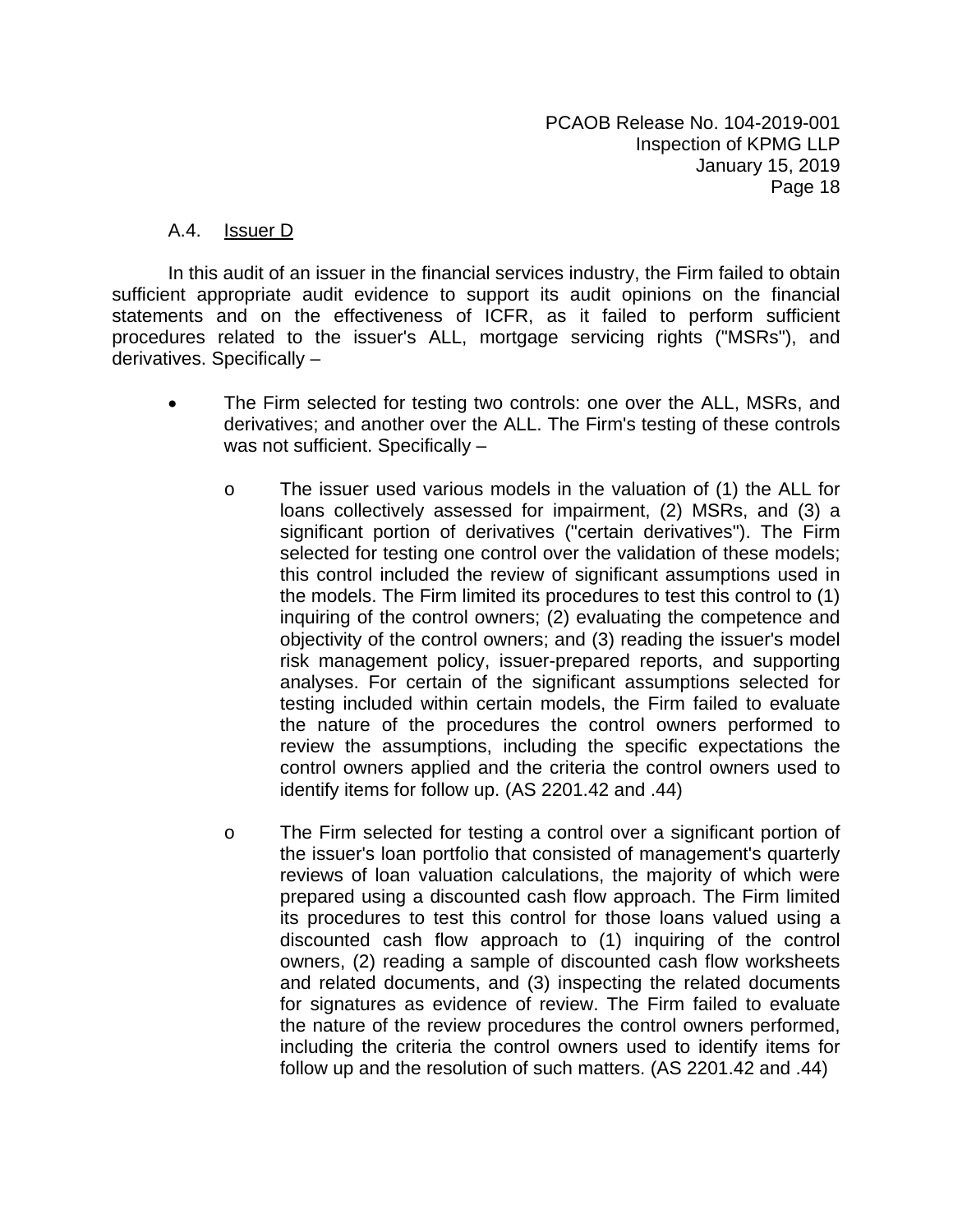- The Firm designed certain of its substantive procedures including the sample sizes used in those procedures – to test the valuation of the ALL and certain derivatives based on a level of control reliance that was not supported due to the deficiencies in the Firm's testing of the controls that are discussed above. As a result, certain of the sample sizes that the Firm used in its testing of the ALL and certain derivatives were too small to provide sufficient evidence. (AS 2301.16, .18, and .37; AS 2315.19, .23, and .23A)
- The Firm's approach for testing the ALL was to review and test management's process. The Firm, however, failed to perform sufficient substantive procedures to evaluate the reasonableness of certain significant assumptions that the issuer used as inputs to the models to estimate the value of the ALL associated with loans collectively assessed for impairment. Specifically, the Firm's only procedures to test these assumptions were inquiring of management and reading issuer-prepared reports and supporting analyses, without performing any testing of these analyses. (AS 2501.11)

# A.5. Issuer E

In this audit of an issuer in the financial services industry, the Firm failed in the following respects to obtain sufficient appropriate audit evidence to support its audit opinions on the financial statements and on the effectiveness of ICFR –

- The Firm failed to perform sufficient procedures to test controls over the ALL. Specifically –
	- o The Firm selected for testing a control that consisted of (1) a committee's review of the risk assessment for loans subject to grading by the issuer, including the determination of which loans would be subject to an independent loan-grade review, and (2) the independent review by the issuer's loan review group of the assigned loan grades for a sample of loans on an annual basis, including the identification of impaired loans as of the review date. The loan grades were an important factor in estimating the ALL. The Firm's testing of this control was not sufficient. Specifically –
		- The Firm limited its procedures to test the aspect of the control consisting of the review of the risk assessment to (1)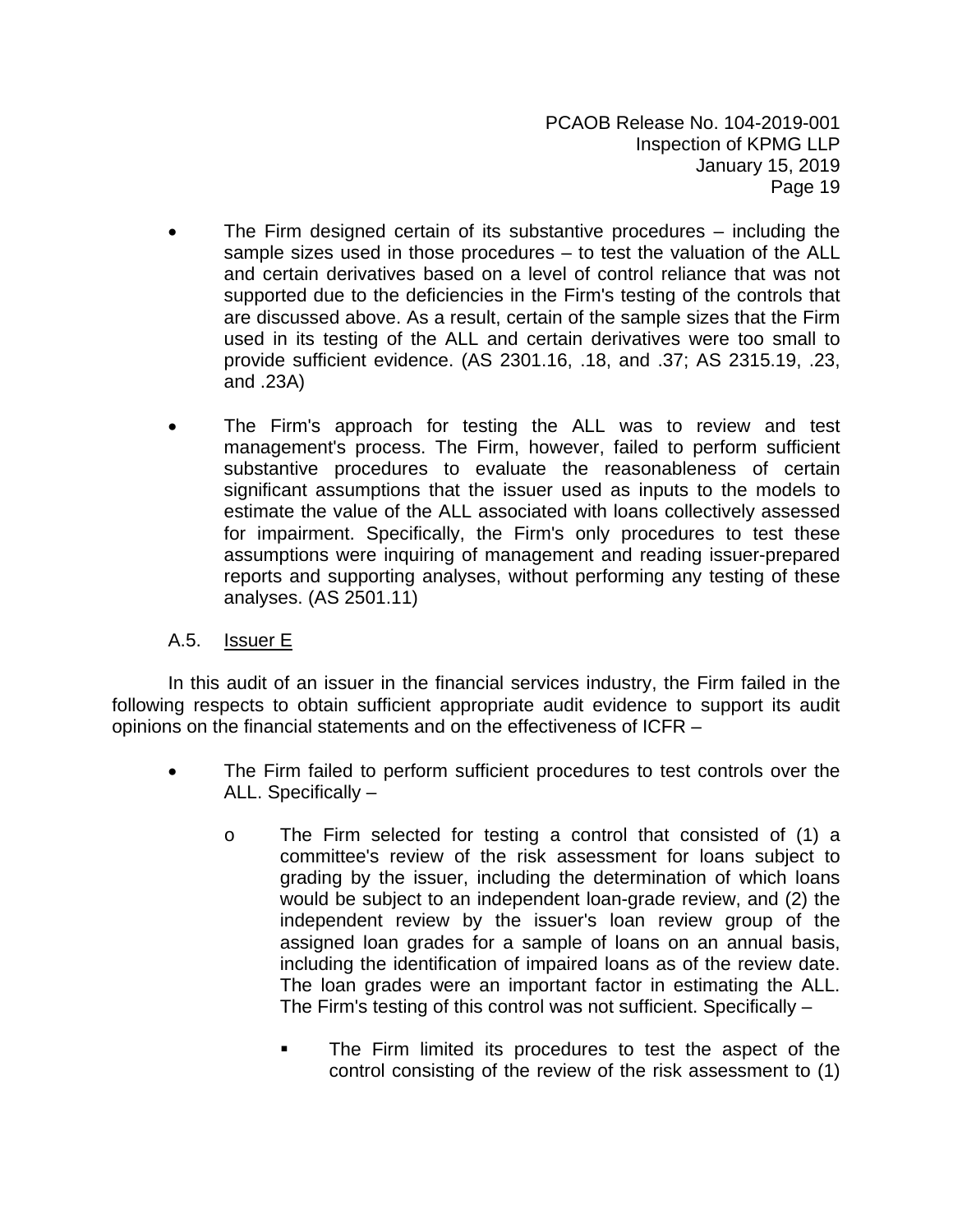inquiring of the preparer of the risk assessment and of one of the control owners, (2) reading certain documentation used in the operation of the control, and (3) reading the committee's meeting minutes that indicated approval of the risk assessment. The Firm's testing did not include evaluating the nature of the review procedures performed by the control owners, including the criteria used to identify items for follow up and the resolution of such matters. In addition, the Firm failed to identify and test any controls over the accuracy and completeness of the data used in the operation of this control. (AS 2201.39, .42, and .44)

- **The Firm failed to sufficiently test the aspect of the control** consisting of the independent review of a sample of loans, including the identification of impaired loans, by the issuer's loan review group, as the Firm's procedures were limited to evaluating the appropriateness of the loan grades. The Firm's testing did not include evaluating the nature of the specific steps that the loan review group performed to identify impaired loans. (AS 2201.42 and .44)
- The Firm failed to identify and test any controls over the ongoing evaluation of loans for potential impairment to address the risk of not identifying impaired loans in a timely manner. (AS 2201.39)
- o The Firm selected for testing a control that included management's review of the qualitative component of the ALL. The Firm's testing of this control was not sufficient. Specifically, the Firm limited its procedures to inquiring of the control owner and reading certain documentation used in the operation of the control. The Firm failed to evaluate the nature of the review procedures performed by the control owner, including the criteria used to identify items for follow up and the resolution of such matters. (AS 2201.42 and .44)
- The Firm failed to perform sufficient procedures with respect to loans receivable. Specifically –
	- o The issuer placed items in loan suspense accounts when the items needed further evaluation or processing. The Firm identified and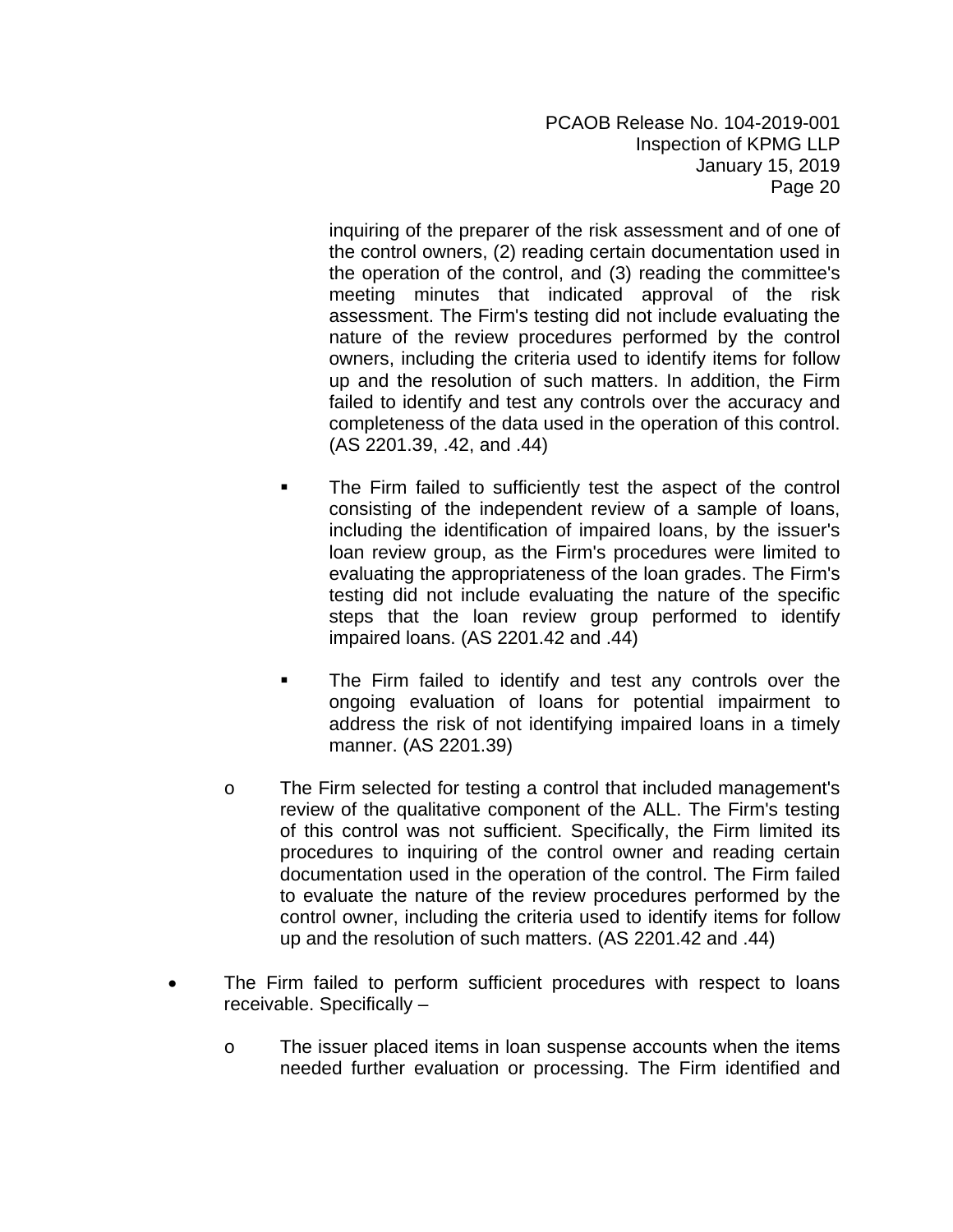tested a control that consisted of a review of the issuer's loan suspense account reconciliations. This control, however, did not address the risk that items that had been cleared from the suspense accounts had not been appropriately resolved, and the Firm failed to identify and test any other controls that addressed that risk. (AS 2201.39)

- o In determining its sample sizes used to confirm loans, the Firm failed to take into account tolerable misstatement. As a result, the samples that the Firm used to test the loans' existence were too small to provide sufficient evidence. (AS 2315.16, .23, and .23A)
- The Firm failed to perform sufficient procedures with respect to deposits. Specifically –
	- o The data reflecting the issuer's deposit account transaction activity were transmitted to the issuer from various external service providers. The Firm failed to identify and test any controls over the completeness and accuracy of these data. (AS 2201.39)
	- o The issuer placed items in a deposit clearing or suspense account when the items needed further evaluation or processing. The Firm selected for testing two controls that consisted of reviews of the issuer's deposit clearing and suspense account reconciliations, including an assessment of the appropriateness of the resolution of items that had been cleared from these accounts. The Firm's testing of these controls was not sufficient. Specifically, the Firm limited its procedures to (1) inquiring of the control owner, (2) comparing the ending balance from the reconciliations to the general ledger, (3) evaluating the appropriateness of the items in the clearing and suspense accounts, (4) determining that certain items had cleared on a timely basis, and (5) observing signatures as evidence of review. The Firm's testing did not include evaluating the nature of the review procedures performed, including the assessment of whether items that had been cleared from the clearing or suspense accounts had been appropriately resolved. (AS 2201.42 and .44)
	- o The Firm failed to perform sufficient substantive procedures to test the deposit clearing and suspense accounts. Specifically, the Firm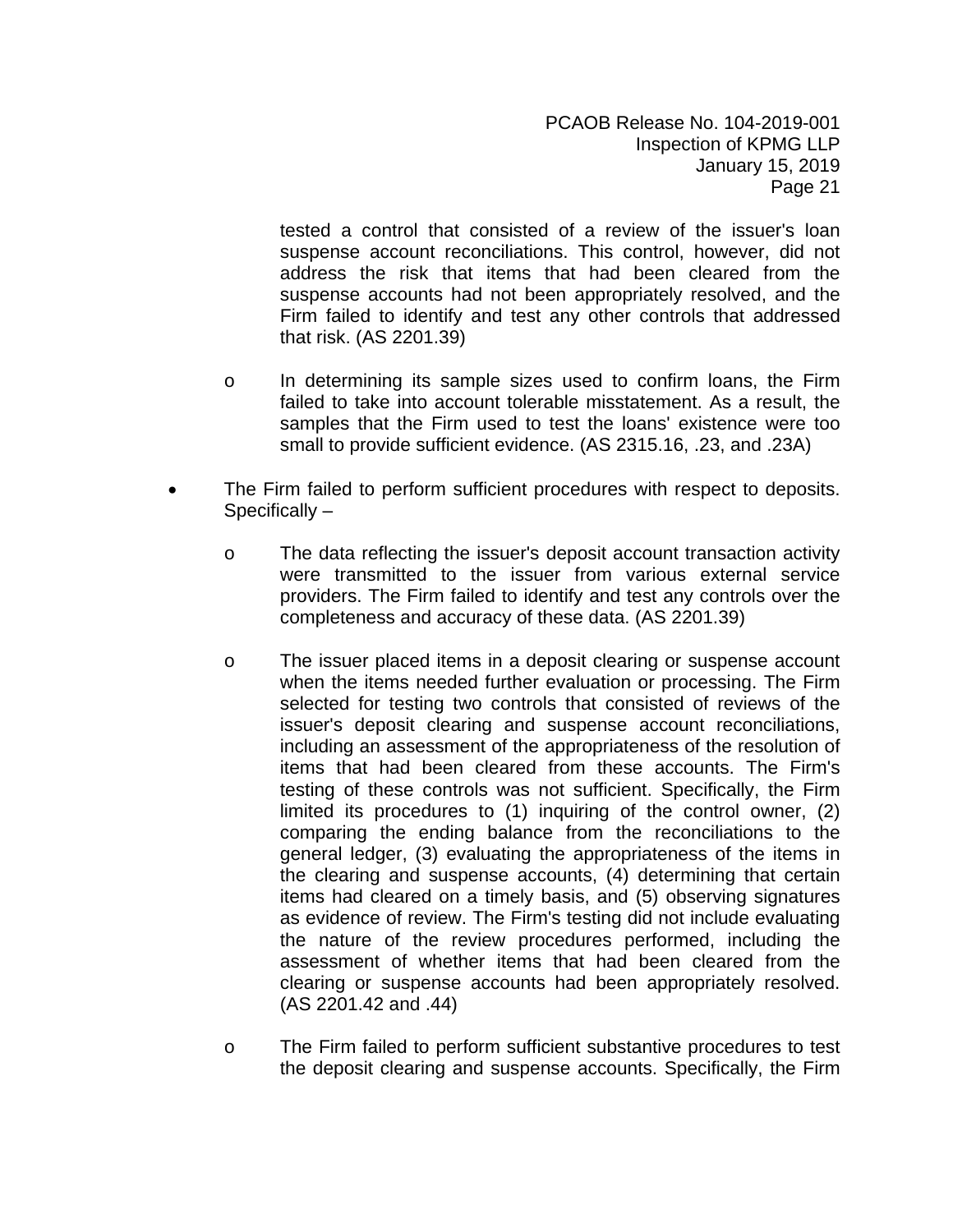limited its procedures to (1) comparing the ending balance from the reconciliations for these accounts to the general ledger, (2) testing the mathematical accuracy of the reconciliations, and (3) inspecting documentation that noted certain items had been cleared on a timely basis. The Firm, however, failed to test whether items that had been cleared were appropriately resolved. (AS 2301.08)

# A.6. Issuer F

- The Firm's procedures related to the valuation of certain intangible assets acquired and liabilities assumed during the year in a business combination were insufficient. Specifically –
	- o The issuer valued these assets and liabilities based on their forecasted cash flows. The Firm failed to identify and test any controls over the accuracy and completeness of the inputs into the contractual cash flows the issuer used to determine the fair value of these assets and liabilities. (AS 2201.39)
	- o The Firm failed to test certain significant assumptions underlying the cash-flow forecasts used to value these assets and liabilities. (AS 2502.26 and .28)
- The Firm selected for testing a control over the valuation of goodwill that consisted of management's review of qualitative and quantitative information that was part of the issuer's qualitative assessment of the potential impairment of goodwill. The Firm's procedures to test this control were insufficient. Specifically, to test the design effectiveness of this control, the Firm selected an occurrence of the control from the previous year and failed to test the design of the control for the year under audit. In addition, its test of operating effectiveness was limited to reading the memorandum prepared by the control owner that described the qualitative and quantitative information and the conclusions reached. The Firm did not, however, evaluate the nature of the procedures the control owner performed to review the qualitative information. (AS 2201.42 and .44)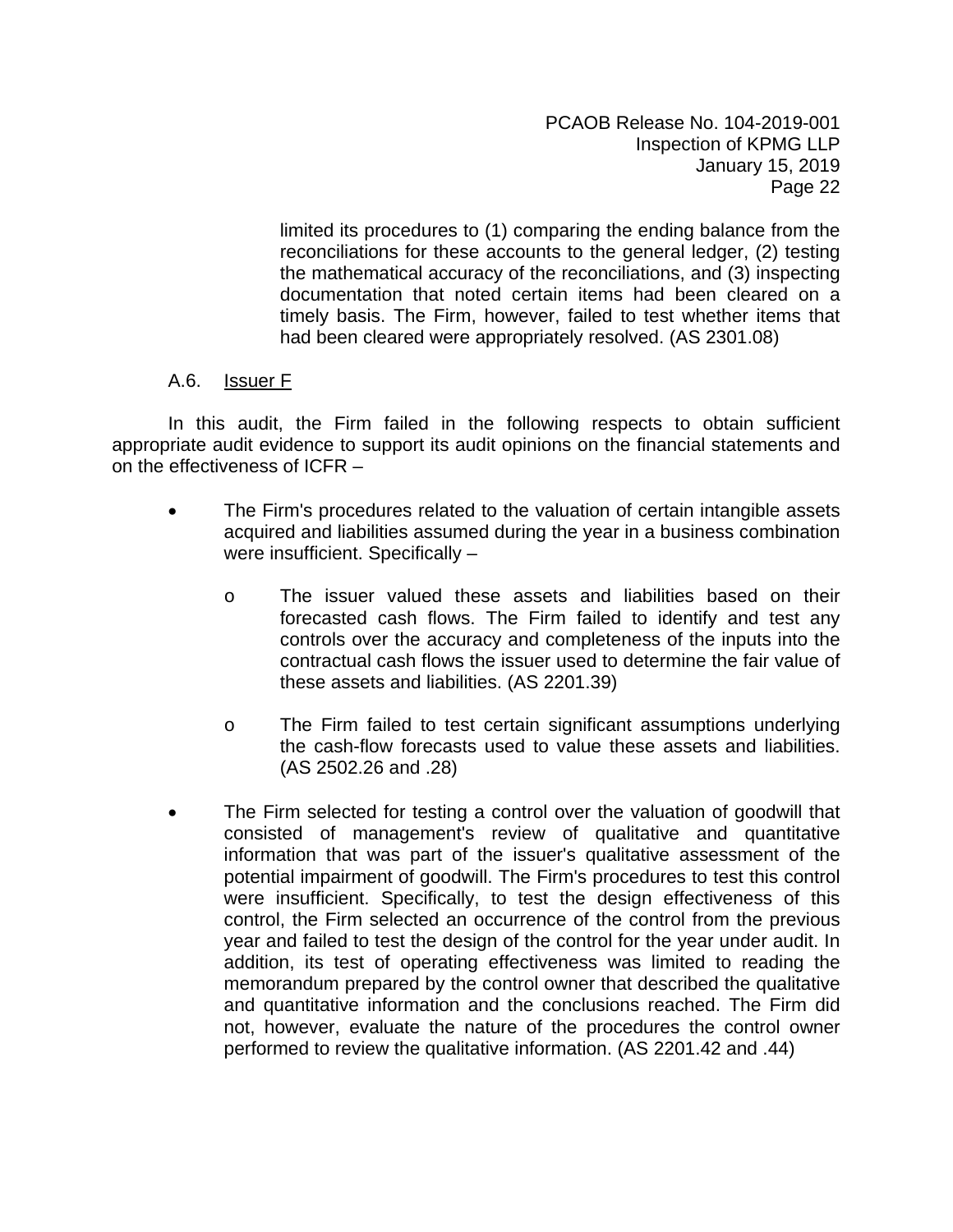- For two of the issuer's segments, the Firm failed to perform sufficient procedures related to certain revenue; for each segment, that revenue represented a significant portion of the issuer's total revenue. Specifically –
	- o For one of these segments, with respect to one type of revenue
		- The Firm's testing of the two controls it identified over the recognition of this revenue was insufficient in the following respects –
			- One of these controls consisted of (1) the comparison, by issuer personnel at the issuer's numerous locations, of evidence of delivery to sales records and (2) the resolution of identified differences. In determining the scope of its tests of this control, the Firm assumed that the control operated similarly across these locations. Based on this assumption, the Firm reduced the number of locations it selected for testing the design effectiveness of this control to one. The Firm, however, failed to (1) obtain evidence, beyond inquiry, to support its assumption that the control operated similarly at all locations and (2) evaluate the evidence it obtained through inquiry that indicated apparent differences in the design of the control at different locations. In addition, the Firm limited its testing of the operating effectiveness of this control to comparing evidence of delivery to systemgenerated sales records as part of its substantive testing, without testing whether differences identified by the control owners were resolved timely and appropriately. (AS 2201.42 and .44)
			- The Firm failed to identify and test any controls over the accuracy and completeness of certain data that the control owner used in the operation of the second control. (AS 2201.39)
		- The Firm designed certain of its substantive procedures including the sample sizes used in those procedures –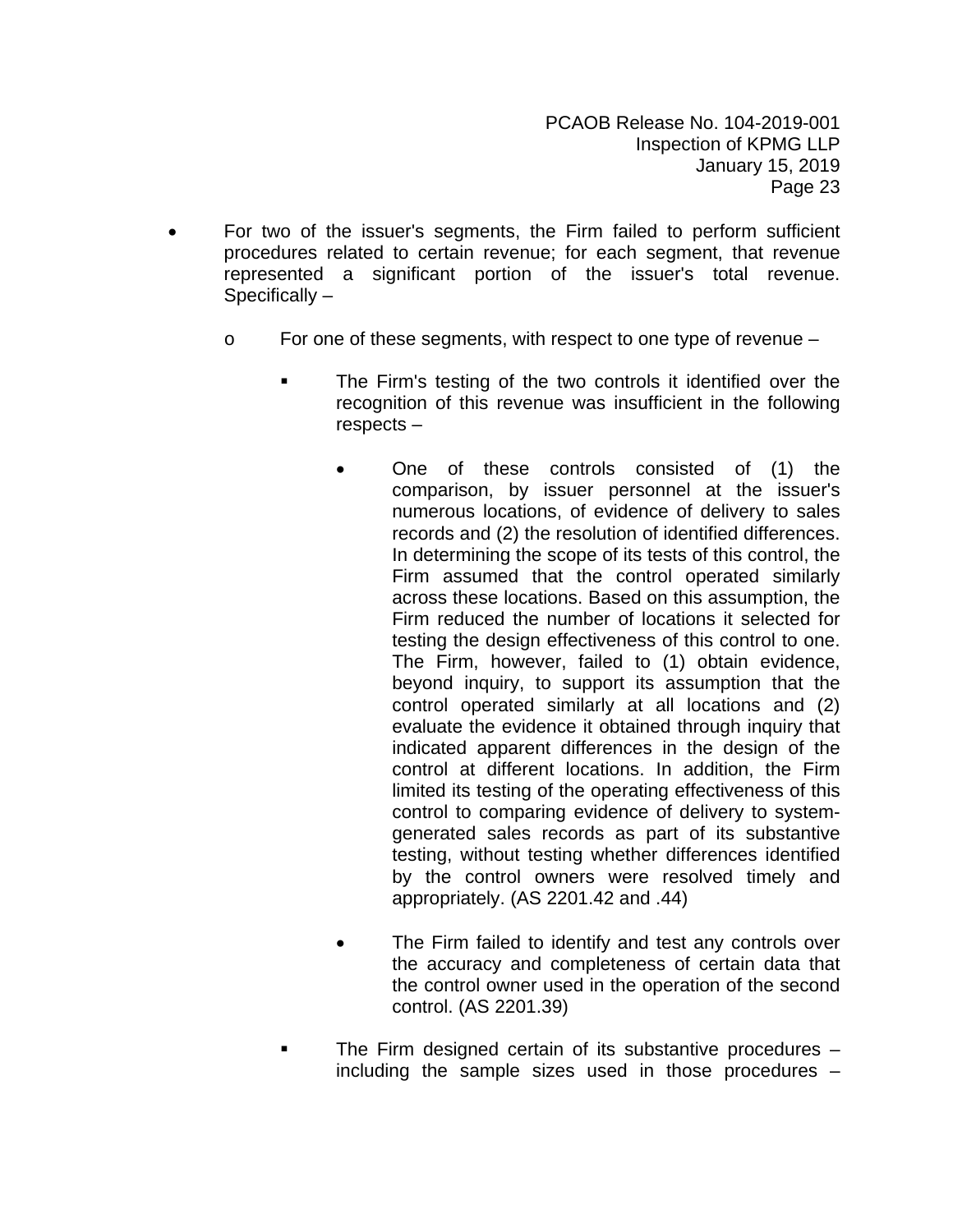based on a level of control reliance that was not supported due to the deficiencies in the Firm's testing of controls that are discussed above. As a result, the sample sizes that the Firm used to test this revenue were too small to provide sufficient evidence. (AS 2301.16, .18, and .37; AS 2315.19, .23, and .23A)

o For the second of these two segments, the Firm selected for testing five controls that consisted of the monthly calculation of revenue and reviews of revenue information. The Firm's testing of these controls was not sufficient, as the Firm failed to identify and test any controls over the accuracy and completeness of data and reports that the control owners used in the operation of these controls. (AS 2201.39)

# A.7. Issuer G

- The Firm's procedures related to revenue at certain of the issuer's locations, which represented a significant amount of the issuer's total revenue and presented a reasonable possibility of material misstatement, were insufficient. Specifically –
	- o The Firm selected for testing one control over revenue at these locations, which consisted of a comparison of operating results to the prior-periods' results and to forecasted results and the investigation of variances above established thresholds. The Firm's procedures to test this control were limited to (1) inquiring of the control owner, (2) inspecting documentation as evidence of review, (3) noting that all comparisons as required by the control description were performed, and (4) determining whether explanations were provided for all variances over the investigation thresholds. The Firm's testing was insufficient, as it did not include evaluating the nature of the procedures performed by the control owner, including whether items identified for investigation were appropriately resolved. (AS 2201.42 and .44)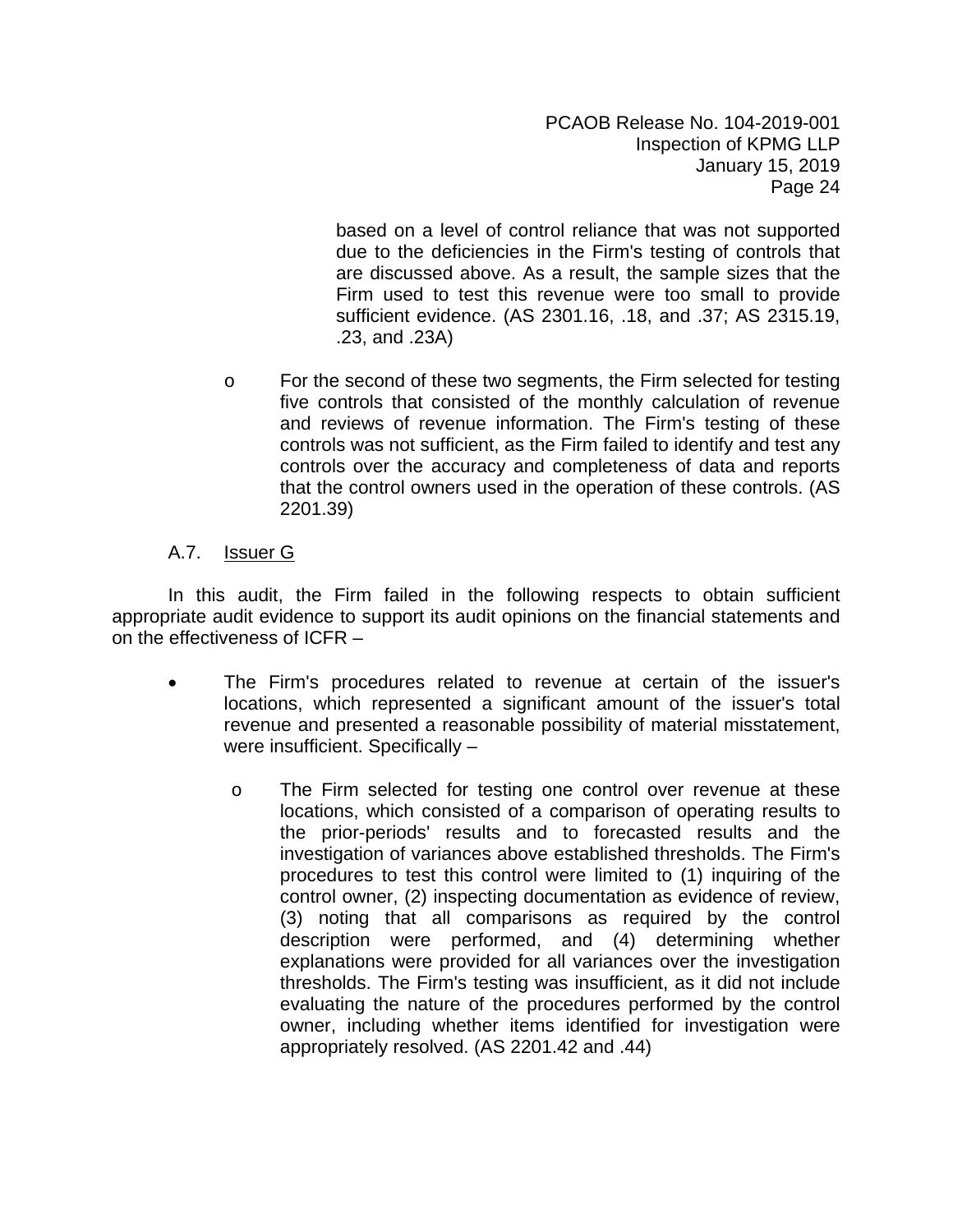- o The Firm failed to perform any substantive procedures to test revenue at these locations. (AS 2301.08)
- The Firm selected for testing four controls over income taxes that consisted of (1) the quarterly and annual reviews of certain income tax calculations and analyses, (2) the review of an analysis of the deferred tax asset valuation allowance and of the roll-forward of net operating losses, (3) the quarterly review of the identification and valuation of the issuer's uncertain tax positions, and (4) the monitoring of certain factors that could potentially affect the issuer's assertion regarding permanent reinvestment. The Firm's procedures to test these controls were insufficient, as they were limited to (1) inquiring of the control owner and other issuer personnel, (2) tracing certain income tax account balances included in the analyses to the general ledger, (3) testing the mathematical accuracy of certain calculations, (4) obtaining various reports and schedules used by the issuer to support its ability to assert permanent reinvestment, and (5) noting that the control owner identified an immaterial error in one income tax account. The Firm failed to evaluate the nature of the review procedures performed, including the criteria used by the control owner to identify items for follow up and the resolution of such matters. (AS 2201.42 and .44)

# A.8. Issuer H

In this audit, the Firm failed to obtain sufficient appropriate audit evidence to support its audit opinions on the financial statements and on the effectiveness of ICFR. The Firm failed to perform sufficient procedures related to the issuer's revenue in the following respects –

- The issuer processed a significant portion of its revenue through one revenue system. While the Firm tested controls over the entry of data in the system and the processing of sales transactions, it failed to identify and test any controls over the accuracy and completeness of the data transferred from the revenue system to the general ledger. (AS 2201.39)
- The Firm identified a fraud risk related to an incentive to inappropriately recognize revenue at the end of financial reporting periods in order to meet internal forecasts. The Firm's procedures to address this risk consisted of reviewing transactions that were recorded in the last five days of the year and for which the contract or delivery date reflected in the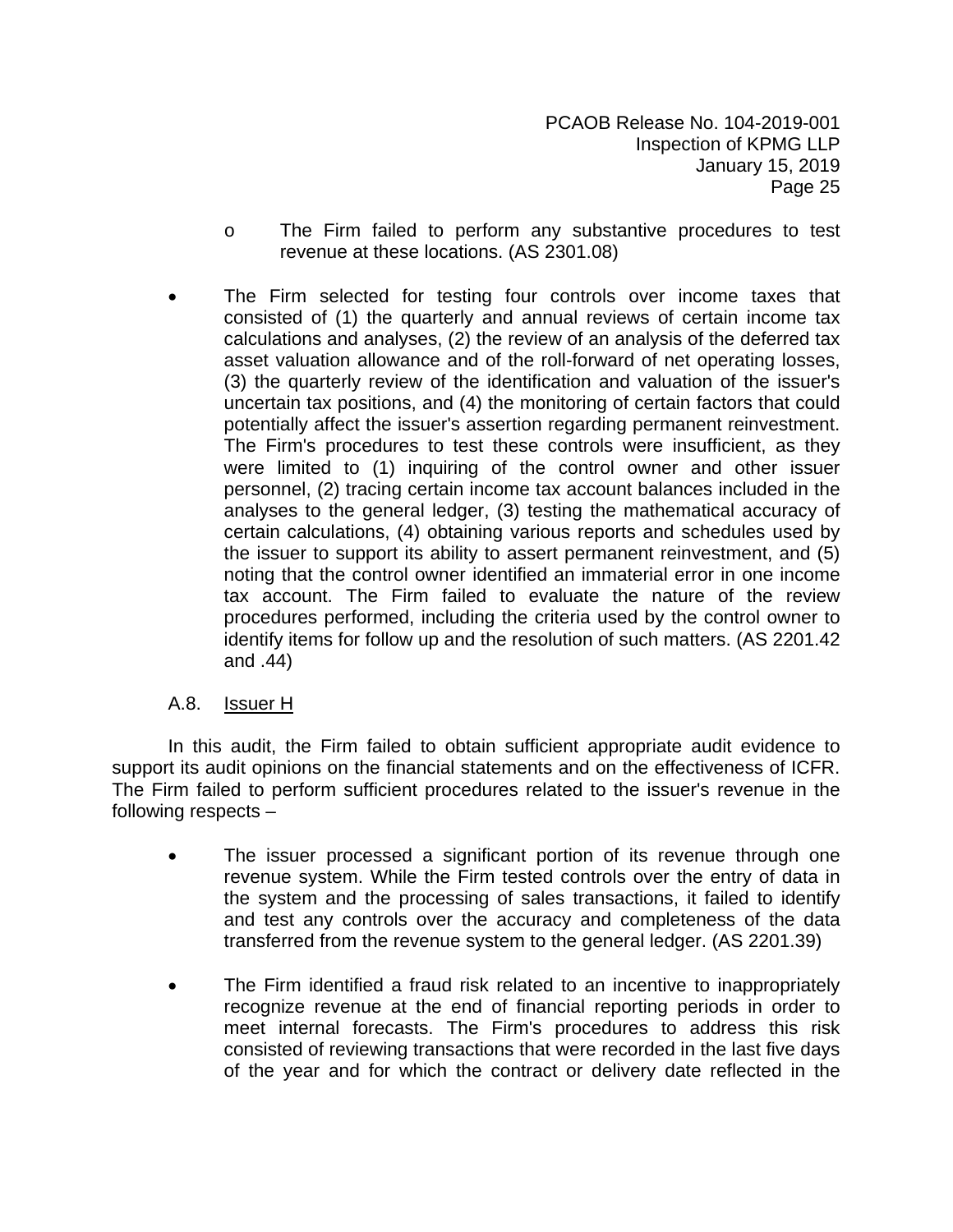revenue system was either blank or after year end. This testing was insufficient, as the Firm failed to test any other transactions that were recorded in the last five days of the year without considering whether other transactions during this period presented the same risk. (AS 2301.13)

 The Firm failed to perform sufficient procedures to test a significant portion of revenue. The Firm performed analytical procedures that constituted its primary substantive testing of this revenue. The analytical procedures, however, were insufficient. Specifically, the Firm failed to develop expectations that were sufficiently precise to identify potential material misstatements, as, in performing the procedures, it failed to disaggregate the data to address important factors such as the different products, which the issuer assigned to separate reportable segments, and variations among the issuer's geographical markets, which the issuer disclosed as having an effect on sales. In addition, the Firm failed to sufficiently test the accuracy and completeness of certain data it used in the performance of these analytical procedures, as it limited its procedures to comparing the data to system-generated reports that it had not tested. (AS 2305.16 and .17)

# A.9. Issuer I

In this audit, the Firm failed to obtain sufficient appropriate audit evidence to support its audit opinions on the financial statements and on the effectiveness of ICFR. The Firm's procedures related to certain types of inventory at two of the issuer's divisions, which represented a significant portion of total inventory, were insufficient in the following respects –

- With respect to the existence of this inventory at both of these divisions
	- o The Firm selected for testing controls over the existence of this inventory that consisted of the performance and review of cycle counts. The Firm's testing of these controls was limited to (1) inquiring of the control owners, (2) observing and performing cycle counts at certain locations of one of these divisions and comparing the quantities from its counts to the issuer's system of record, and (3) inspecting documents for the control owner's sign-off as evidence of review. The Firm failed to determine whether the cyclecount procedures at these divisions were performed in accordance with the issuer's cycle-count policies, including whether (1) all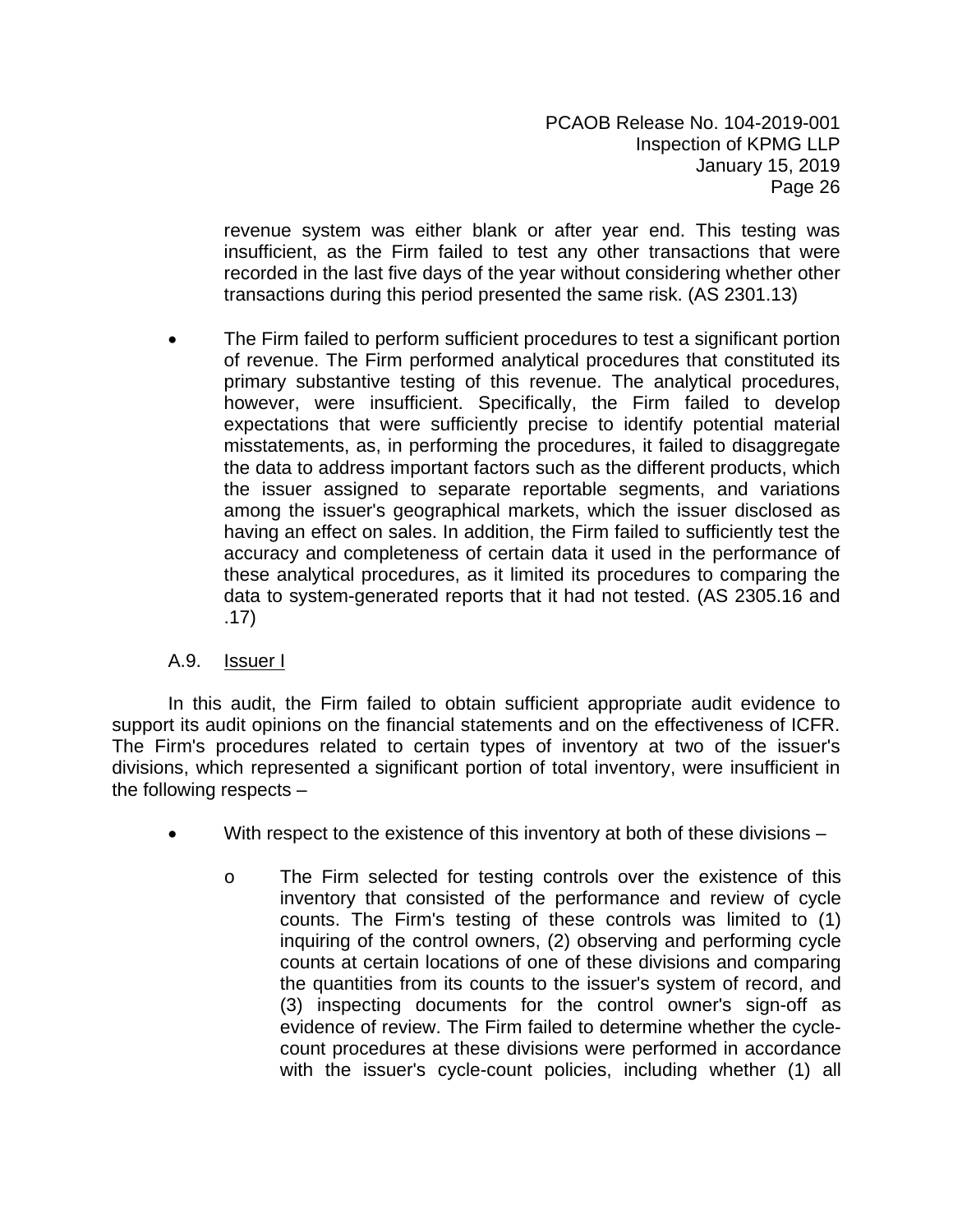inventory items were identified and counted, (2) the cycle counts occurred as frequently as planned, and (3) the issuer monitored the accuracy of the results of the cycle-count procedures. (AS 2201.42 and .44)

- o The Firm designed certain of its substantive procedures including the sample sizes used in those procedures – based on a level of control reliance that was not supported due to the deficiency in the Firm's testing of controls that is discussed above. As a result, the sample sizes the Firm used to test the existence of this inventory at year end were too small to provide sufficient evidence. (AS 2301.16, .18, and .37; AS 2315.19, .23, and .23A)
- With respect to the valuation of this inventory at one of these two divisions –
	- o The Firm selected for testing a control over the reserve for excess or obsolete inventory that consisted of management's review of the calculation of the reserve. The Firm's testing of this control was not sufficient. Specifically, the Firm limited its testing to (1) inquiring of the control owners, (2) testing the mathematical accuracy of the reserve calculation, and (3) comparing the total inventory balance in the reserve calculation to the general ledger. The Firm's testing did not include evaluating the nature of the review procedures performed, including (1) whether the control owners assessed the reasonableness of the reserve percentages the issuer used to calculate the reserve and (2) the criteria the control owners used to identify matters for follow up and the resolution of such matters. In addition, the Firm failed to identify and test any controls over the accuracy of certain data used in the performance of this control. (AS 2201.39, .42, and .44)
	- o The Firm failed to perform sufficient substantive procedures to test the reserve for excess or obsolete inventory at this division. Specifically –
		- The Firm failed to sufficiently evaluate the reasonableness of the reserve percentages that the issuer used to calculate the reserve, as the Firm's procedures were limited to (1) inquiring of management, (2) comparing the reserve balance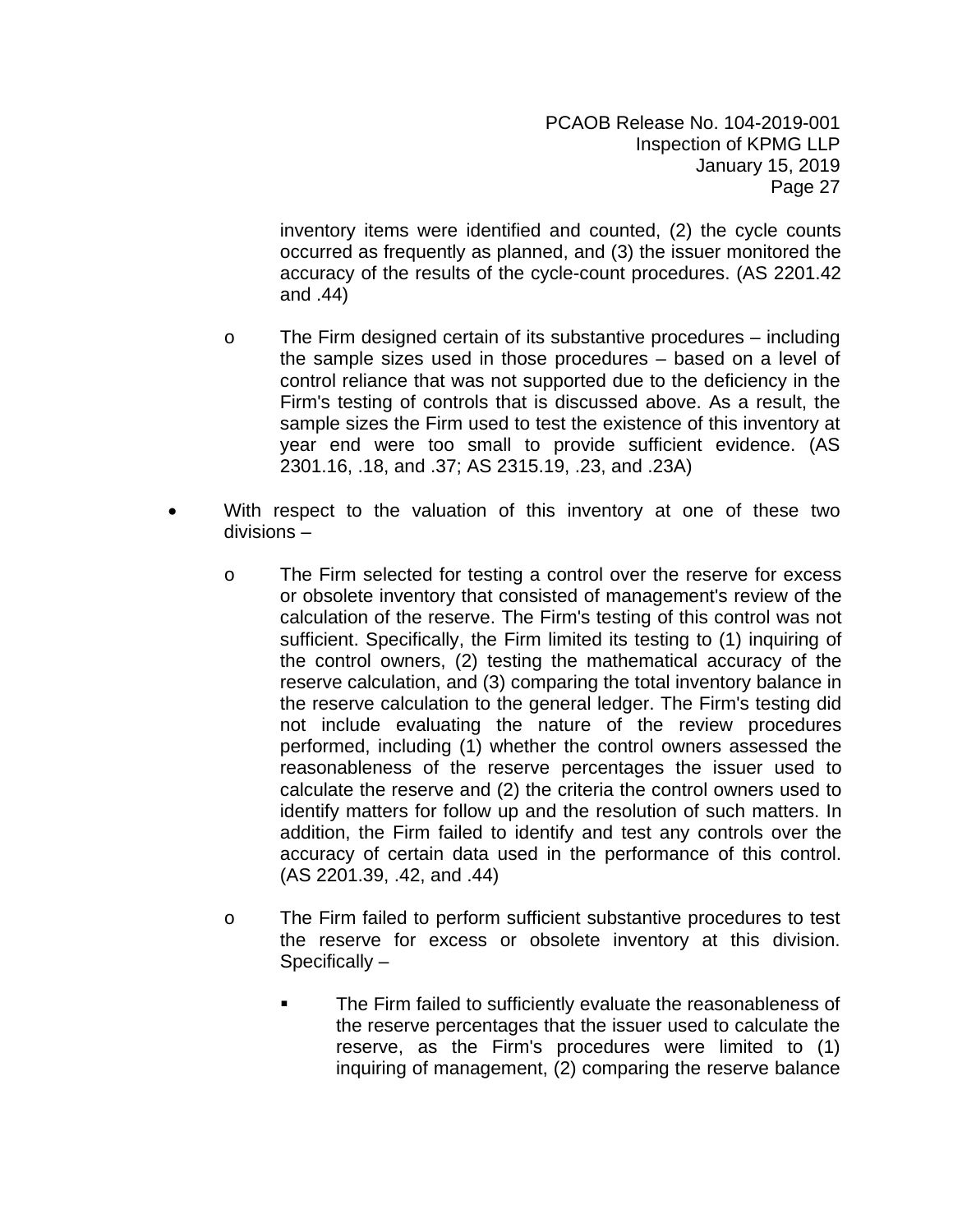to prior-year amounts, and (3) obtaining the sales data and gross margin for a sample of sales transactions of inventory that had previously been reserved. (AS 2501.11)

 The Firm failed to test the accuracy of certain data that the issuer used to calculate the reserve, beyond comparing those data to a data warehouse system, and the Firm did not, in the alternative, test controls over the accuracy of those data. (AS 2501.11)

# A.10. Issuer J

In this audit of an issuer in the financial services industry, the Firm failed to obtain sufficient appropriate audit evidence to support its audit opinions on the financial statements and on the effectiveness of ICFR, as its procedures related to the ALL were not sufficient. Specifically –

- The Firm selected for testing a control that consisted of the preparation and review of a risk assessment for graded commercial loans, including the determination of which loans would be subject to an independent loangrade review during the year. The loan grades were an important factor in estimating the ALL. The Firm's testing of this control was not sufficient. Specifically, the Firm failed to test whether all graded commercial loans were included in the risk assessment, which was an objective of this control, and, as a result, it failed to evaluate whether the control identified all high-risk commercial loan portfolios for consideration for the independent loan-grade review. (AS 2201.42 and .44)
- The Firm designed certain of its substantive procedures including the sample size used in those procedures – based on a level of control reliance that was not supported due to the deficiency in the Firm's testing of the control that is discussed above. As a result, the sample size the Firm used to test the appropriateness of the assigned loan grades for commercial loans was too small to provide sufficient evidence. (AS 2301.16, .18, and .37; AS 2315.19, .23, and .23A)
- The issuer used externally prepared appraisals to determine the fair value of the underlying collateral for collateral-dependent loans that it had determined to be individually impaired. For the impaired loans that the Firm selected for testing, the Firm failed to evaluate the reasonableness of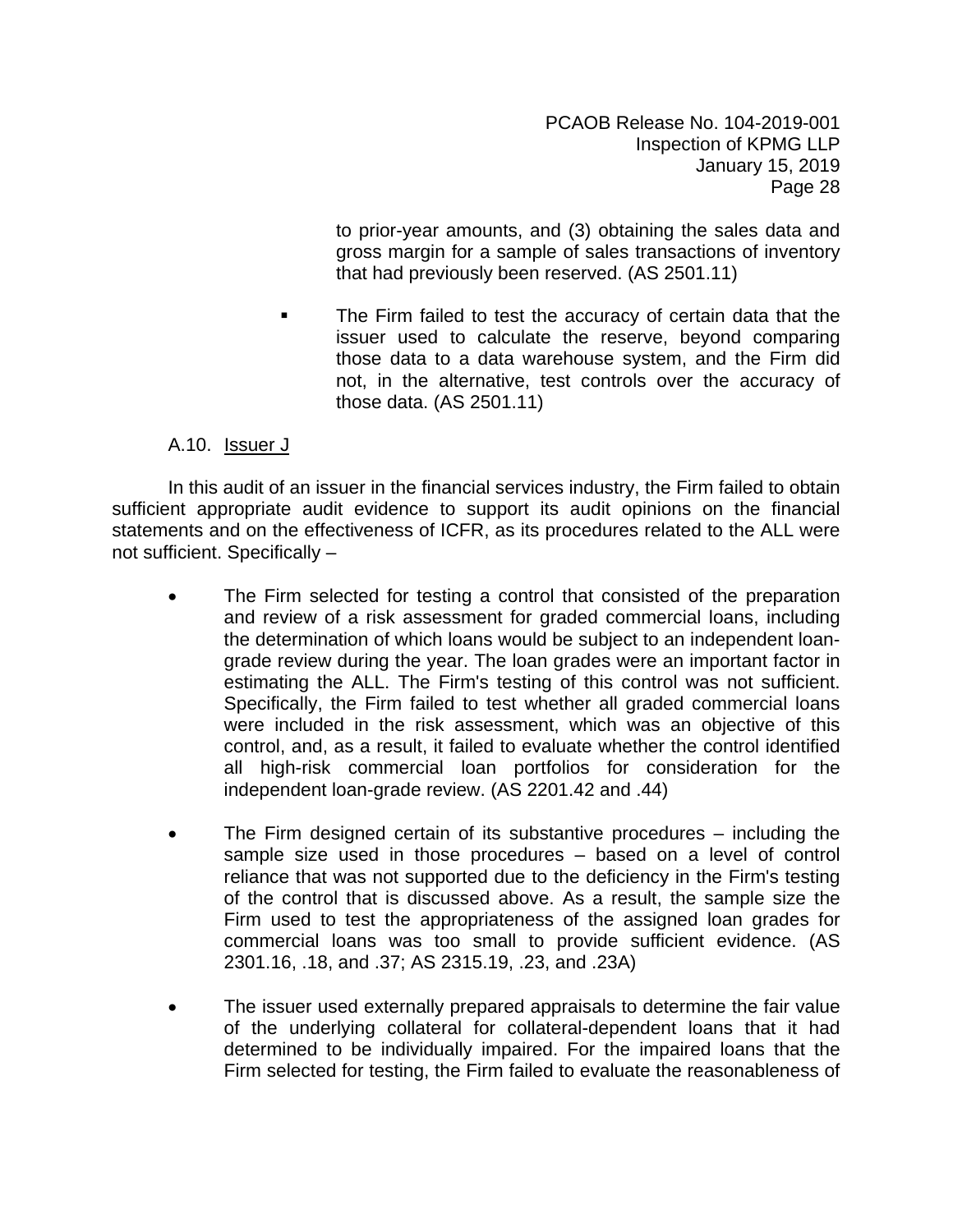certain of the significant assumptions underlying certain appraisals. (AS 2502.26 and .28)

#### A.11. Issuer K

In this audit of an issuer in the financial services industry, the Firm failed in the following respects to obtain sufficient appropriate audit evidence to support its audit opinions on the financial statements and on the effectiveness of ICFR. The Firm's procedures related to the ALL for one type of loan, which represented a significant portion of the issuer's loan portfolio, were not sufficient. Specifically –

- With respect to these loans that were collectively evaluated for impairment –
	- o The Firm identified and tested one control over the model that the issuer used to determine this portion of the ALL. This control included a review of the appropriateness of the model and its assumptions. The Firm limited its procedures to test this control to (1) inquiring of the control owners, (2) evaluating the competence of the control owners, (3) reading documentation and analyses used in the performance of the control, and (4) documenting that the control owners' conclusions were consistent with the Firm's general expectations. The Firm failed to evaluate the nature of the review procedures performed by the control owners in their reviews, including the criteria used to identify items for follow up and the resolution of such matters. (AS 2201.42 and .44)
	- o The Firm's approach for testing the ALL was to review and test management's process. The Firm, however, failed to perform sufficient procedures to evaluate the reasonableness of the portfolio segmentation assumptions, which were key inputs to the estimation of this portion of the ALL. Specifically, the Firm's only procedures to test these assumptions were inquiring of management and reading an issuer-prepared report and supporting analyses, without performing any testing of these analyses. (AS 2501.11)
- With respect to the loans of this type that were subject to troubled debt restructuring provisions and individually evaluated for impairment –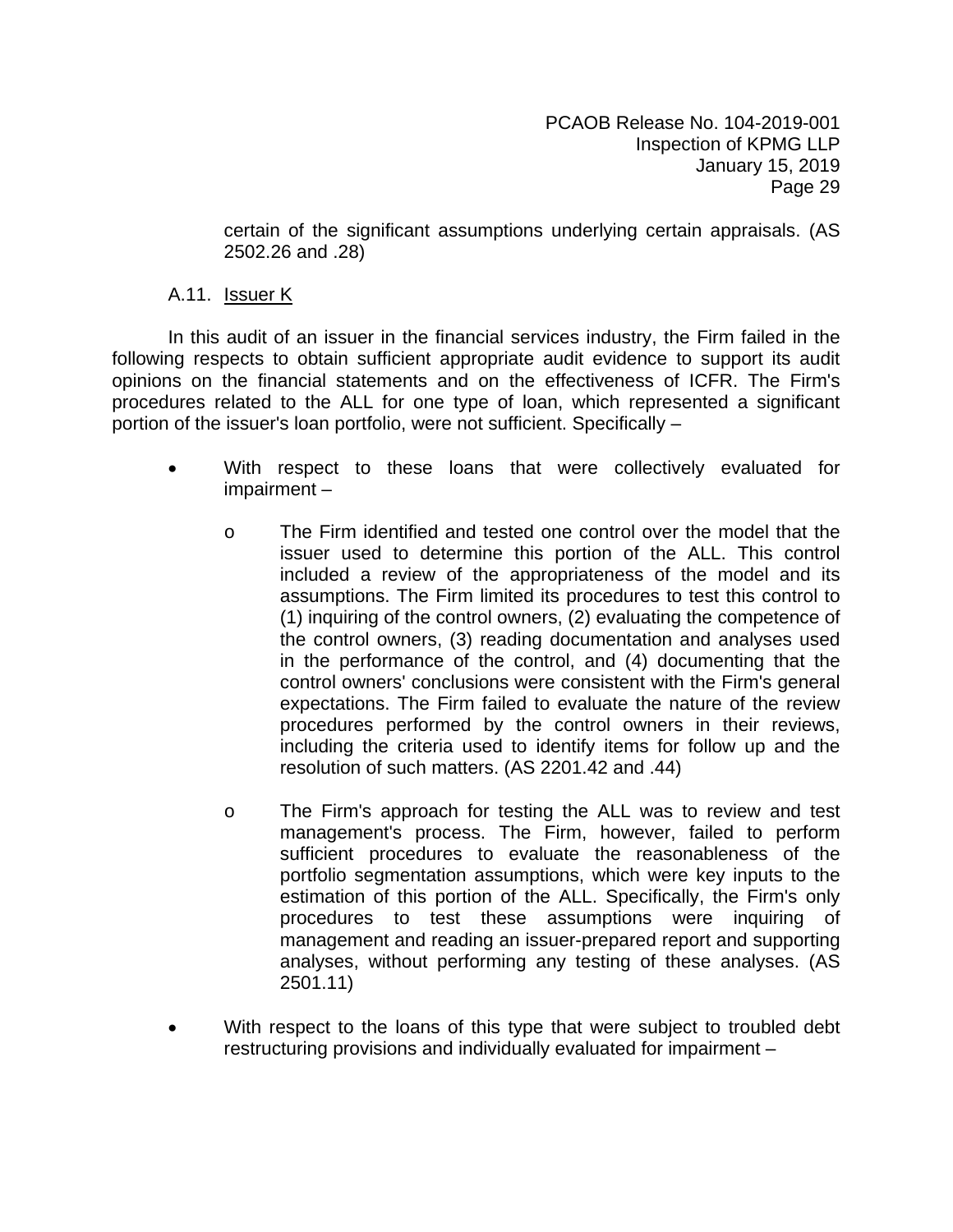- o The Firm failed to identify and test any controls over the default-rate assumption the issuer used in the valuation of these loans. (AS 2201.39)
- o The Firm failed to perform any substantive procedures to evaluate the reasonableness of the default-rate assumption. (AS 2501.11)

#### A.12. Issuer L

In this audit of an issuer in the financial services industry, the Firm failed to obtain sufficient appropriate audit evidence to support its audit opinions on the financial statements and on the effectiveness of ICFR. Specifically, the Firm failed in the following respects to perform sufficient procedures related to two segments of the issuer's loan portfolio, which in the aggregate represented over 90 percent of total loans –

- The issuer placed items in a loan suspense account when the items needed further evaluation; certain types of transactions were initially placed in these accounts, as were items for which the issuer was unable to identify the appropriate accounts for posting. The Firm identified and tested a control that included a review of the issuer's loan suspense account reconciliations. This control, however, did not address the risk that items that had been cleared from the suspense accounts had not been appropriately resolved, and the Firm failed to identify and test any other controls that addressed that risk. (AS 2201.39)
- The Firm failed to perform sufficient substantive procedures to test these loans. Specifically –
	- o The Firm limited its procedures to test these suspense accounts for these two segments of the loan portfolio to comparing the ending balance from the reconciliations to the general ledger and investigating any suspense items that had not been cleared. The Firm failed to test whether suspense items that had been cleared were appropriately resolved. (AS 2301.08)
	- o In determining its sample sizes used to confirm these loans, the Firm failed to take into account tolerable misstatement. As a result, the samples that the Firm used to test the loans' existence were too small to provide sufficient evidence. (AS 2315.16, .23, and .23A).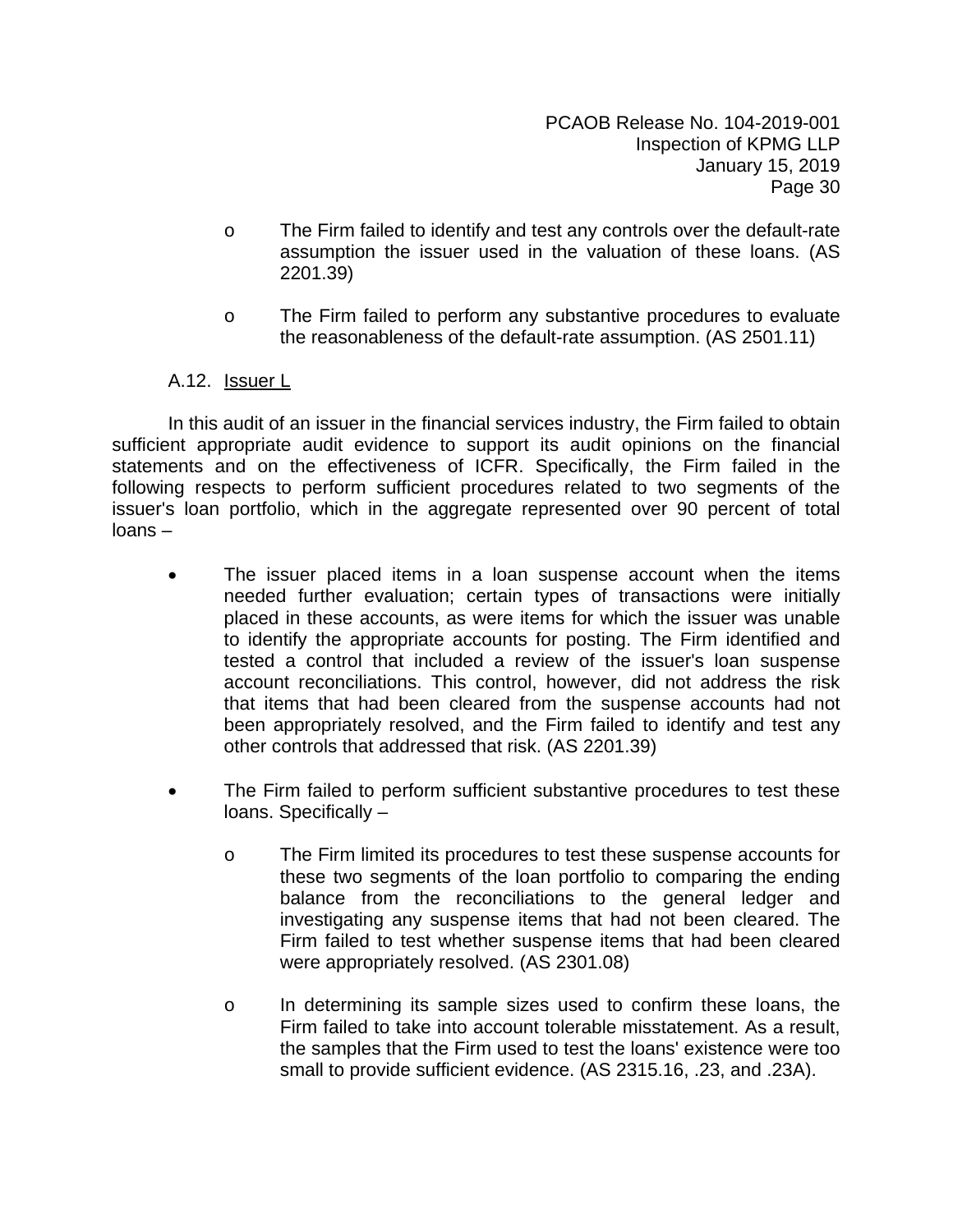#### A.13. Issuer M

- The Firm identified a fraud risk related to recording inappropriate revenue using manual journal entries. The Firm's procedures related to the testing of journal entries for evidence of possible material misstatement due to fraud, however, were insufficient. Specifically –
	- o As part of its response to the fraud risk, the Firm selected for testing a control over journal entries that was intended to provide for the review and approval of all manual journal entries. The Firm, however, failed to identify and test any controls over the completeness of the population of manual journal entries that was reviewed pursuant to this control. (AS 2201.39)
	- o The Firm's substantive testing of manual journal entries was not sufficient because the Firm failed to either test controls over the completeness of the population of manual journal entries from which it made selections for testing or substantively test the completeness of that population. (AS 2401.61)
- The Firm failed to perform sufficient procedures to test the existence of a significant portion of total inventory. Specifically –
	- o The Firm selected for testing a control over the existence of this inventory that consisted of the performance of cycle counts on various dates. The Firm, however, failed to identify and test any controls that addressed whether the counting procedures were consistently executed and the accuracy of the counts. (AS 2201.39)
	- o The Firm designed certain of its substantive procedures including the sample size used in those procedures – based on a level of control reliance that was not supported due to the deficiency in the Firm's testing of controls that is discussed above. As a result, the sample size the Firm used to test the existence of this inventory was too small to provide sufficient evidence. (AS 2301.16, .18, and .37; AS 2315.19, .23, and .23A)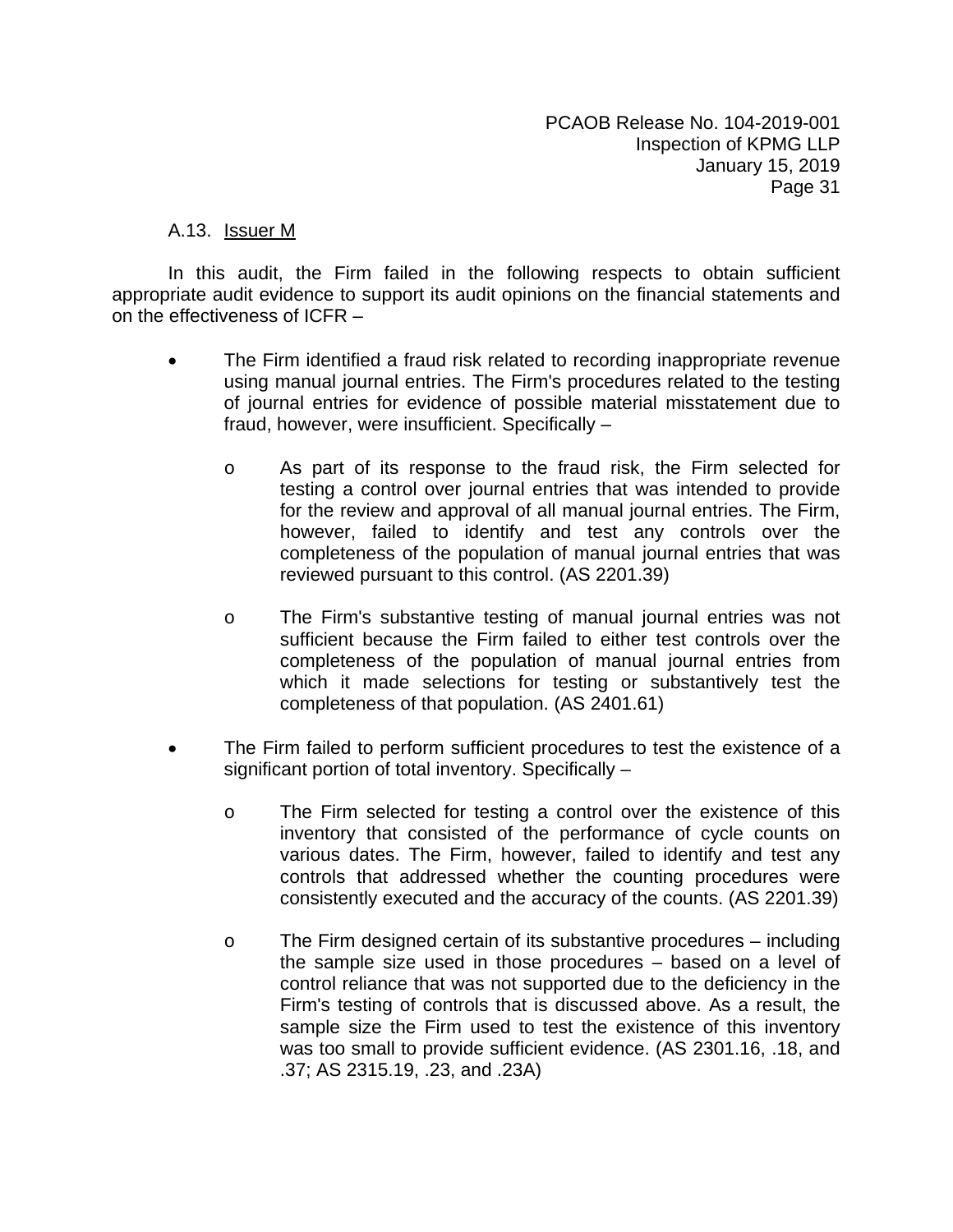#### A.14. **Issuer N**

- The Firm failed to perform sufficient procedures related to the existence of raw materials and work-in-process inventories, the values of which were each more than double the Firm's established level of materiality. Specifically –
	- o The issuer held its raw materials and finished goods inventories at warehouses owned by external parties, which conducted monthly full physical counts of those inventories. The Firm identified and tested a control over the existence of these inventories that consisted of the issuer's representative observing physical counts at least once a year. The Firm's testing of this control included inquiring of management and reading the issuer's physical count policy, which consisted of a series of key count steps. In addition, the Firm observed the year-end full physical count conducted at one warehouse, which held the issuer's finished goods, and obtained, for two other warehouses, documentation of the year-end full physical counts that included signatures to indicate that the issuer's representative had observed the counts. The Firm, however, failed to evaluate whether the count documentation it inspected for the two warehouses in its sample that it did not visit provided sufficient evidence that all important steps related to the counts were performed as designed. (AS 2201.44)
	- o The Firm failed to identify and test any controls over the existence of the issuer's work-in-process inventory. (AS 2201.39)
	- o The Firm failed to perform any substantive procedures to test the existence of a significant portion of the issuer's work-in-process inventory. (AS 2301.08)
- The Firm failed to perform sufficient procedures to test the issuer's revenue. Specifically, the Firm's procedures to test revenue consisted of (1) performing an analytical procedure that it intended to be its primary substantive test and (2) reviewing contracts and confirming terms for a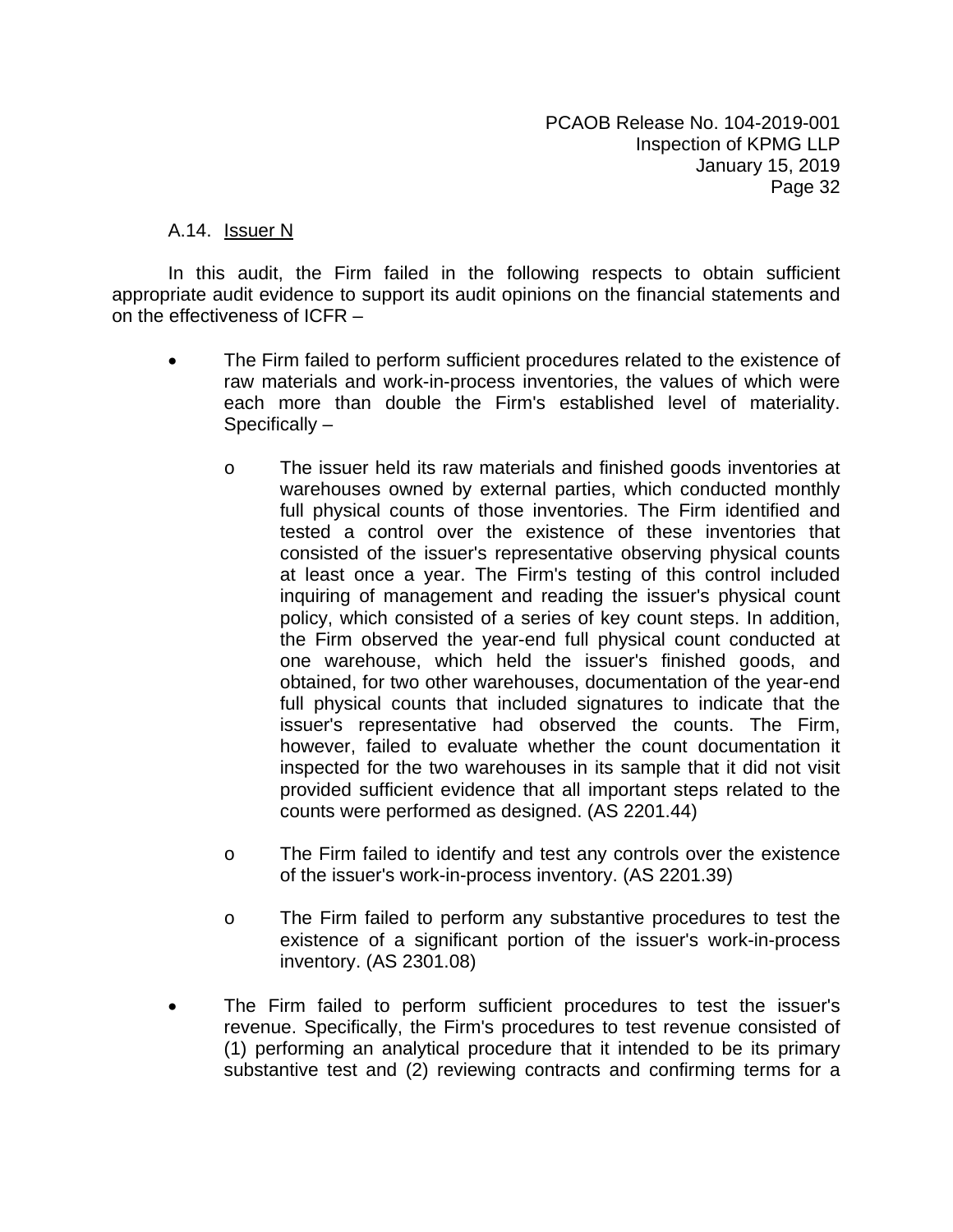sample of customers. The analytical procedure, however, provided little to no substantive assurance, as the threshold that the Firm established to investigate differences was too high to identify misstatements that could be material, either individually or in the aggregate. (AS 2305.20)

# A.15. Issuer O

- During the year, the issuer acquired a significant business. The Firm failed to perform sufficient procedures related to the valuation of certain assets acquired, including intangible assets, and liabilities assumed, as described below.
	- o Two of the controls that the Firm selected for testing over the valuation of these assets and liabilities consisted of comparisons of the assumptions included in an external valuation report that the issuer used to determine the fair value of these assets and liabilities to other data. The control owner compared certain assumptions in the external valuation report to (1) the issuer's and the acquired business's historical results, (2) assumptions used by the issuer in prior acquisitions, and (3) a goodwill analysis unrelated to this acquisition. The control owner identified differences between certain significant assumptions included in the external valuation report and the data used for comparison. The Firm failed to sufficiently test these controls because the Firm failed to assess the control owner's evaluation of these differences, including whether they indicated that the assumptions were inappropriate or unsupported. In addition, these controls were not designed to address the risk that the models used in the valuation process were inappropriate, and the Firm failed to identify and test any other controls that did so. (AS 2201.39, .42, and .44)
	- o The Firm failed to perform sufficient substantive procedures to test the valuation of these assets and liabilities. Specifically, the Firm failed to perform any procedures to evaluate (1) whether the models that the issuer used were appropriate and (2) the reasonableness of the royalty rates, which were important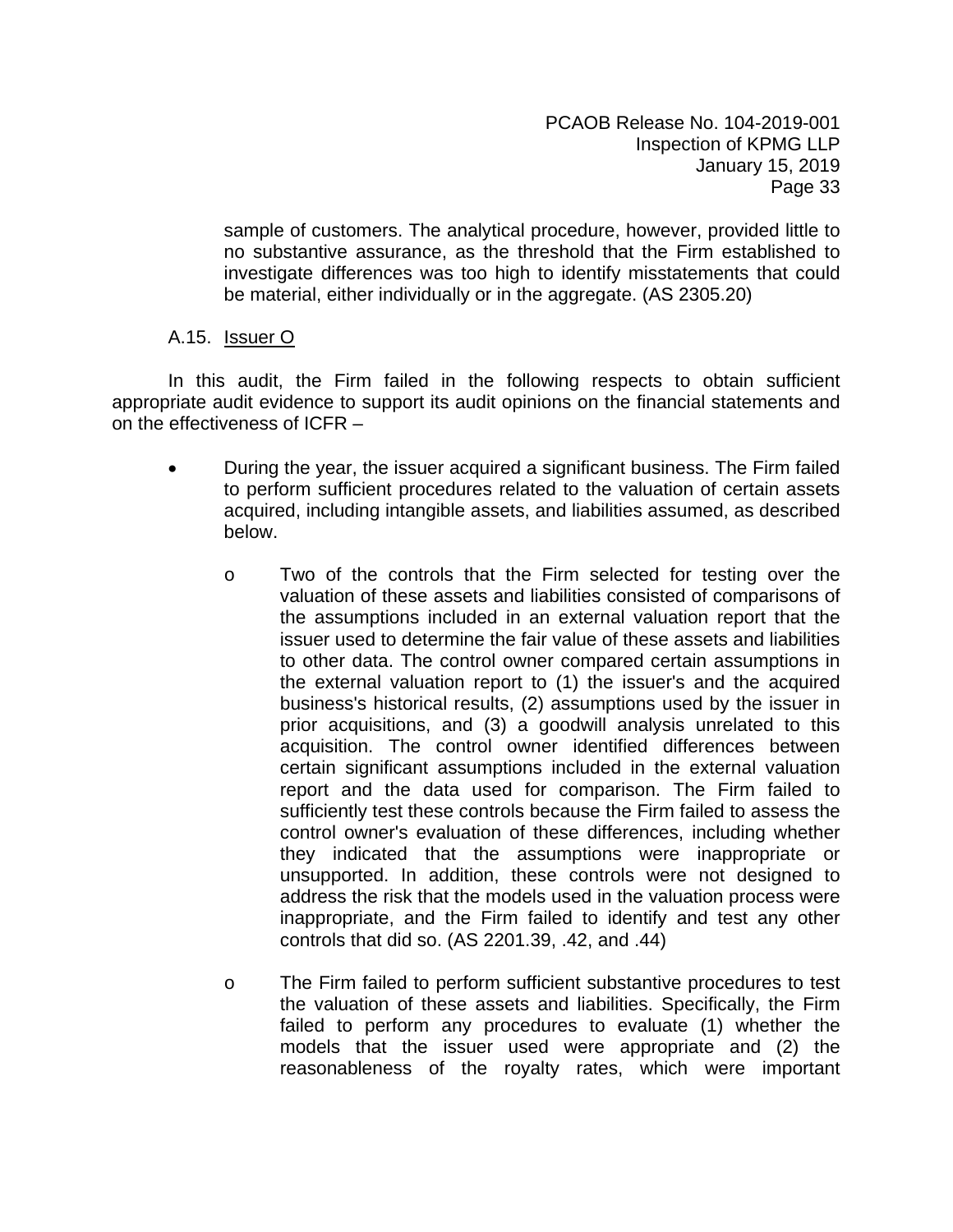assumptions that the issuer used to determine the value of certain intangible assets. In addition, the Firm failed to sufficiently evaluate the reasonableness of the useful lives of customer relationships, which were an important assumption that the issuer used to determine the value of customer-relationship intangible assets. Specifically, the Firm failed to evaluate differences that it identified between the useful lives that the issuer used to determine the fair value of these assets and those that the issuer used to amortize such assets. (AS 2502.26, .28, .31, and .36)

 The Firm failed to perform sufficient tests of controls over capitalized internally developed software and accumulated amortization. The issuer used two IT systems to track costs capitalized to internally developed software and to calculate and record the amount of amortization of internally developed software at certain divisions. The balances of internally developed software and accumulated amortization recorded at the issuer's divisions that did not use the two systems noted above represented a significant portion of total internally developed software and accumulated amortization, and the Firm determined that the portions of these accounts that were from divisions that did not use these two systems represented separate significant accounts. The Firm, however, failed to identify and test any controls over these portions of the internally developed software and accumulated amortization. (AS 2201.39)

#### A.16. Issuer P

In this audit of an issuer in the financial services industry, the Firm failed to obtain sufficient appropriate audit evidence to support its audit opinion on the financial statements, as the Firm failed to perform sufficient procedures to test deposit liabilities. The Firm sent positive confirmation requests to the issuer's customers for certain deposit accounts that the Firm determined to present more than a low risk. The Firm, however, failed to sufficiently test the deposit accounts for which the requested confirmations were not returned. For these accounts, the Firm limited its alternative procedures to comparing certain information from the confirmation to the original deposit agreement, the customer signature card, and the issuer's deposit system from which the relevant information included in the confirmation was derived. (AS 2310.31)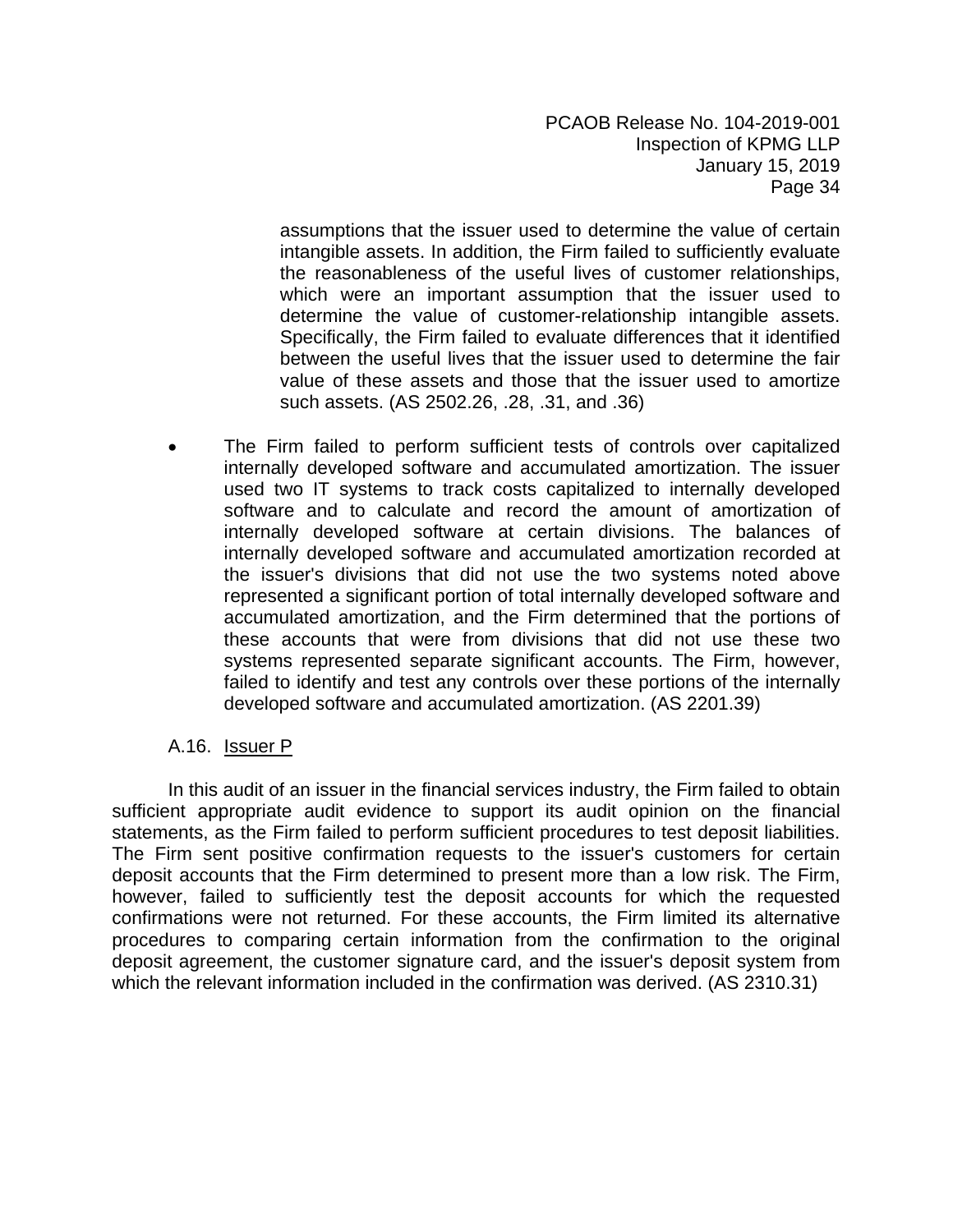# A.17. Issuer Q

The Firm was engaged by the principal auditor of the issuer to (1) audit the financial statements and ICFR of one of the issuer's subsidiaries and (2) perform certain procedures on the financial statements and ICFR of another subsidiary of the issuer to support the principal auditor's opinions on the consolidated financial statements and the effectiveness of ICFR of the issuer. The Firm failed in the following respects to obtain sufficient appropriate audit evidence to fulfill the objectives of its role in the audits –

- The Firm's procedures related to estimates for sales discounts and product returns, including accrued sales discounts and product returns, were not sufficient. Specifically –
	- o For both subsidiaries, the Firm selected for testing a control that consisted of the preparation and review of analyses of sales discounts and product returns. The Firm's testing of this control was limited to (1) inquiring of issuer personnel, (2) obtaining certain of the analyses and tracing certain amounts in the analyses to the general ledger, and (3) obtaining evidence that the control owners and other members of management had approved the analyses. The Firm failed to evaluate the nature of the review procedures performed by the control owners, including the criteria used to identify matters for follow up and the resolution of such matters. In addition, the Firm failed to identify and test any controls over the accuracy and completeness of certain data used in the performance of this control. (AS 2201.39, .42, and .44)
	- o The Firm's substantive procedures to test estimates for sales discounts, including accrued sales discounts, for the subsidiary for which the Firm was instructed to audit the financial statements and ICFR were not sufficient. Specifically, the Firm designed certain of its substantive procedures – including the sample sizes used in those procedures – based on a level of control reliance that was not supported due to the deficiencies in the Firm's control testing that are discussed above. As a result, the sample sizes the Firm used to test sales discounts, including accrued sales discounts, were too small to provide sufficient evidence. (AS 2301.16, .18, and .37; AS 2315.19, .23, and .23A)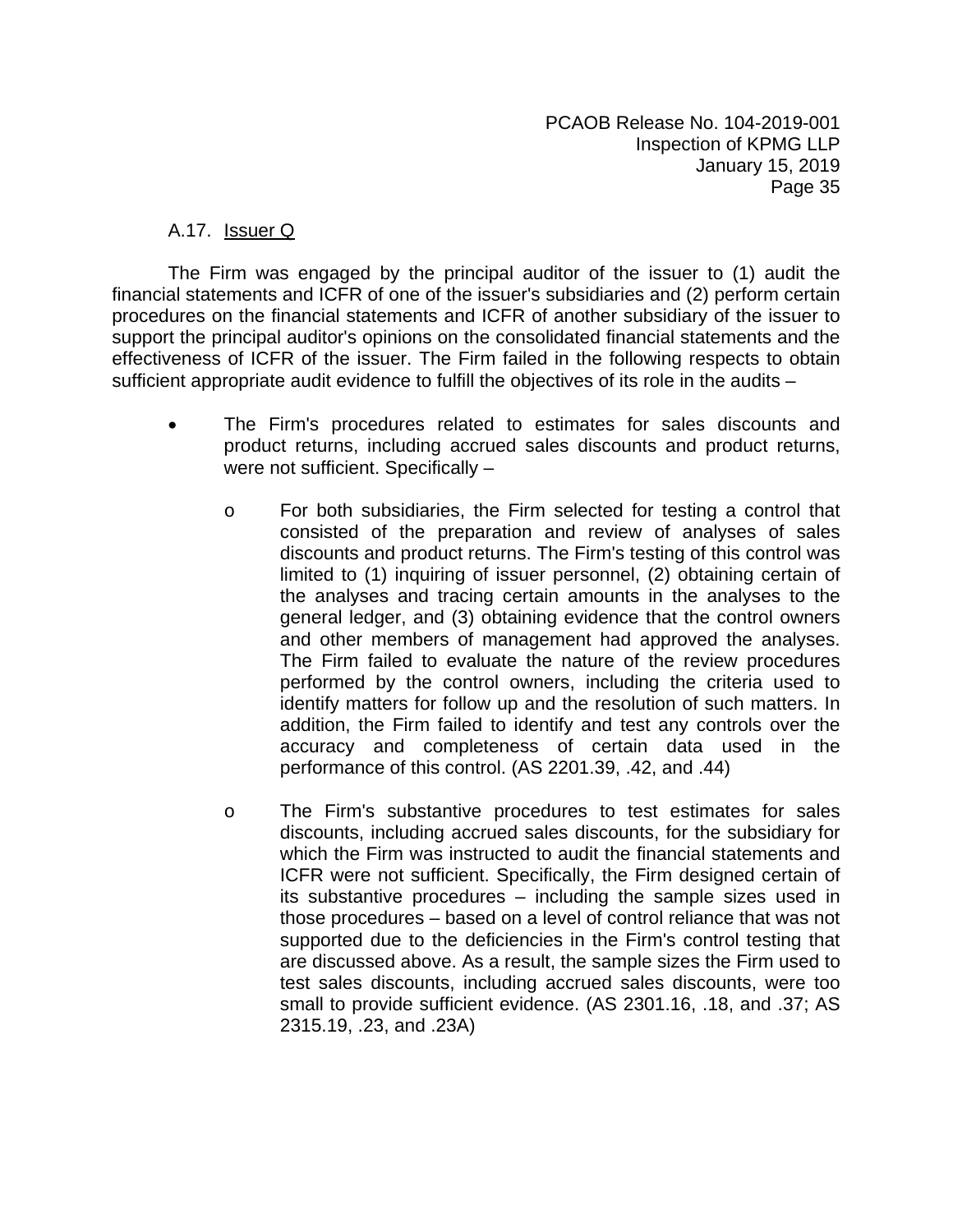- The Firm's procedures related to the valuation of inventory were not sufficient. Specifically –
	- o With respect to the subsidiary for which the Firm was instructed to audit the financial statements and ICFR –
		- The Firm selected for testing a control that consisted of the preparation and review of the inventory allowance. The Firm's testing of this control was limited to (1) inquiring of the preparer of the allowance, (2) comparing certain amounts from the allowance calculation to supporting documentation, and (3) inspecting evidence that the control owners had approved the allowance. The Firm failed to ascertain and evaluate the nature of the review procedures performed by the control owners, including the criteria used to identify matters for follow up and the resolution of such matters. (AS 2201.42 and .44)
		- **The Firm failed to perform any substantive testing of the** inventory allowance. (AS 2301.36)
	- o With respect to the subsidiary for which the Firm was instructed to perform certain procedures on the financial statements and ICFR, the Firm tested a control that consisted of the preparation and review of the inventory allowance and deemed this control to be ineffective; the Firm did not identify and test any other controls that addressed the inventory allowance. The Firm, however, designed its procedures to test the inventory allowance – including the sample size used in those procedures – using a control risk assessment of less than the maximum. As a result, the sample size the Firm used in its testing was too small to provide sufficient evidence. (AS 2301.16, .33, and .37; AS 2315.19, .23, and .23A)

#### A.18. Issuer R

In this audit, the Firm failed to obtain sufficient appropriate audit evidence to support its audit opinion on the financial statements, as its procedures to test the issuer's revenue were not sufficient. The issuer entered into revenue arrangements with multiple elements, including subscription services and professional services; these multiple-element arrangements represented a significant portion of total revenue. The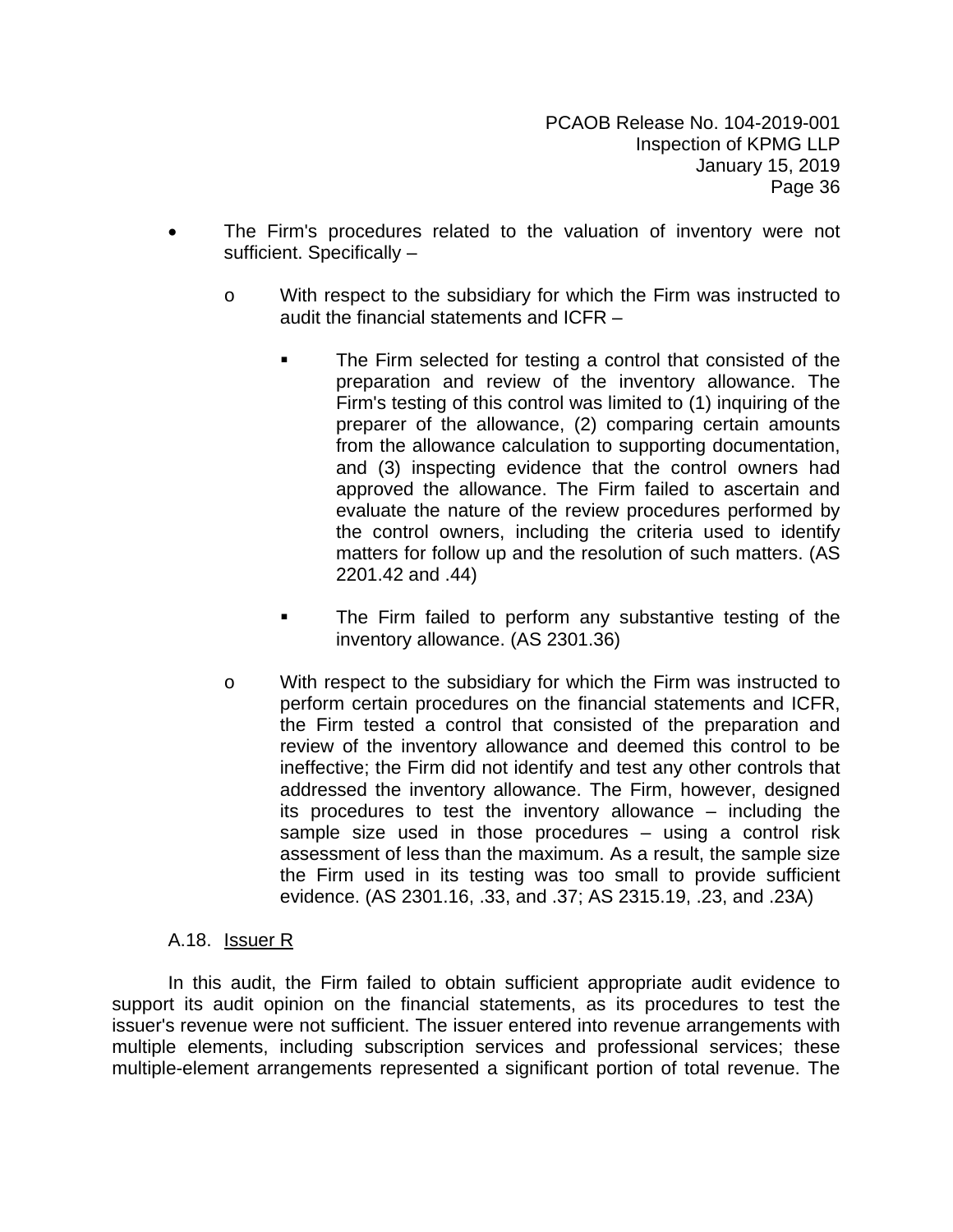issuer allocated the consideration from multiple-element arrangements between subscription services and professional services using best estimate of selling price ("BESP"), and it concluded that list price, or a factor of list price, represented BESP for these services. The Firm failed to sufficiently evaluate the issuer's assertion that vendorspecific objective evidence or third-party evidence of selling price did not exist for the subscription services in these multiple-element arrangements. Specifically, the Firm's procedures were limited to (1) reading the issuer's memoranda that summarized the issuer's revenue recognition policies and (2) performing a test of details of revenue transactions by comparing the revenue recognized in the general ledger to the invoice or contract and cash receipts. In addition, the Firm failed to perform any procedures to test the issuer's assertion that list price, or a factor of list price, approximated BESP for the subscription and professional services in the multiple-element arrangements. (AS 2810.30)

# A.19. Issuer S

In this audit, the Firm failed in the following respects to obtain sufficient appropriate audit evidence to support its audit opinion on the effectiveness of ICFR –

- As a result of several business combinations during the year, the issuer acquired significant intangible assets. The Firm selected for testing a control over the valuation of acquired intangible assets that consisted of management's review of the cash-flow forecasts and other significant assumptions that the issuer used in determining the fair value of such assets. The Firm's testing of this control was not sufficient. Specifically, the Firm limited its procedures to inquiring of management and comparing the significant assumptions and inputs that the issuer used to value the acquired intangible assets to supporting documentation. The Firm failed to ascertain and evaluate the nature of the review procedures performed by the control owners, including the expectations applied in the review, the criteria used to identify matters for follow up, and the resolution of such matters. (AS 2201.42 and .44)
- The Firm selected for testing a control over the valuation of inventory held at one of the issuer's significant locations; this control consisted of the preparation and review of the inventory reserve calculation. The Firm's testing of this control was not sufficient. Specifically, the Firm limited its procedures to (1) inquiring of management, (2) testing the mathematical accuracy of the reserve calculations, (3) noting signatures as evidence of review, and (4) tracing the calculated reserve amounts to the general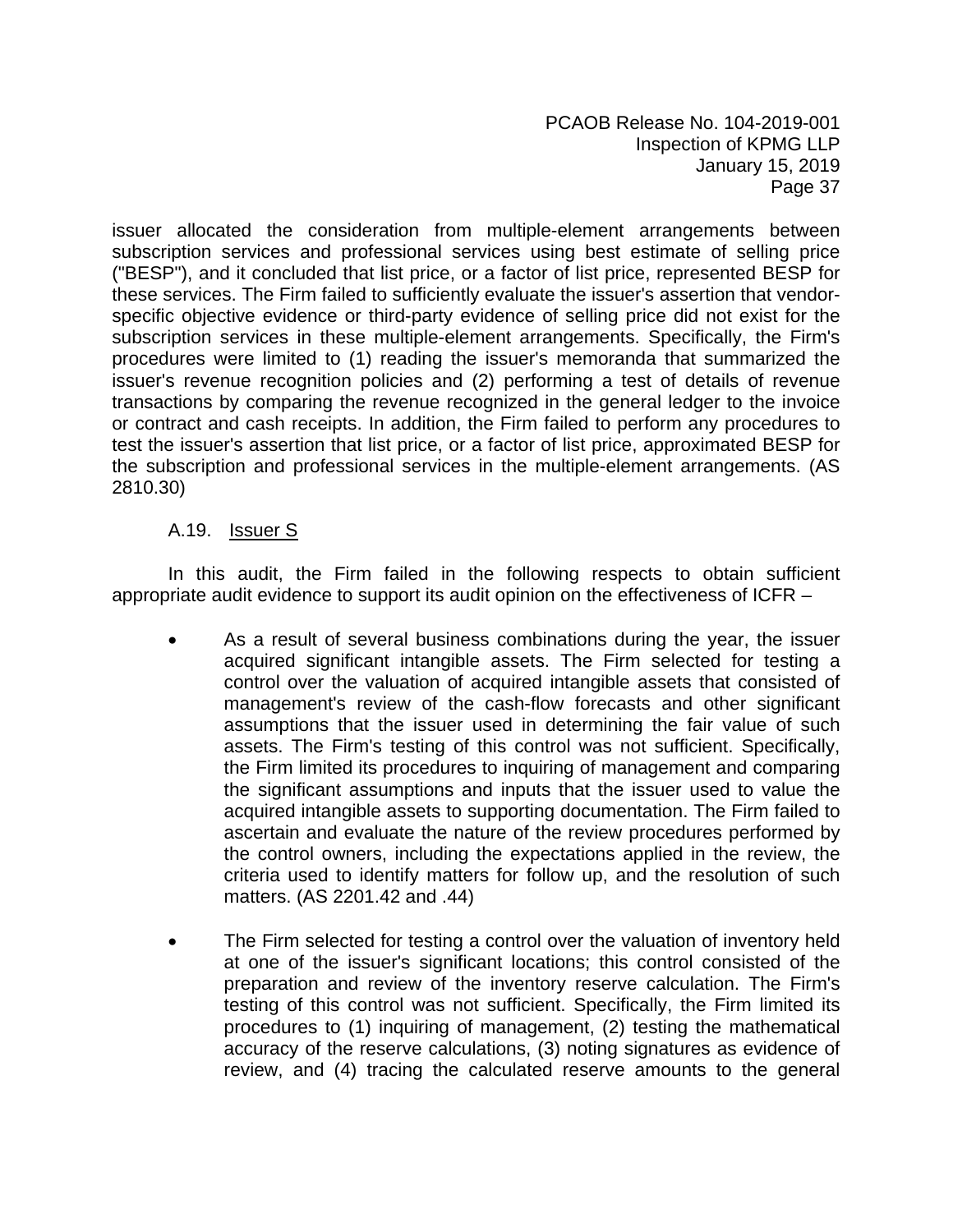ledger. The Firm failed to ascertain and evaluate the nature of the review procedures performed by the control owner, including the criteria used to identify matters for follow up and the resolution of such matters. (AS 2201.42 and .44)

#### A.20. Issuer T

In this audit, the Firm failed to obtain sufficient appropriate audit evidence to support its audit opinion on the effectiveness of ICFR, as it failed to perform sufficient procedures to test controls over the provision for income taxes and the related balance sheet accounts. Specifically –

 The Firm selected for testing controls related to income taxes that included the review of (1) the effective tax rate reconciliation, (2) a schedule that summarized tax payments, (3) an analysis of the issuer's uncertain tax positions, (4) the deferred tax assets and liabilities rollforward schedule, (5) a memorandum documenting the issuer's conclusions regarding the need to record a deferred tax asset valuation allowance, and (6) the overall income tax calculation. The Firm's procedures to test these controls were limited to (1) inquiring of the control owners; (2) obtaining the schedules and memorandum that were reviewed as part of the controls, including certain supporting schedules, and noting signatures as evidence of review for certain of these documents; (3) comparing certain balances included in the schedules to supporting documentation and/or the general ledger; (4) reading the issuer's memorandum documenting the conclusions regarding the need to record a deferred tax asset valuation allowance; and (5) verifying the mathematical accuracy of certain calculations. These procedures were insufficient, as the Firm failed to evaluate the nature of the review procedures that the control owners performed, including, for certain of these controls, the criteria used to identify matters for follow up or review and, for all of these controls, whether matters identified for follow up were appropriately resolved. In addition, the Firm failed to (1) test the aspect of two of these controls that addressed the completeness of data used in the operation of the controls and (2) identify and test any controls over the completeness of the data used in the operation of one of the six controls and over the accuracy of certain significant inputs used in the operation of another of the controls. (AS 2201.39, .42, and .44)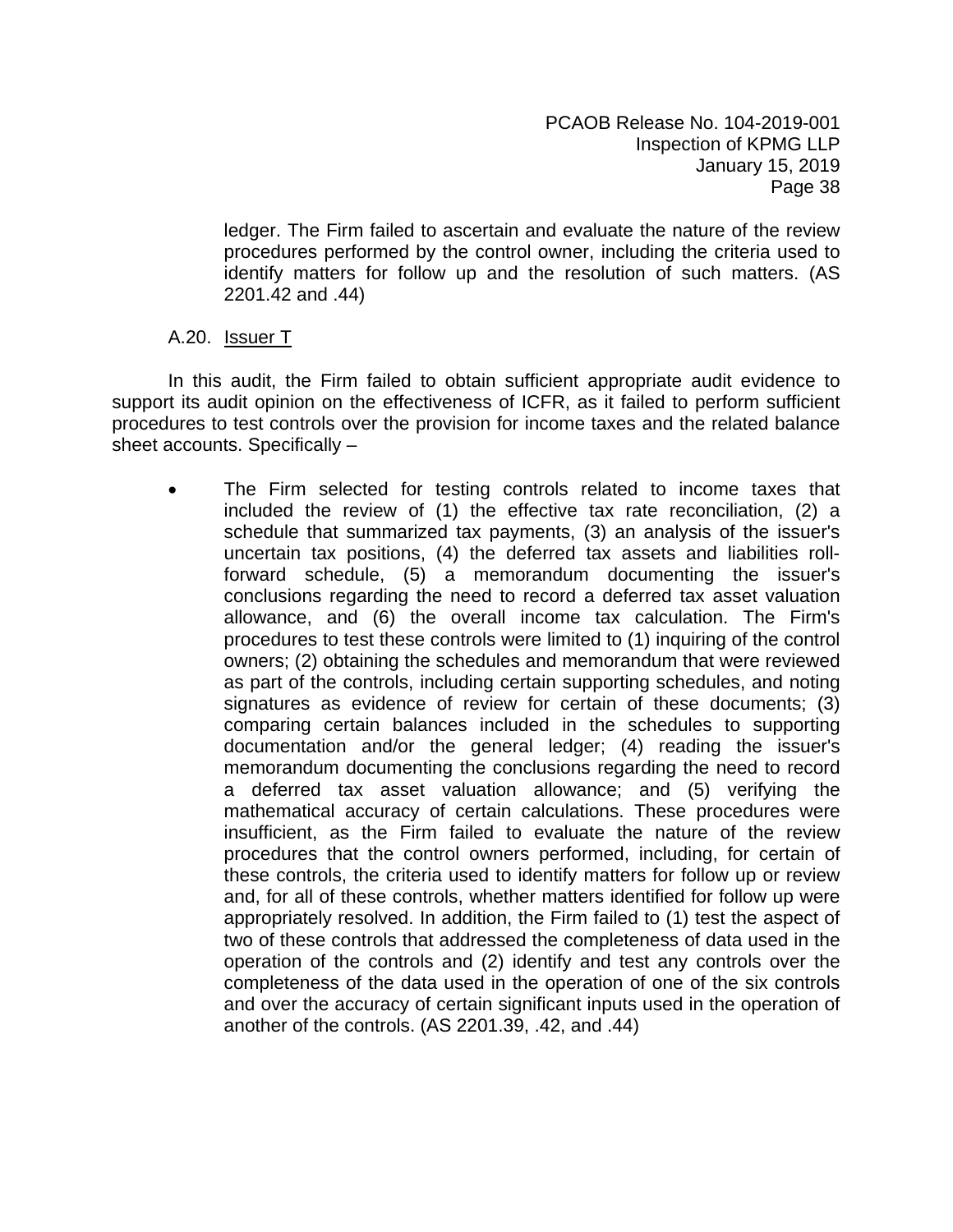The Firm selected for testing a control that consisted of the quarterly review of a schedule that summarized projected tax credits and tax losses related to the issuer's investments, which were significant inputs to the income tax provision. This control did not include an evaluation of the eligibility of the investments included in the schedule to generate tax credits, and the Firm failed to identify and test any other controls that did so. (AS 2201.39)

#### A.21. Issuer U

In this audit, the Firm failed to obtain sufficient appropriate audit evidence to support its audit opinions on the financial statements and on the effectiveness of ICFR. As a result of multiple business combinations during the year, the issuer acquired significant intangible assets, including customer-relationship intangible assets. The Firm's procedures related to the valuation of these assets were insufficient. Specifically –

- The Firm selected for testing two controls over the internally developed estimates that were significant inputs to the valuation of acquired intangible assets. These controls consisted of (1) management's review of the revenue growth rates underlying the cash-flow forecasts that the issuer used to determine the fair value of such assets and (2) management's annual review of the reasonableness of the attrition rate, which was an important assumption that the issuer used to determine the value of customer-relationship intangible assets. The Firm's testing of these controls was not sufficient. Specifically, the Firm limited its testing to inquiring of management and inspecting certain documents with signatures or other notations that indicated that reviews were performed as part of the controls. The Firm failed to evaluate the nature of the review procedures performed by the control owner, including the criteria used to identify matters for follow up and the resolution of such matters. (AS 2201.42 and .44)
- The Firm failed to perform sufficient substantive procedures to test the valuation of the acquired intangible assets. Specifically, the Firm failed to evaluate the reasonableness of (1) the revenue growth rates underlying the cash-flow forecasts that the issuer used to value acquired intangible assets and (2) the customer-attrition rate and customer-relationship life assumptions that the issuer used to value the customer-relationship intangible assets. (AS 2502.26 and .28)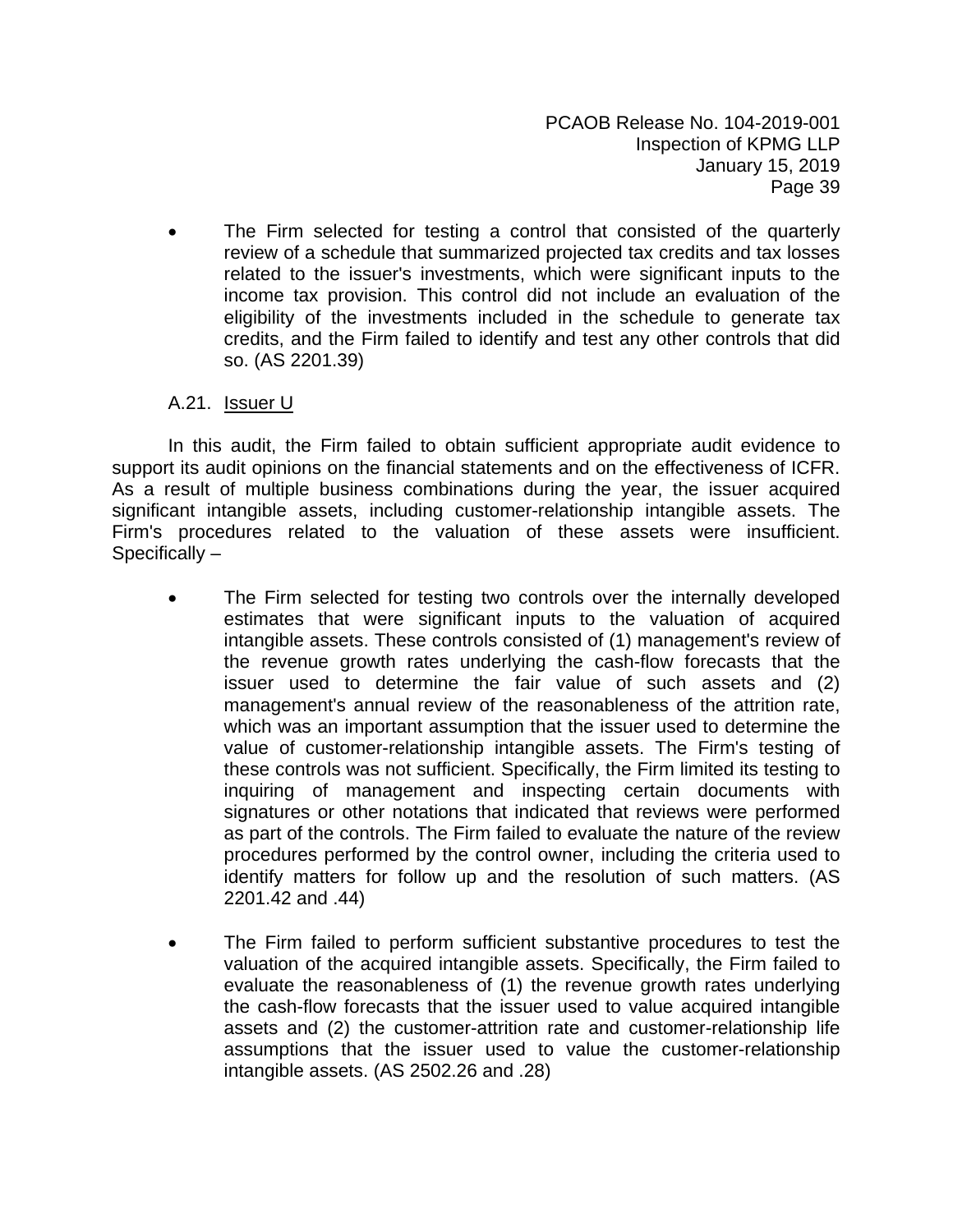#### A.22. Issuer V

In this audit, the Firm failed to obtain sufficient appropriate audit evidence to support its audit opinion on the financial statements. The issuer's board of directors approved a proposal to sell certain properties. The issuer did not classify these properties as held-for-sale. The Firm failed to sufficiently evaluate whether these properties met the criteria set forth in Financial Accounting Standards Board ("FASB") Accounting Standards Codification ("ASC") Topic 360, Property, Plant, and Equipment, that would have required the issuer to classify them as held-for-sale. Specifically, the Firm's procedures were limited to (1) obtaining documentation evidencing the board of directors' approval of management's intent to sell these properties and (2) obtaining a memorandum prepared by the issuer documenting management's assessment of the criteria to classify these properties as held-for-sale. The Firm, however, failed to obtain corroboration of management's statements in the memorandum that certain criteria that would require these properties to be classified as held-for-sale were not met. (AS 2810.30)

*Audit Deficiencies Related to the Originally Reviewed Financial Institution Issuer Engagements* 

# A.23. Issuer AAA

In this audit of an issuer in the financial services industry, the Firm failed in the following respects to obtain sufficient appropriate audit evidence to support its audit opinions on the financial statements and on the effectiveness of ICFR –

- The Firm's procedures related to the valuation of collateral-dependent loans that were individually evaluated for impairment using external appraisals were insufficient. Specifically –
	- o The Firm selected for testing a control consisting of the review of the loan impairment calculation. This review included (1) a comparison of loan information used in the valuation to the external appraisals and (2) an evaluation of the reasonableness of the external appraisals that were used to determine the fair value of the loan collateral. The Firm's testing of this control was not sufficient. Specifically, the Firm limited its testing to (1) inquiring of management, (2) inspecting documentation used in the operation of this control, (3) comparing collateral valuations to applicable appraisals, and (4) testing the mathematical accuracy of the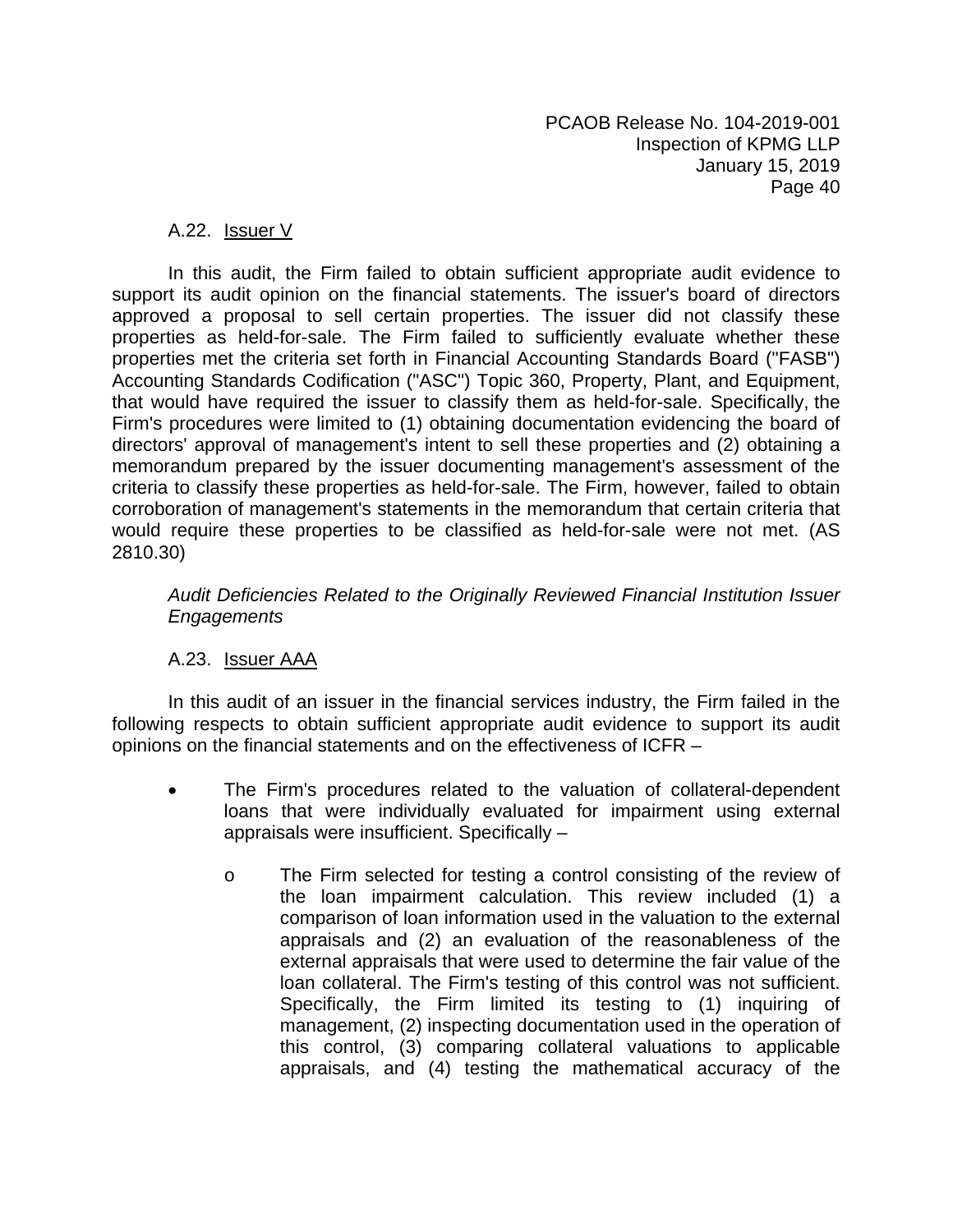calculation of the allowance for certain impaired loans. The Firm, however, failed to ascertain and evaluate how the control owner determined that the significant assumptions used to determine the fair value of the collateral were appropriate for that purpose. (AS 2201.42 and .44)

- o The Firm failed to perform sufficient substantive procedures to test the valuation of the collateral for these loans, as its procedures were limited to comparing collateral valuations to applicable appraisals, without performing any procedures to understand the assumptions used in the appraisals or to evaluate them for reasonableness. (AS 2502.26 and .28)
- During the year, the issuer acquired certain significant assets in a business combination. The Firm selected for testing a control that consisted of management's review of the assumptions that were used to determine the fair value of certain of these assets. The Firm's testing of this control was not sufficient. Specifically, the Firm limited its testing to (1) inquiring of the control owners, (2) observing meetings between management and the external valuation specialist who was used to value two of these assets, (3) inspecting documentation used in the operation of this control, and (4) comparing the assumptions used by the external specialist to those approved by management. The Firm failed to evaluate the nature of the review procedures performed by the control owners, including the criteria used to identify matters for follow up and the resolution of such matters. (AS 2201.42 and .44)
- The Firm failed to identify and test any controls over the valuation of certain available-for-sale securities, which aggregated to an amount that was several times the Firm's established level of materiality. (AS 2201.39)

# A.24. Issuer BBB

In this audit of an issuer in the financial services industry, the Firm failed in the following respects to obtain sufficient appropriate audit evidence to support its audit opinion on the financial statements –

• The Firm failed to perform sufficient procedures to test deposit liabilities. Specifically –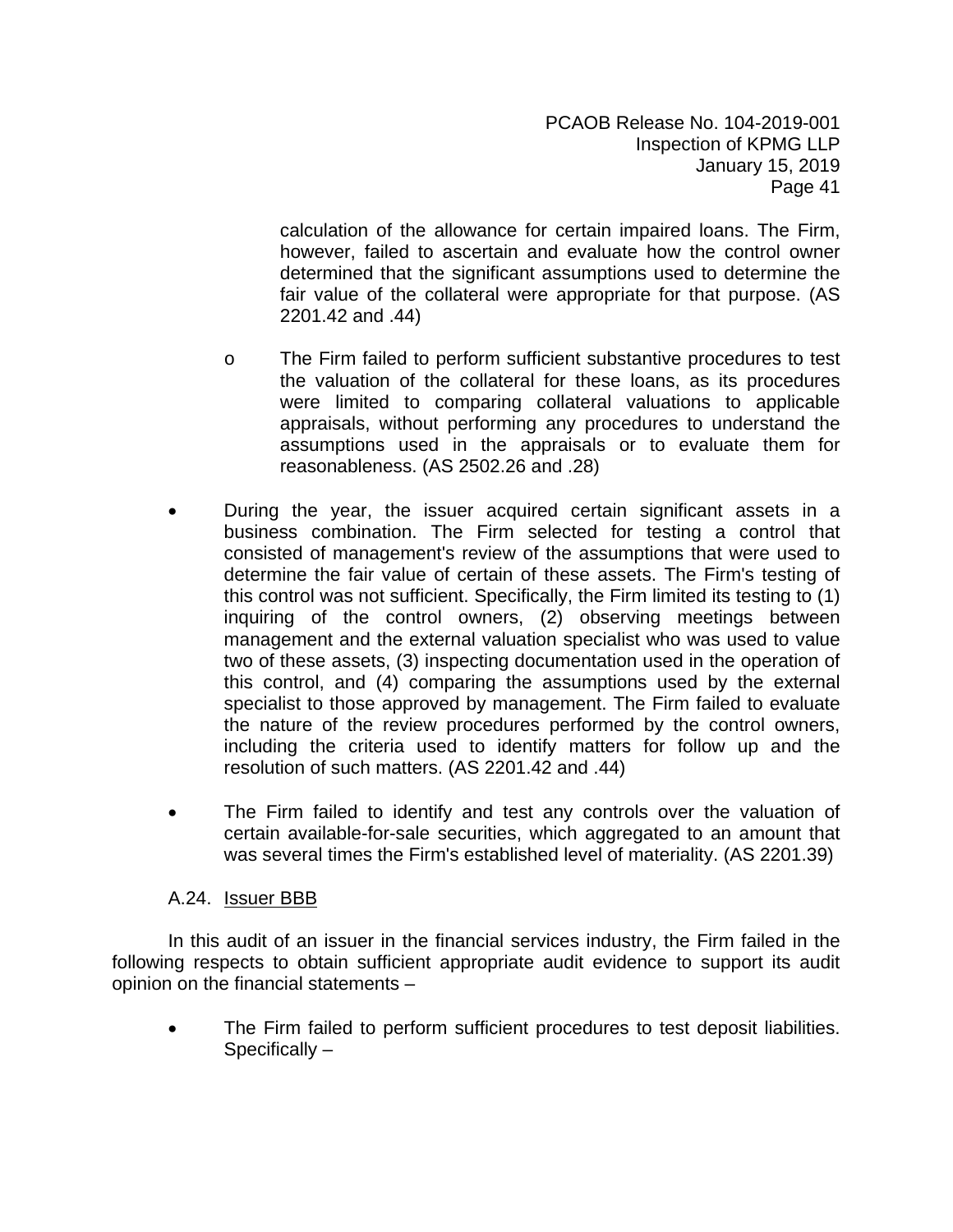- o The Firm sent positive confirmation requests to the issuer's customers for a sample of the accounts that the Firm determined to present more than a low risk. The Firm's confirmation procedures were deficient, as –
	- The Firm failed to maintain control over the confirmation requests. Specifically, the Firm allowed a service organization engaged by the issuer to send the requests. (AS 2310.28)
	- **The Firm's alternative procedures with regard to each** confirmation request that was not returned by a customer were limited to (1) verifying that a depositor existed by comparing information on the confirmation request to depositor account files and, for one type of account, reviewing certain correspondence from the account owner; (2) comparing beginning and ending balances and interest payment information from a system-generated report to the subsidiary ledger; and (3) comparing information for one transaction for the selected account, which generally occurred several months prior to the confirmation date, from the system-generated report to supporting documentation. These procedures did not provide evidence that the account balance was accurate as of the confirmation date. (AS 2310.31)
- o The Firm failed to perform any procedures to address the risk that deposit liabilities were not complete. (AS 2301.36)
- o The issuer placed items in deposit liability-related suspense accounts when the items needed further evaluation or processing. The Firm limited its procedures to test certain of these accounts to inspecting evidence that certain items that had been placed in these accounts were subsequently cleared. The Firm failed to test whether the items that had been cleared from these accounts were appropriately resolved. (AS 2301.08)
- The Firm failed to perform sufficient procedures to test certain assets, consisting of derivative instruments, whose recorded value totaled approximately five times the Firm's established level of materiality.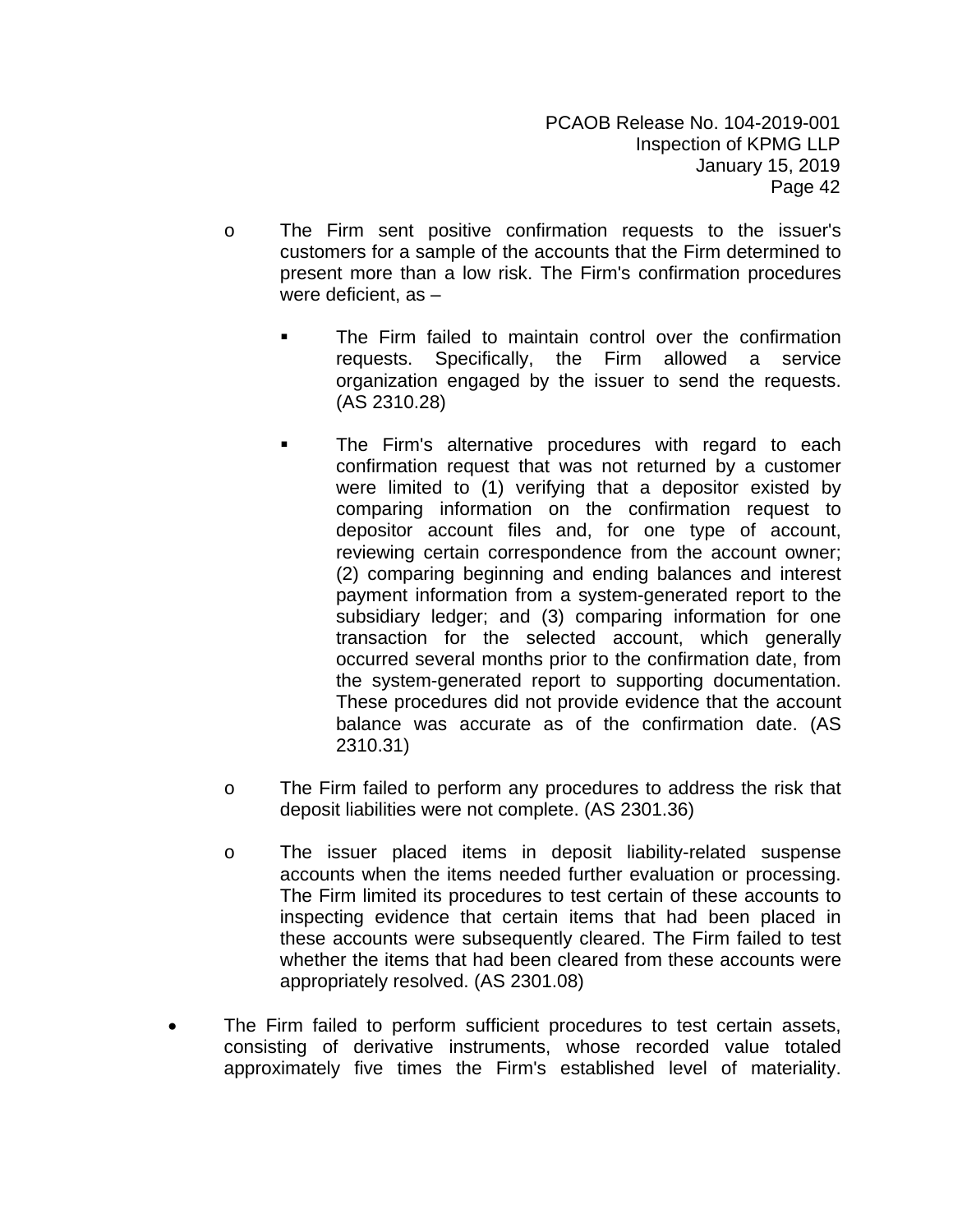Specifically, the Firm tested these assets by sending requests for confirmation; the Firm, however, failed to maintain control over the confirmation requests, as it allowed a service organization engaged by the issuer to send the requests. (AS 2310.28)

# A.25. **Issuer CCC**

In this audit, the Firm failed to obtain sufficient appropriate audit evidence to support its audit opinion on the effectiveness of ICFR, as the Firm failed to perform sufficient procedures to test controls over the valuation of goodwill. As part of its annual analysis of the possible impairment of goodwill, the issuer used a discounted cash flow analysis, which included growth rates as a significant input, to estimate the fair values of its reporting units. The Firm selected for testing two controls over the valuation of goodwill that consisted of management's review of the assumptions underlying the valuation of goodwill, including the growth-rate assumptions. The Firm limited its procedures to test these controls to inquiring of the control owners, inspecting certain documentation used in the operation of these controls, and comparing the assumptions to supporting documentation. The Firm failed to test the aspect of these controls that consisted of the review of the growth-rate assumptions. (AS 2201.42 and .44)

# **B. Auditing Standards**

Each deficiency described in Part I.A above could relate to several provisions of the standards that govern the conduct of audits. The paragraphs of the standards that are cited for each deficiency are those that most directly relate to the deficiency. The deficiencies also may relate, however, to other paragraphs of those standards and to other auditing standards, including those concerning due professional care, responses to risk assessments, and audit evidence.

Many audit deficiencies involve a lack of due professional care. Paragraphs .02, .05, and .06 of AS 1015, *Due Professional Care in the Performance of Work*, require the independent auditor to plan and perform his or her work with due professional care and set forth aspects of that requirement. AS 1015.07-.09, and paragraph .07 of AS 2301, *The Auditor's Responses to the Risks of Material Misstatement*, specify that due professional care requires the exercise of professional skepticism. These standards state that professional skepticism is an attitude that includes a questioning mind and a critical assessment of the appropriateness and sufficiency of audit evidence.

AS 2301.03, .05, and .08 require the auditor to design and implement audit responses that address the risks of material misstatement. Paragraph .04 of AS 1105,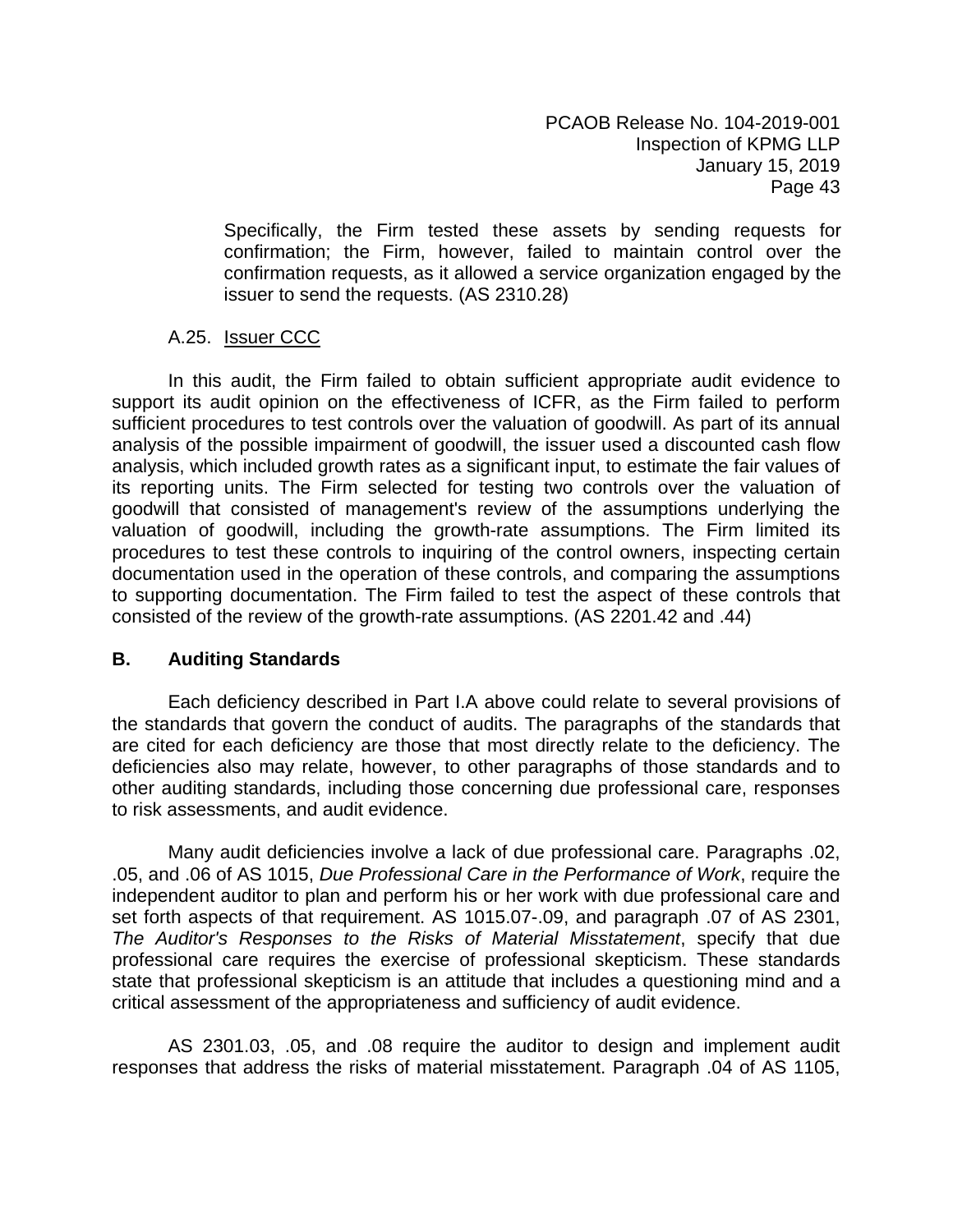*Audit Evidence*, requires the auditor to plan and perform audit procedures to obtain sufficient appropriate audit evidence to provide a reasonable basis for the audit opinion. Sufficiency is the measure of the quantity of audit evidence, and the quantity needed is affected by the risk of material misstatement (in the audit of financial statements) or the risk associated with the control (in the audit of ICFR) and the quality of the audit evidence obtained. The appropriateness of evidence is measured by its quality; to be appropriate, evidence must be both relevant and reliable in providing support for the related conclusions.

The paragraphs of the standards that are described immediately above are not cited in Part I.A, unless those paragraphs are the most directly related to the relevant deficiency.

#### B.1. List of Specific Auditing Standards Referenced in Part I.A

The table below lists the specific auditing standards that are referenced in Part I.A of this report, cross-referenced to the issuer audits for which each standard is cited. For each auditing standard, the table also provides the number of distinct deficiencies for which the standard is cited for each of the relevant issuer audits. This information identifies only the number of times that the standard is referenced, regardless of whether the reference includes multiple paragraphs or relates to multiple financial statement accounts.

| <b>PCAOB Auditing Standards</b>                       | <b>Audits</b>   | Number of<br><b>Deficiencies</b><br>per Audit |
|-------------------------------------------------------|-----------------|-----------------------------------------------|
| AS 2201, An Audit of Internal Control Over            | <b>Issuer A</b> | 4                                             |
| <b>Financial Reporting That Is Integrated with An</b> | <b>Issuer B</b> | 5                                             |
| <b>Audit of Financial Statements</b>                  | <b>Issuer C</b> | $\overline{2}$                                |
|                                                       | <b>Issuer D</b> | $\overline{2}$                                |
|                                                       | <b>Issuer E</b> |                                               |
|                                                       | <b>Issuer F</b> | 5                                             |
|                                                       | <b>Issuer G</b> | $\overline{2}$                                |
|                                                       | <b>Issuer H</b> |                                               |
|                                                       | <b>Issuer</b> I | $\overline{2}$                                |
|                                                       | <b>Issuer J</b> |                                               |
|                                                       | <b>Issuer K</b> | $\overline{2}$                                |
|                                                       | <b>Issuer L</b> |                                               |
|                                                       | <b>Issuer M</b> | $\overline{2}$                                |
|                                                       | <b>Issuer N</b> | $\overline{2}$                                |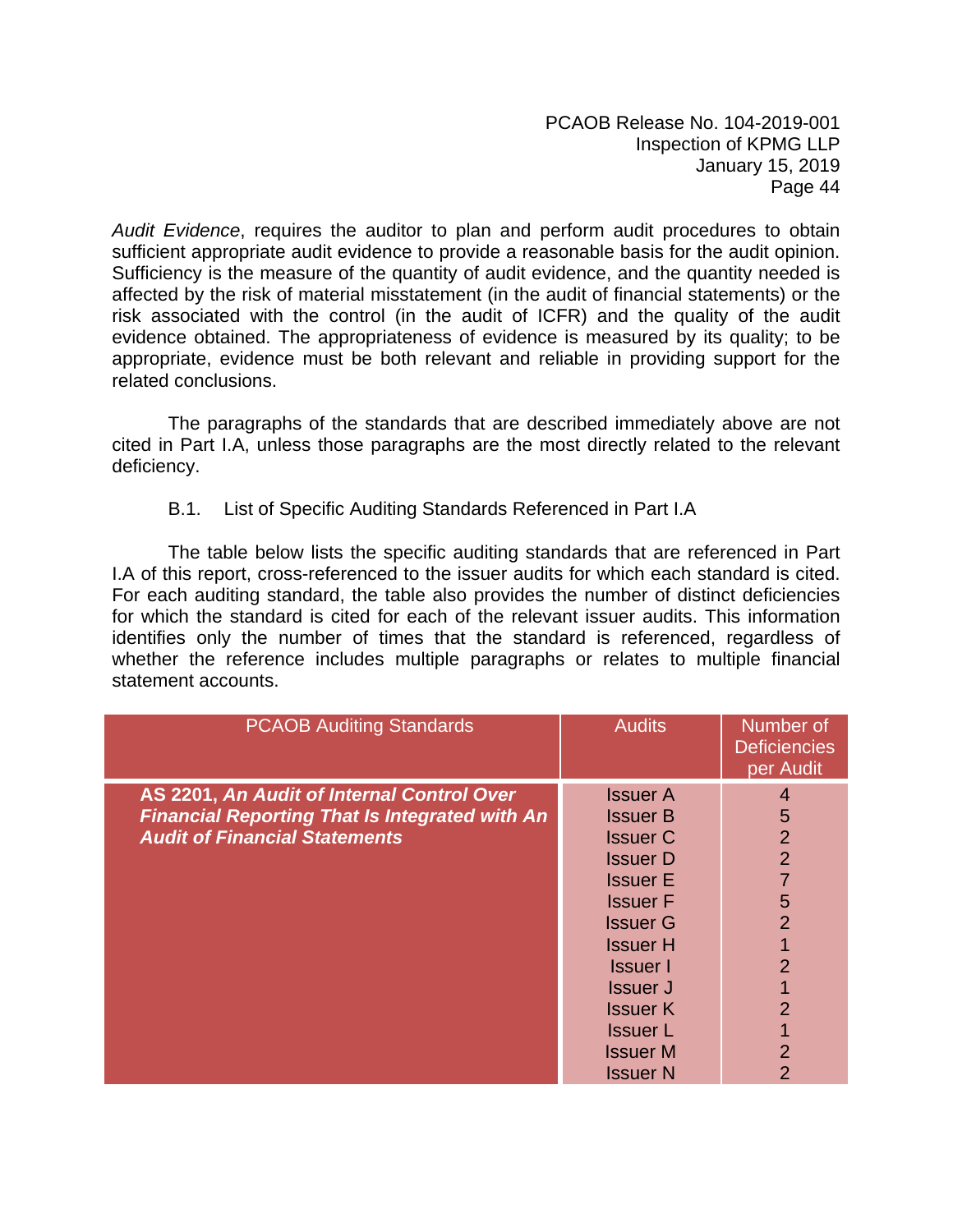| <b>PCAOB Auditing Standards</b>                                                  | <b>Audits</b>                                                                                                                                                                                                                                                            | Number of<br><b>Deficiencies</b><br>per Audit                                                                            |
|----------------------------------------------------------------------------------|--------------------------------------------------------------------------------------------------------------------------------------------------------------------------------------------------------------------------------------------------------------------------|--------------------------------------------------------------------------------------------------------------------------|
|                                                                                  | <b>Issuer O</b><br><b>Issuer Q</b><br><b>Issuer S</b><br><b>Issuer T</b><br><b>Issuer U</b><br><b>Issuer AAA</b><br><b>Issuer CCC</b>                                                                                                                                    | $\overline{2}$<br>$\overline{2}$<br>$\overline{2}$<br>$\overline{2}$<br>$\overline{1}$<br>3<br>$\overline{1}$            |
| AS 2301, The Auditor's Responses to the<br><b>Risks of Material Misstatement</b> | <b>Issuer A</b><br><b>Issuer B</b><br><b>Issuer D</b><br><b>Issuer E</b><br><b>Issuer F</b><br><b>Issuer G</b><br><b>Issuer H</b><br><b>Issuer I</b><br><b>Issuer J</b><br><b>Issuer L</b><br><b>Issuer M</b><br><b>Issuer N</b><br><b>Issuer Q</b><br><b>Issuer BBB</b> | $\overline{2}$<br>$\overline{2}$<br>$\mathbf 1$<br>1<br>1<br>1<br>1<br>1<br>1<br>1<br>$\mathbf 1$<br>3<br>$\overline{2}$ |
| AS 2305, Substantive Analytical Procedures                                       | <b>Issuer H</b><br><b>Issuer N</b>                                                                                                                                                                                                                                       | 1<br>1                                                                                                                   |
| <b>AS 2310, The Confirmation Process</b>                                         | <b>Issuer A</b><br><b>Issuer P</b><br><b>Issuer BBB</b>                                                                                                                                                                                                                  | $\overline{2}$<br>$\mathbf 1$<br>3                                                                                       |
| AS 2315, Audit Sampling                                                          | <b>Issuer A</b><br><b>Issuer B</b><br><b>Issuer D</b><br><b>Issuer E</b><br><b>Issuer F</b><br><b>Issuer I</b><br><b>Issuer J</b>                                                                                                                                        | 1                                                                                                                        |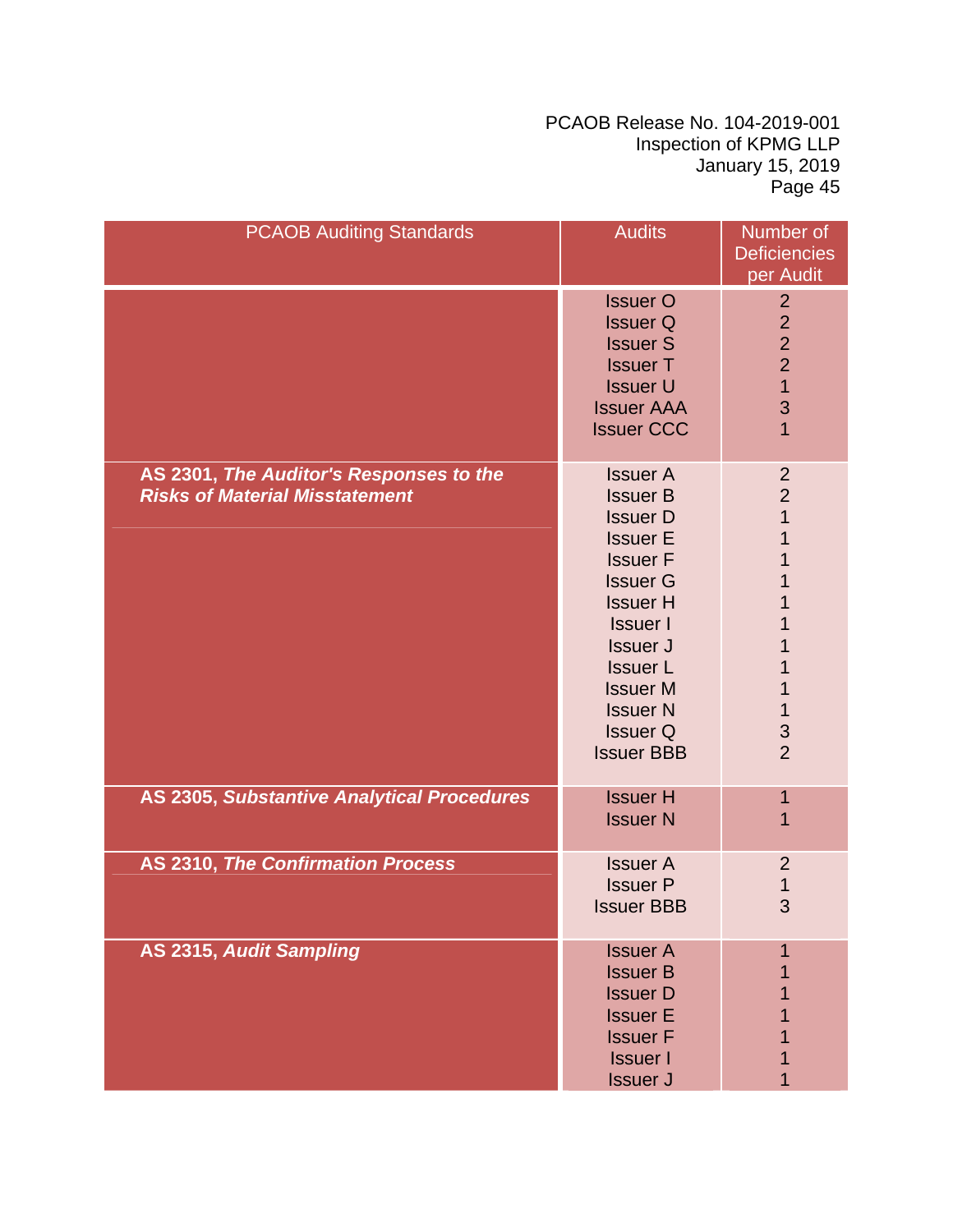| <b>PCAOB Auditing Standards</b>                                                 | <b>Audits</b>                                                                                                    | Number of<br><b>Deficiencies</b><br>per Audit |
|---------------------------------------------------------------------------------|------------------------------------------------------------------------------------------------------------------|-----------------------------------------------|
|                                                                                 | <b>Issuer L</b><br><b>Issuer M</b><br><b>Issuer Q</b>                                                            | $\overline{2}$                                |
| AS 2401, Consideration of Fraud in a<br><b>Financial Statement Audit</b>        | <b>Issuer M</b>                                                                                                  | 1                                             |
| AS 2415, Consideration of an Entity's Ability<br>to Continue as a Going Concern | <b>Issuer C</b>                                                                                                  |                                               |
| <b>AS 2501, Auditing Accounting Estimates</b>                                   | <b>Issuer A</b><br><b>Issuer B</b><br><b>Issuer D</b><br><b>Issuer</b> I<br><b>Issuer K</b>                      | $\overline{2}$<br>$\overline{2}$              |
| <b>AS 2502, Auditing Fair Value Measurements</b><br>and Disclosures             | <b>Issuer C</b><br><b>Issuer F</b><br><b>Issuer J</b><br><b>Issuer O</b><br><b>Issuer U</b><br><b>Issuer AAA</b> | $\boldsymbol{4}$                              |
| <b>AS 2810, Evaluating Audit Results</b>                                        | <b>Issuer R</b><br><b>Issuer V</b>                                                                               |                                               |

# B.2. Financial Statement Accounts or Auditing Areas Related to Identified Audit **Deficiencies**

The table below lists the financial statement accounts or auditing areas related to the deficiencies included in Part I.A of this report and identifies the audits described in Part I.A where deficiencies relating to the respective areas were observed.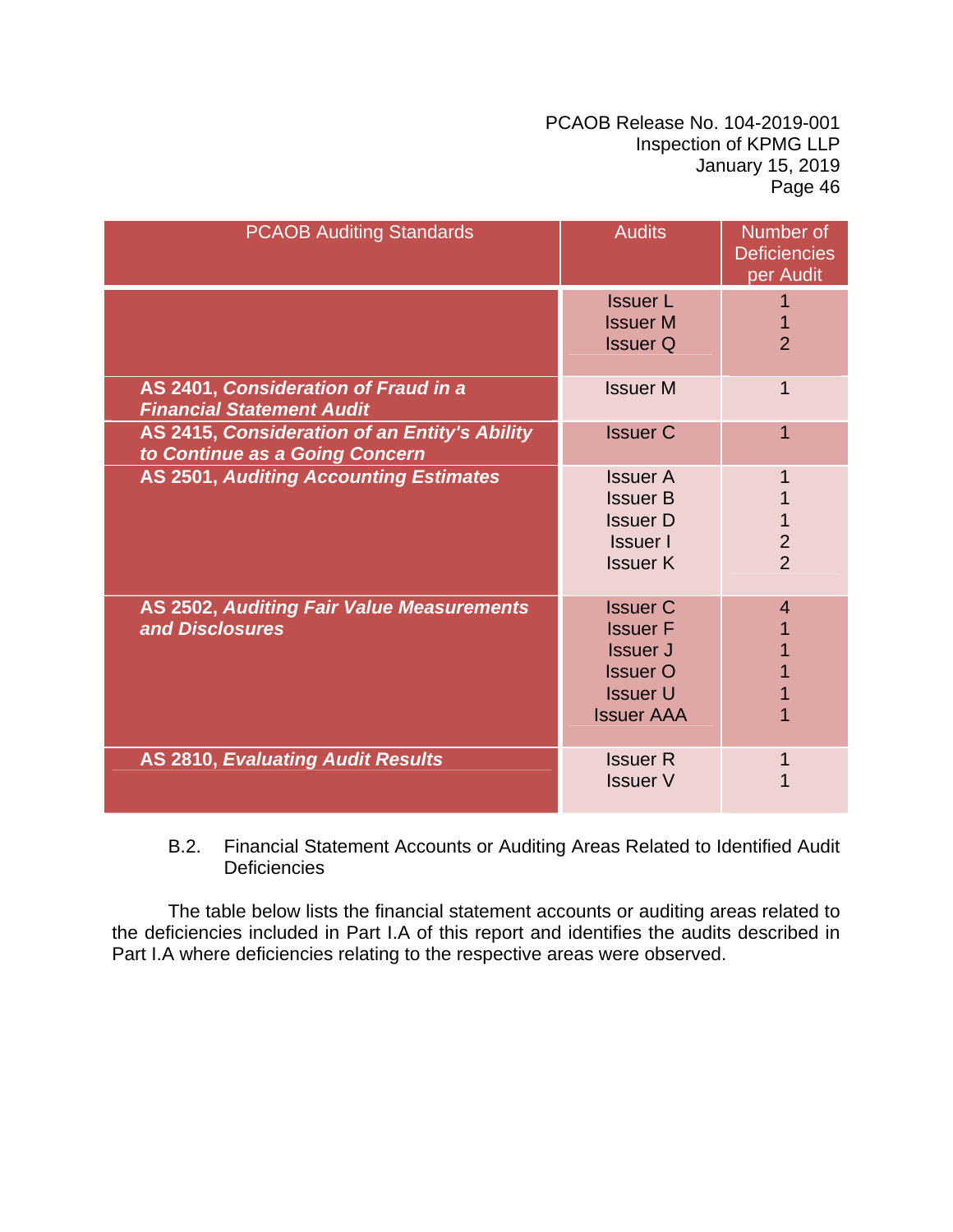|                                                        | <b>AS</b><br>2201                           | <b>AS</b><br>2301         | <b>AS</b><br>2305 | <b>AS</b><br>2310   | <b>AS</b><br>2315         | <b>AS</b><br>2401 | <b>AS</b><br>2415 | <b>AS</b><br>2501 | <b>AS</b><br>2502 | <b>AS</b><br>2810 |
|--------------------------------------------------------|---------------------------------------------|---------------------------|-------------------|---------------------|---------------------------|-------------------|-------------------|-------------------|-------------------|-------------------|
| <b>Business</b><br>combinations                        | C, F,<br>O, S,<br>U,<br><b>AAA</b>          |                           |                   |                     |                           |                   |                   |                   | C, F,<br>O, U     |                   |
| <b>Deposit</b><br><b>Liabilities</b>                   | A, B,<br>E                                  | A, B,<br>E,<br><b>BBB</b> |                   | A, P,<br><b>BBB</b> | $\boldsymbol{\mathsf{A}}$ |                   |                   |                   |                   |                   |
| <b>Going Concern</b>                                   | $\mathbf C$                                 |                           |                   |                     |                           |                   | $\mathsf{C}$      |                   |                   |                   |
| <b>Impairment of</b><br>goodwill                       | C, F,<br>CCC                                |                           |                   |                     |                           |                   |                   |                   | $\mathbf C$       |                   |
| <b>Income taxes</b>                                    | G, T                                        |                           |                   |                     |                           |                   |                   |                   |                   |                   |
| <b>Inventory</b>                                       | I, M,<br>N, Q,<br>S.                        | I, M,<br>N, Q             |                   |                     | I, M,<br>Q                |                   |                   | $\mathsf{I}$      |                   |                   |
| Investments,<br>including<br>derivatives               | <b>B</b> ,<br><b>AAA</b>                    | D                         |                   | <b>BBB</b>          | $\mathsf D$               |                   |                   |                   |                   |                   |
| Loans, including<br><b>ALL</b>                         | A, B,<br>D, E,<br>J, K,<br>L,<br><b>AAA</b> | A, B,<br>D, J, L          |                   | $\overline{A}$      | <b>B</b> , D,<br>E, J, L  |                   |                   | A, B,<br>D, K     | J,<br>AAA         |                   |
| <b>Long-lived</b><br>assets, including<br>amortization | $\circ$                                     |                           |                   |                     |                           |                   |                   |                   |                   | $\vee$            |
| Revenue,<br>including<br>allowances                    | F, G,<br>H, M,<br>Q                         | F, G,<br>H, Q             | H, N              |                     | F, Q                      | M                 |                   |                   |                   | $\mathsf{R}$      |
| <b>Other (MSRs and</b><br><b>Derivatives)</b>          | $\mathsf D$                                 |                           |                   |                     |                           |                   |                   |                   |                   |                   |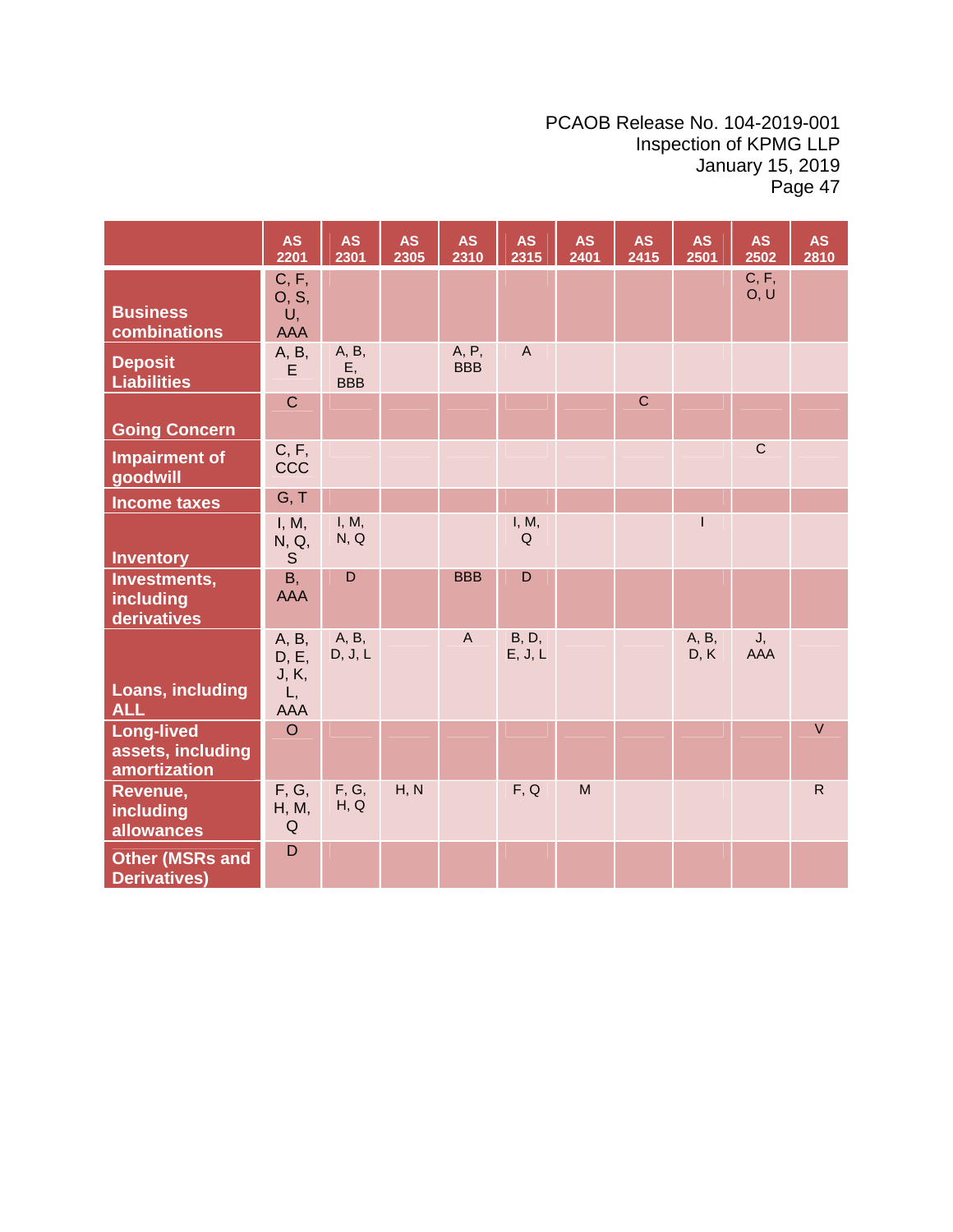# B.3. Audit Deficiencies by Industry

The table below lists the industries $<sup>8</sup>$  of the issuers for which audit deficiencies</sup> were discussed in Part I.A of this report and cross references the issuers to the specific auditing standards related to the deficiencies. $9$ 

|                                         | <b>AS</b><br>2201                                      | <b>AS</b><br>2301                     | <b>AS</b><br>2305 | <b>AS</b><br>2310   | <b>AS</b><br>2315      | <b>AS</b><br>2401 | <b>AS</b><br>2415 | <b>AS</b><br>2501 | <b>AS</b><br>2502 | <b>AS</b><br>2810 |
|-----------------------------------------|--------------------------------------------------------|---------------------------------------|-------------------|---------------------|------------------------|-------------------|-------------------|-------------------|-------------------|-------------------|
| <b>Consumer</b><br><b>Discretionary</b> | H, I,<br>M                                             | H, I,<br>M                            | H                 |                     | I, M                   | M                 |                   | T                 |                   |                   |
| <b>Consumer</b><br><b>Staples</b>       | $\mathsf S$                                            |                                       |                   |                     |                        |                   |                   |                   |                   |                   |
| <b>Energy</b>                           | $\mathbf C$                                            |                                       |                   |                     |                        |                   | $\mathsf{C}$      |                   | $\mathbf C$       | $\vee$            |
| <b>Financials</b>                       | A, B,<br>D, E,<br>J, K,<br>L, T,<br>AAA,<br><b>CCC</b> | A, B,<br>D, E,<br>J, L,<br><b>BBB</b> |                   | A, P,<br><b>BBB</b> | A, B,<br>D, E,<br>J, L |                   |                   | A, B,<br>D, K     | J,<br><b>AAA</b>  |                   |
| <b>Health Care</b>                      | $\cup$                                                 |                                       |                   |                     |                        |                   |                   |                   | $\cup$            |                   |
| <b>Industrials</b>                      | $\mathsf F$                                            | $\mathsf F$                           |                   |                     | $\mathsf F$            |                   |                   |                   | F                 |                   |
| <b>Information</b><br><b>Technology</b> | G, N,<br>$\circ$                                       | G, N                                  | $\mathsf{N}$      |                     |                        |                   |                   |                   | $\circ$           | $\mathsf{R}$      |
| <b>Materials</b>                        | Q                                                      | Q                                     |                   |                     | Q                      |                   |                   |                   |                   |                   |

<sup>&</sup>lt;sup>8</sup> The majority of industry sector data is based on Global Industry Classification Standard ("GICS") data obtained from Standard & Poor's ("S&P"). In instances where GICS for an issuer is not available from S&P, classifications are assigned based upon North American Industry Classification System data.

<sup>9</sup> Where identifying the industry of the issuer may enhance the understanding of the description of a deficiency in Part I.A, industry information is also provided there, unless doing so would have the effect of making the issuer identifiable.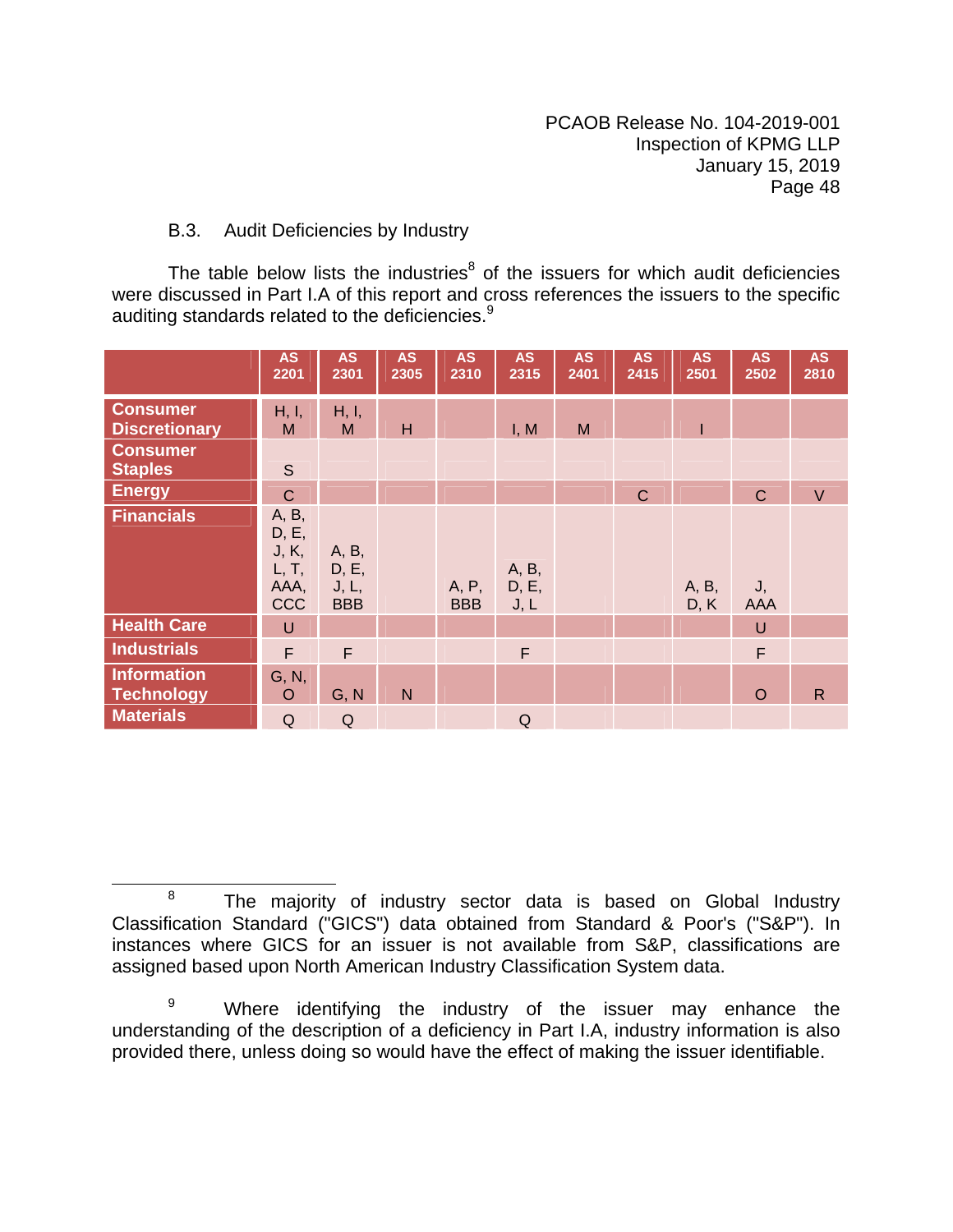# **C.** Data Related to the 51 Audits Inspected<sup>10</sup>

# C.1. Industries of Issuers Inspected

The chart below categorizes the 51 Audits based on each issuer's industry.<sup>11</sup>



| <b>Industry</b>                         | <b>Number</b><br>of Audits<br><b>Inspected</b> | <b>Percentage</b> |
|-----------------------------------------|------------------------------------------------|-------------------|
| <b>Consumer</b><br><b>Discretionary</b> | 8                                              | 16%               |
| <b>Consumer Staples</b>                 | $\mathcal{P}$                                  | 3%                |
| <b>Energy</b>                           | $\overline{7}$                                 | 14%               |
| <b>Financials</b>                       | 12                                             | 24%               |
| <b>Health Care</b>                      | 3                                              | 6%                |
| <b>Industrials</b>                      | $\mathcal{P}$                                  | 3%                |
| <b>Information</b><br><b>Technology</b> | 12                                             | 24%               |
| <b>Materials</b>                        | 4                                              | 8%                |
| <b>Real Estate</b>                      | 1                                              | 2%                |
| Total                                   | 51                                             | 100%              |

<sup>11</sup> See Footnote 8 for additional information on how industry sectors were classified.

 $10$  Where the audit work inspected related to an engagement in which the Firm played a role but was not the principal auditor, the industry and the revenue included in the tables and charts in this section are those of the entity for which an audit report was issued by the primary auditor. As discussed above, the inspection process included reviews of portions of 50 selected issuer audits completed by the Firm and the Firm's audit work on one other issuer audit engagement in which it played a role but was not the principal auditor.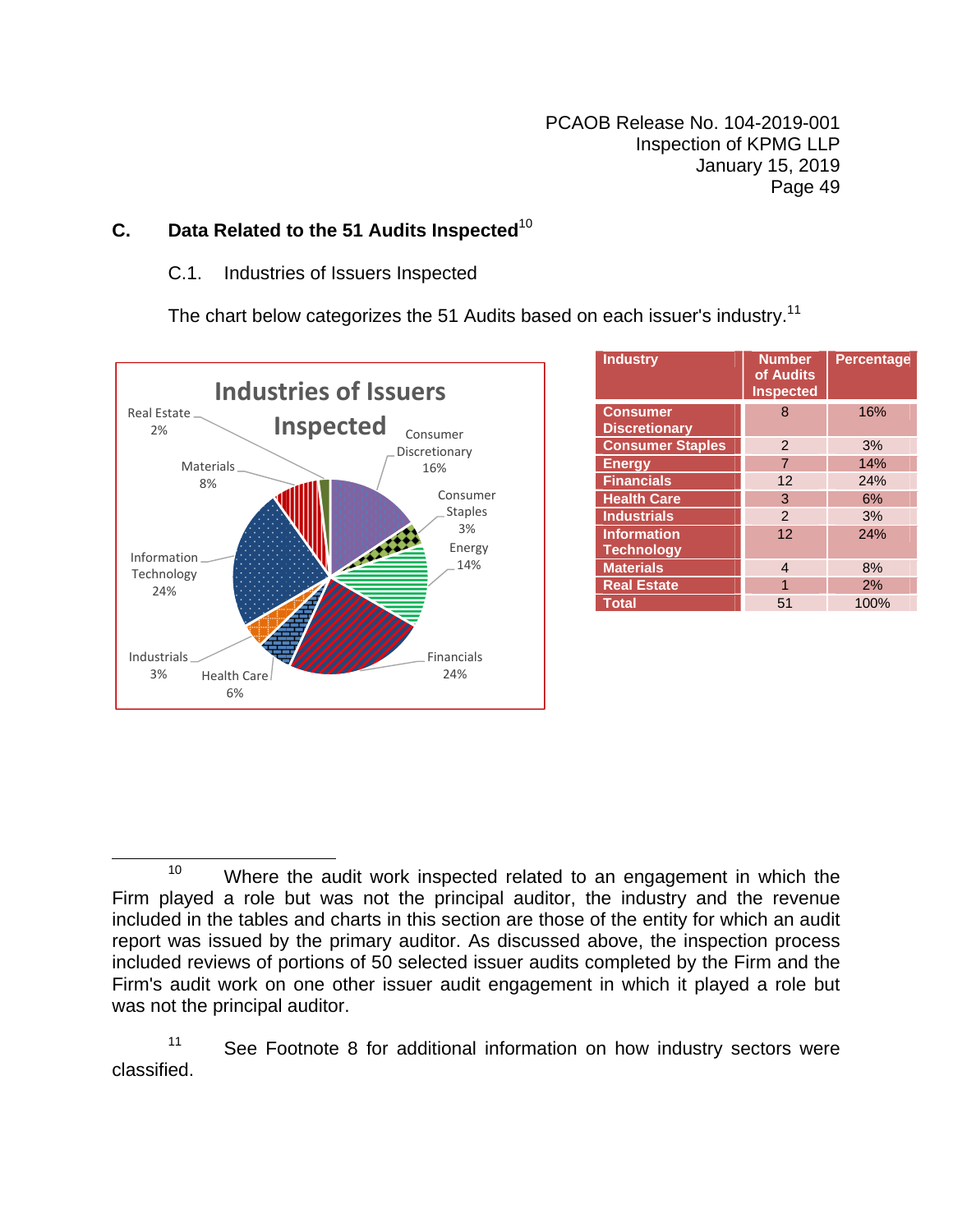# C.2. Revenue Ranges of Issuers Inspected

The chart below categorizes, based upon revenue, the 51 Audits.<sup>12</sup> This presentation of revenue data is intended to provide information about the size of issuer audits that were inspected and is not indicative of whether the inspection included a review of the Firm's auditing of revenue in the issuer audits selected for review.



| <b>Revenue</b><br>$(in US$)$ | <b>Number</b><br>of Audits<br>inspecte<br>d | <b>Percentage</b> |
|------------------------------|---------------------------------------------|-------------------|
| <100 million                 | 2                                           | 3%                |
| 100-500<br>million           | 12                                          | 24%               |
| >500 million<br>-1 billion   | $\overline{4}$                              | 8%                |
| $>1-2.5$ billion             | 10                                          | 20%               |
| $>2.5-5$ billion             | 8                                           | 16%               |
| $>5-10$ billion              | 9                                           | 18%               |
| $>10-50$ billion             | 5                                           | 9%                |
| >50 billion                  | 1                                           | 2%                |
| <b>Total</b>                 | 51                                          | 100%              |

 $12$  The revenue amounts reflected in the chart are for the issuer's fiscal year end that corresponds to the audit inspected by the PCAOB. The revenue amounts were obtained from S&P and reflect a standardized approach to presenting revenue amounts.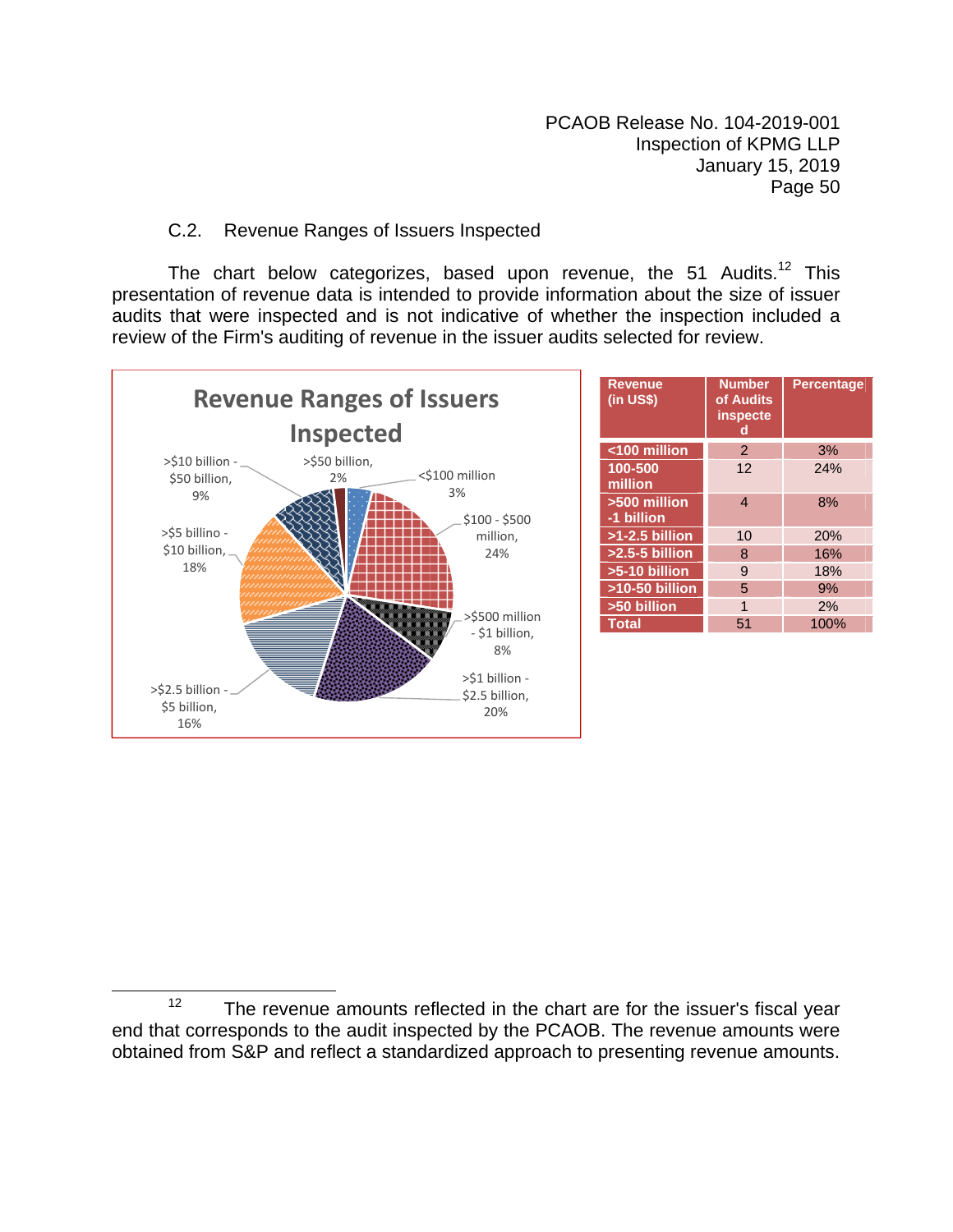#### **D. Information Concerning PCAOB Inspections that is Generally Applicable to Annually Inspected Firms**

Board inspections include reviews of certain portions of selected audit work performed by the inspected firm and reviews of certain aspects of the firm's quality control system. The inspections are designed to identify deficiencies in audit work and defects or potential defects in the firm's system of quality control related to the firm's audits. The focus on deficiencies, defects, and potential defects necessarily carries through to reports on inspections and, accordingly, Board inspection reports are not intended to serve as balanced report cards or overall rating tools. Further, the inclusion in an inspection report of certain deficiencies, defects, and potential defects should not be construed as an indication that the Board has made any determination about other aspects of the inspected firm's systems, policies, procedures, practices, or conduct not included within the report.

# D.1. Reviews of Audit Work

 $\overline{\phantom{a}}$ 

Inspections include reviews of portions of selected audits of financial statements and, where applicable, audits of ICFR. The inspection team selects the audits, and the specific portions of those audits, that it will review, and the inspected firm is not allowed an opportunity to limit or influence the selections. For each specific portion of the audit that is selected, the inspection team reviews the engagement team's work papers and interviews engagement personnel regarding those portions. If the inspection team identifies a potential issue that it is unable to resolve through discussion with the firm and any review of additional work papers or other documentation, the inspection team ordinarily provides the firm with a written comment form on the matter and the firm is allowed the opportunity to provide a written response to the comment form. If the response does not resolve the inspection team's concerns, the matter is considered a deficiency and is evaluated for inclusion in the inspection report. Identified deficiencies in the audit work that exceed a significance threshold (which is described in Part I.A of the inspection report) are summarized in the public portion of the inspection report.<sup>13</sup>

 $13$  The discussion in this report of any deficiency observed in a particular audit reflects information reported to the Board by the inspection team and does not reflect any determination by the Board as to whether the Firm has engaged in any conduct for which it could be sanctioned through the Board's disciplinary process. In addition, any references in this report to violations or potential violations of law, rules, or professional standards are not a result of an adversarial adjudicative process and do not constitute conclusive findings for purposes of imposing legal liability.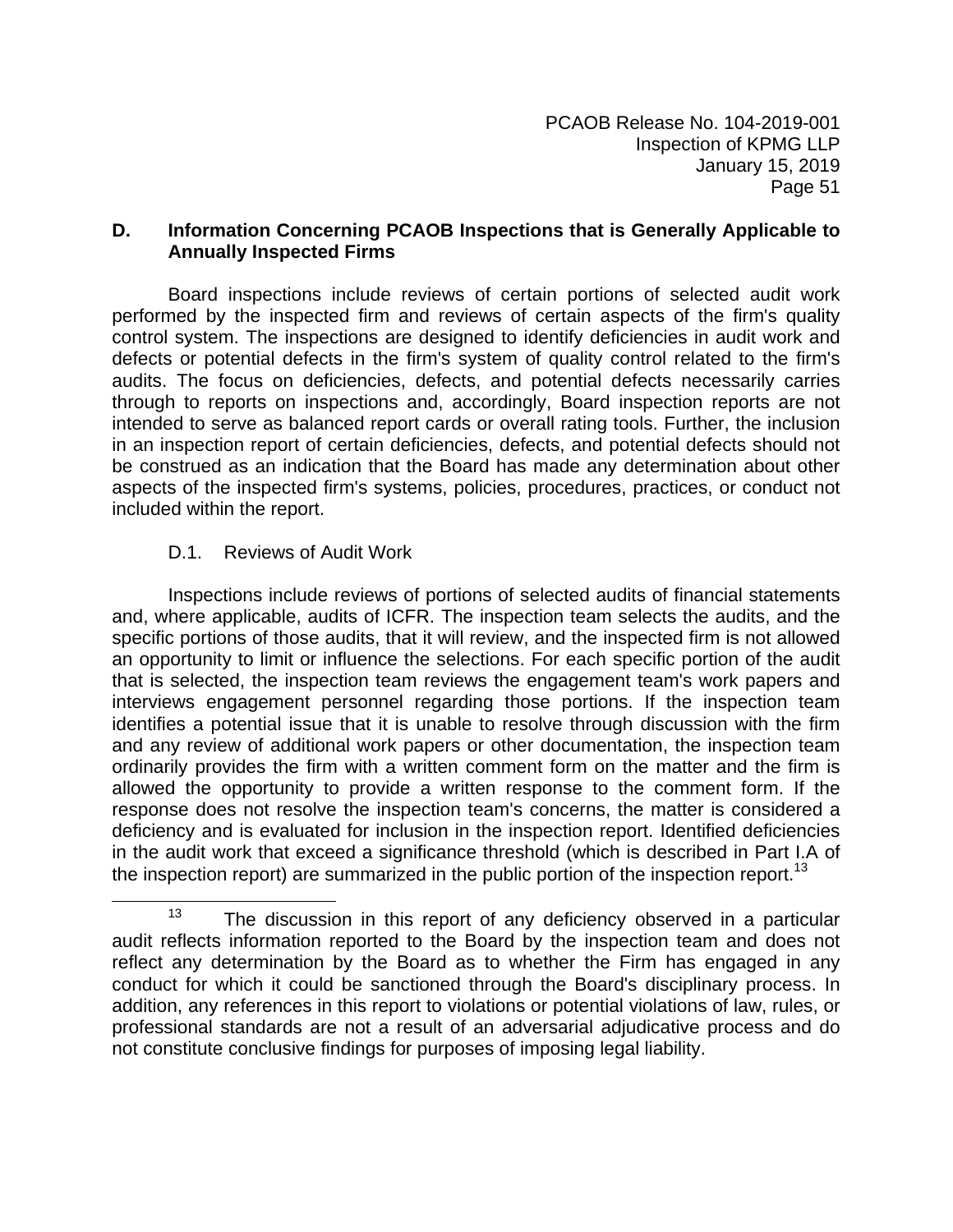Audit deficiencies that the inspection team may identify include a firm's failure to identify, or to address appropriately, financial statement misstatements, including failures to comply with disclosure requirements,<sup>14</sup> as well as a firm's failure to perform, or to perform sufficiently, certain necessary tests of controls and substantive audit procedures. An inspection of an annually inspected firm does not involve the review of all of the firm's audits, nor is it designed to identify every deficiency in the reviewed audits. Accordingly, a Board inspection report should not be understood to provide any assurance that a firm's audit work, or the relevant issuers' financial statements or reporting on ICFR, are free of any deficiencies not specifically described in an inspection report.

In reaching its conclusions about whether a deficiency exists, an inspection team considers whether audit documentation or any other evidence that a firm might provide to the inspection team supports the firm's contention that it performed a procedure, obtained evidence, or reached an appropriate conclusion. In some cases, the conclusion that a firm did not perform a procedure may be based on the absence of documentation and the absence of persuasive other evidence, even if the firm claimed to have performed the procedure. AS 1215, *Audit Documentation,* provides that, in various circumstances including PCAOB inspections, a firm that has not adequately documented that it performed a procedure, obtained evidence, or reached an appropriate conclusion must demonstrate with persuasive other evidence that it did so, and that oral assertions and explanations alone do not constitute persuasive other evidence. In the case of every matter cited in the public portion of a final inspection report, the inspection team has carefully considered any contention by the firm that it did so but just did not document its work, and the inspection team has concluded that the available evidence does not support the contention that the firm sufficiently performed the necessary work.

14 When it comes to the Board's attention that an issuer's financial statements appear not to present fairly, in a material respect, the financial position, results of operations, or cash flows of the issuer in conformity with the applicable financial reporting framework, the Board's practice is to report that information to the Securities and Exchange Commission ("SEC" or "the Commission"), which has jurisdiction to determine proper accounting in issuers' financial statements. Any description in this report of financial statement misstatements or failures to comply with SEC disclosure requirements should not be understood as an indication that the SEC has considered or made any determination regarding these issues unless otherwise expressly stated.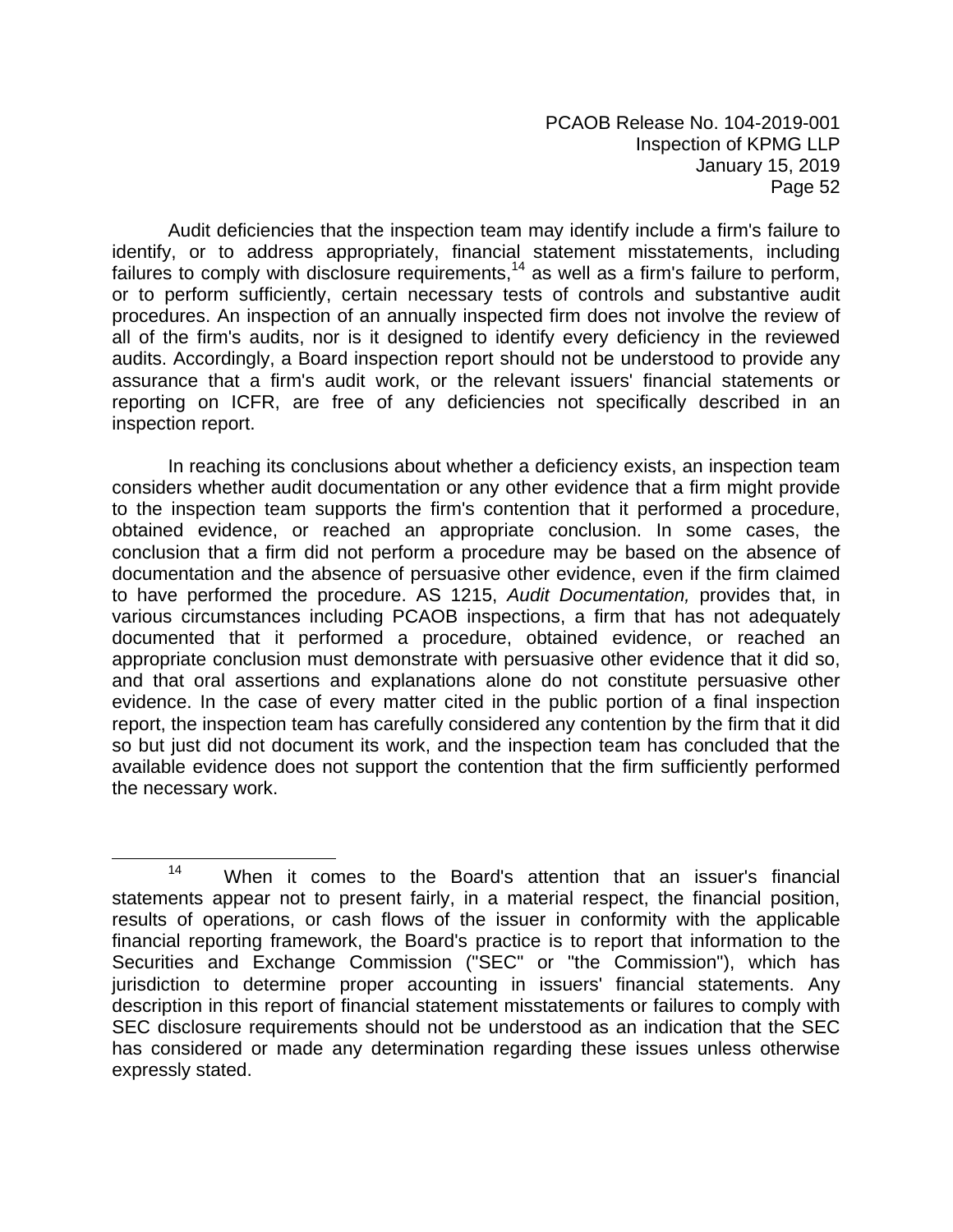The Board cautions against extrapolating from the results presented in the public portion of a report to broader conclusions about the frequency of deficiencies throughout the firm's practice. Individual audits and areas of inspection focus are most often selected on a risk-weighted basis and not randomly. Areas of focus vary among selected audits, but often involve audit work on the most difficult or inherently uncertain areas of financial statements. Thus, the audit work is generally selected for inspection based on factors that, in the inspection team's view, heighten the possibility that auditing deficiencies are present, rather than through a process intended to identify a representative sample.

# D.2. Review of a Firm's Quality Control System

QC 20, *System of Quality Control for a CPA Firm's Accounting and Auditing Practice,* provides that an auditing firm has a responsibility to ensure that its personnel comply with the applicable professional standards. This standard specifies that a firm's system of quality control should encompass the following elements: (1) independence, integrity, and objectivity; (2) personnel management; (3) acceptance and continuance of issuer audit engagements; (4) engagement performance; and (5) monitoring.

The inspection team's assessment of a firm's quality control system is derived both from the results of its procedures specifically focused on the firm's quality control policies and procedures, and also from inferences that can be drawn from deficiencies in the performance of individual audits. Audit deficiencies, whether alone or when aggregated, may indicate areas where a firm's system has failed to provide reasonable assurance of quality in the performance of audits. Even deficiencies that do not result in an insufficiently supported audit opinion or a failure to obtain sufficient appropriate audit evidence to fulfill the objectives of the firm's role in an audit may indicate a defect or potential defect in a firm's quality control system.<sup>15</sup> If identified deficiencies, when accumulated and evaluated, indicate defects or potential defects in the firm's system of quality control, the nonpublic portion of this report would include a discussion of those issues. When evaluating whether identified deficiencies in individual audits indicate a defect or potential defect in a firm's system of quality control, the inspection team

 $15$  Not every audit deficiency suggests a defect or potential defect in a firm's quality control system, and this report does not discuss every audit deficiency the inspection team identified.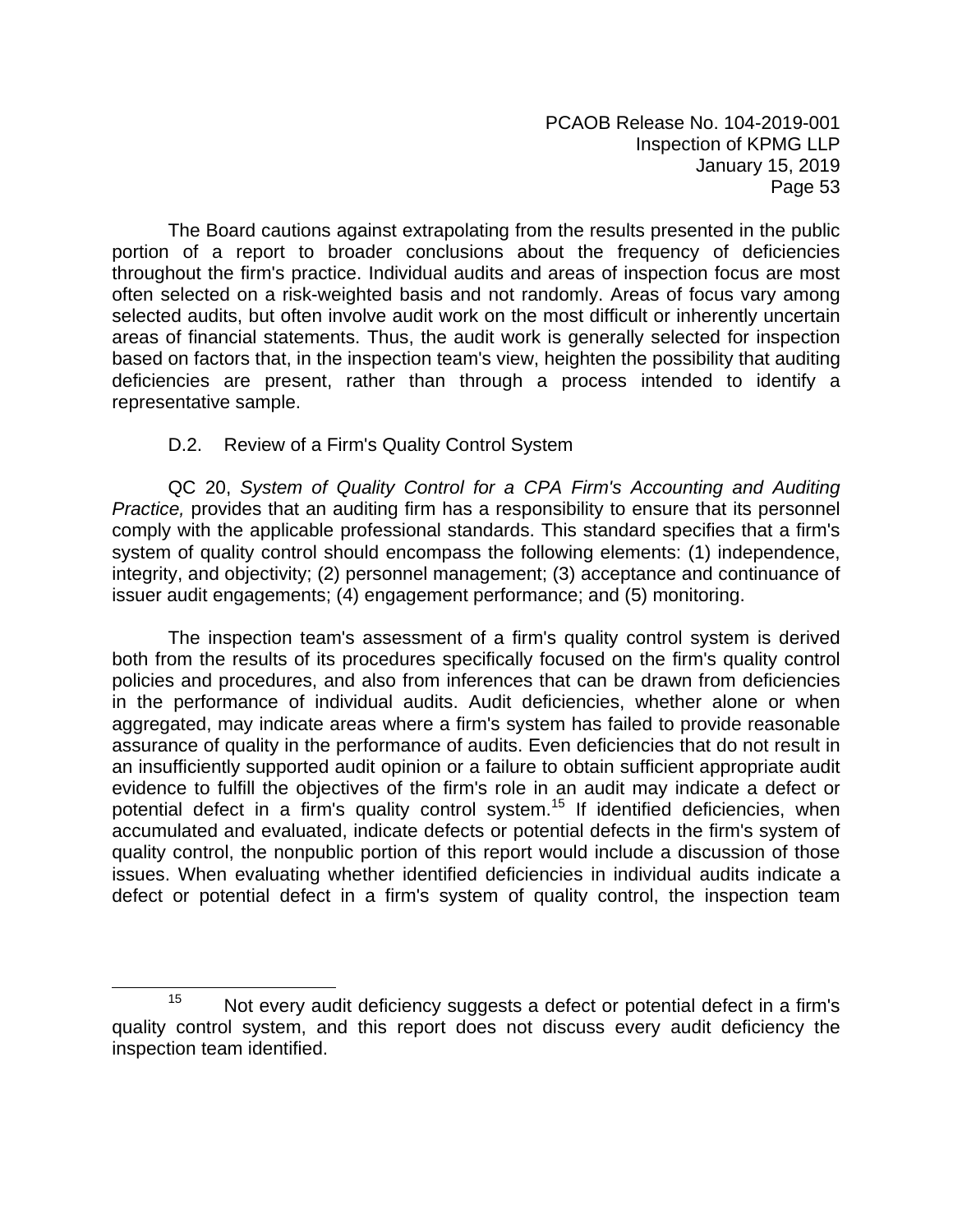considers the nature, significance, and frequency of deficiencies;<sup>16</sup> related firm methodology, guidance, and practices; and possible root causes.

Inspections also include a review of certain of the firm's practices, policies, and processes related to audit quality, which constitute a part of the firm's quality control system. The inspection team customizes the procedures it performs with respect to the firm's practices, policies, and processes related to audit quality, bearing in mind the firm's structure, procedures performed in prior inspections, past and current inspection observations, an assessment of risk related to each area, and other factors. The areas generally considered for review include (1) management structure and processes, including the tone at the top; (2) practices for partner management, including allocation of partner resources and partner evaluation, compensation, admission, and disciplinary actions; (3) policies and procedures for considering and addressing the risks involved in accepting and retaining issuer audit engagements, including the application of the firm's risk-rating system; (4) processes related to the firm's use of audit work that the firm's foreign affiliates perform on the foreign operations of the firm's U.S. issuer audits; and (5) the firm's processes for monitoring audit performance, including processes for identifying and assessing indicators of deficiencies in audit performance, independence policies and procedures, and processes for responding to defects or potential defects in quality control. A description of the procedures generally applied to these areas is below.

# D.2.a. Review of Management Structure and Processes, Including the Tone at the Top

Procedures in this area are designed to focus on (1) how management is structured and operates the firm's business, and the implications that the management structure and processes have on audit performance and (2) whether actions and communications by the firm's leadership  $-$  the tone at the top  $-$  demonstrate a commitment to audit quality. To assess this area, the inspection team may interview

 $16$  An evaluation of the frequency of a type of deficiency may include consideration of how often the inspection team reviewed audit work that presented the opportunity for similar deficiencies to occur. In some cases, even a type of deficiency that is observed infrequently in a particular inspection may, because of some combination of its nature, its significance, and the frequency with which it has been observed in previous inspections of the firm, be cause for concern about a quality control defect or potential defect.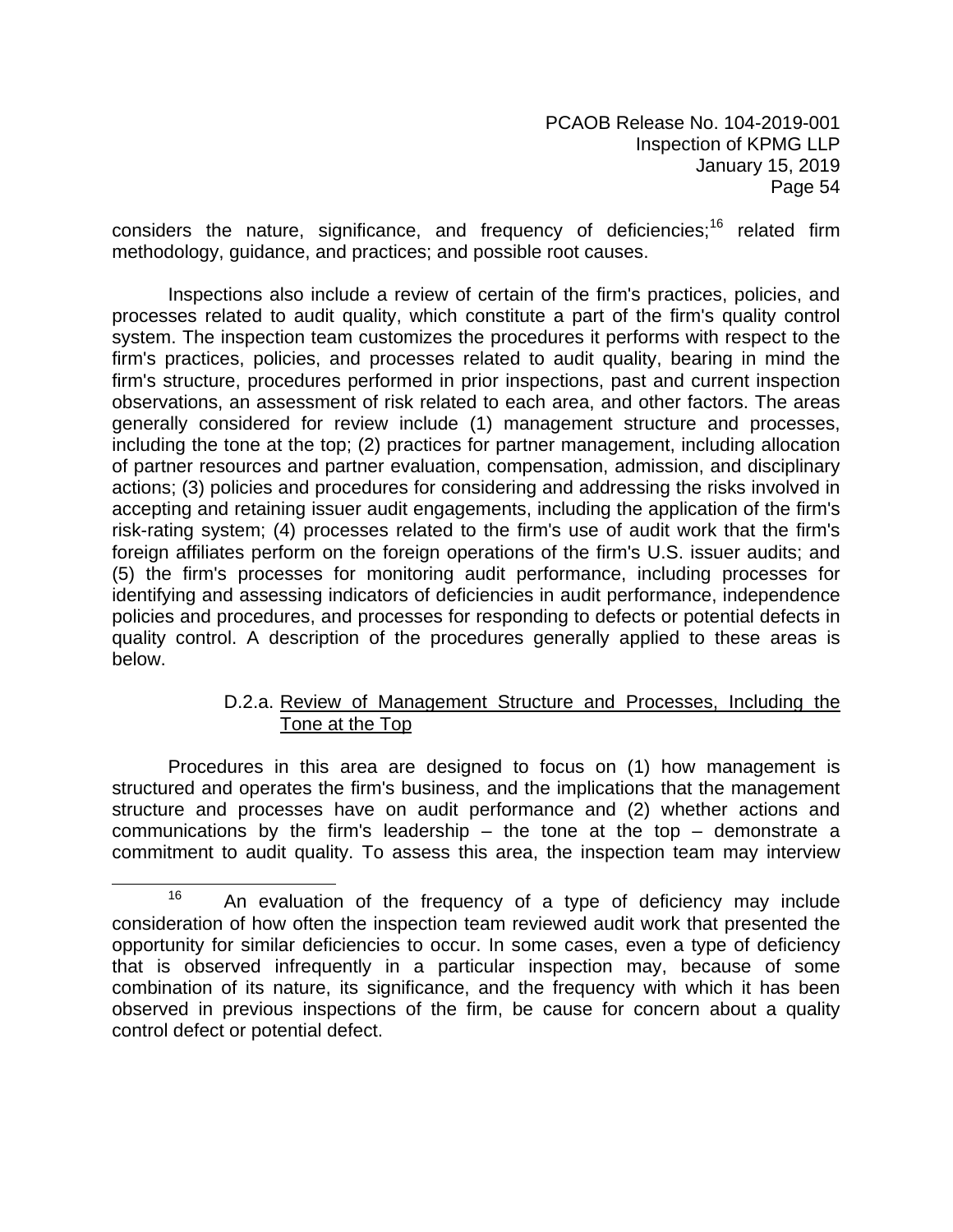members of the firm's leadership and review significant management reports, communications, and documents, as well as information regarding financial metrics and other processes that the firm uses to plan and evaluate its business.

# D.2.b. Review of Practices for Partner Management, Including Allocation of Partner Resources and Partner Evaluation, Compensation, Admission, and Disciplinary Actions

Procedures in this area are designed to focus on (1) whether the firm's processes related to partner evaluation, compensation, admission, termination, and disciplinary actions could be expected to encourage an appropriate emphasis on audit quality and technical competence, as distinct from marketing or other activities of the firm; (2) the firm's processes for allocating its partner resources; and (3) the accountability and responsibilities of the different levels of firm management with respect to partner management. The inspection team may interview members of the firm's management and review documentation related to certain of these topics. In addition, the inspection team's evaluation may include the results of interviews of audit partners regarding their responsibilities and allocation of time. Further, the inspection team may review a sample of partners' personnel files.

> D.2.c. Review of Policies and Procedures for Considering and Addressing the Risks Involved in Accepting and Retaining Issuer Audit Engagements, Including the Application of the Firm's Risk-Rating System

The inspection team may consider the firm's documented policies and procedures in this area. In addition, the inspection team may select certain issuer audits to (1) evaluate compliance with the firm's policies and procedures for identifying and assessing the risks involved in accepting or continuing the issuer audit engagements and (2) observe whether the audit procedures were responsive to the risks of material misstatement identified during the firm's process.

#### D.2.d. Review of Processes Related to a Firm's Use of Audit Work that the Firm's Foreign Affiliates Perform on the Foreign Operations of the Firm's U.S. Issuer Audits

The inspection team may review the firm's policies and procedures related to its supervision and control of work performed by foreign affiliates on the firm's U.S. issuer audits, review available information relating to the most recent internal inspections of foreign affiliated firms, interview members of the firm's leadership, and review the U.S.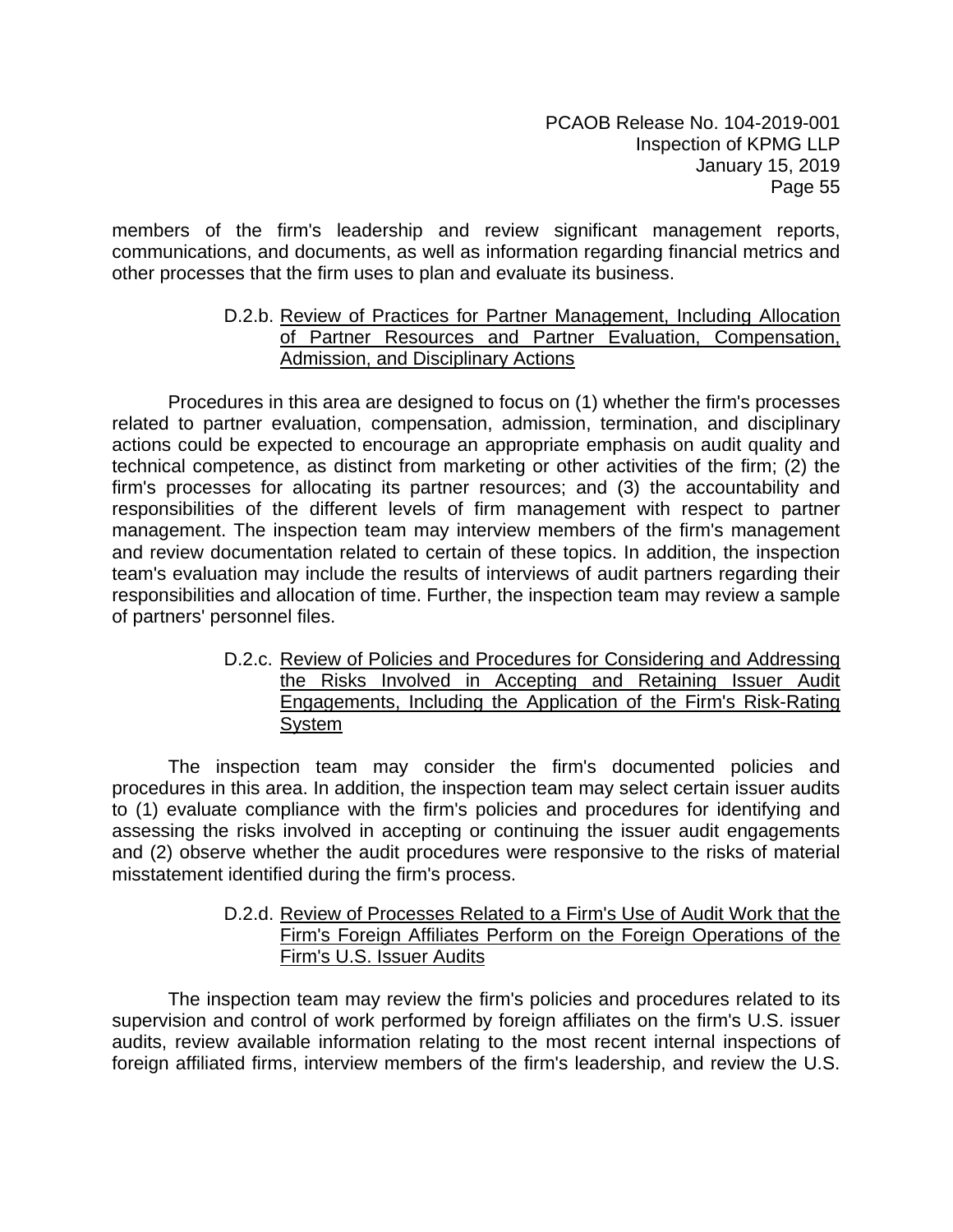engagement teams' supervision concerning, and procedures for control of, the audit work that the firm's foreign affiliates performed on a sample of audits.

- D.2.e. Review of a Firm's Processes for Monitoring Audit Performance, Including Processes for Identifying and Assessing Indicators of Deficiencies in Audit Performance, Independence Policies and Procedures, and Processes for Responding to Defects or Potential Defects in Quality Control
	- D.2.e.i. Review of Processes for Identifying and Assessing Indicators of Deficiencies in Audit Performance

Procedures in this area are designed to identify and assess the monitoring processes that the firm uses to monitor audit quality for individual engagements and for the firm as a whole. The inspection team may interview members of the firm's management and review documents relating to the firm's identification and evaluation of, and response to, possible indicators of deficiencies in audit performance. In addition, the inspection team may review documents related to the design, operation, and evaluation of findings of the firm's internal inspection program, and may compare the results of its review of audit work to those from the internal inspection's review of the same audit work.

#### D.2.e.ii. Review of Response to Defects or Potential Defects in **Quality Control**

The inspection team may review steps the firm has taken to address possible quality control deficiencies and assess the design and effectiveness of the underlying processes. In addition, the inspection team may inspect audits of issuers whose audits had been reviewed during previous PCAOB inspections of the firm to ascertain whether the audit procedures in areas with previous deficiencies have improved.

#### D.2.e.iii. Review of Certain Other Policies and Procedures Related to Monitoring Audit Quality

The inspection team may assess policies, procedures, and guidance related to aspects of independence requirements and the firm's consultation processes, as well as the firm's compliance with these requirements and processes. In addition, the inspection team may review documents, including certain newly issued policies and procedures, and interview firm management to consider the firm's methods for developing audit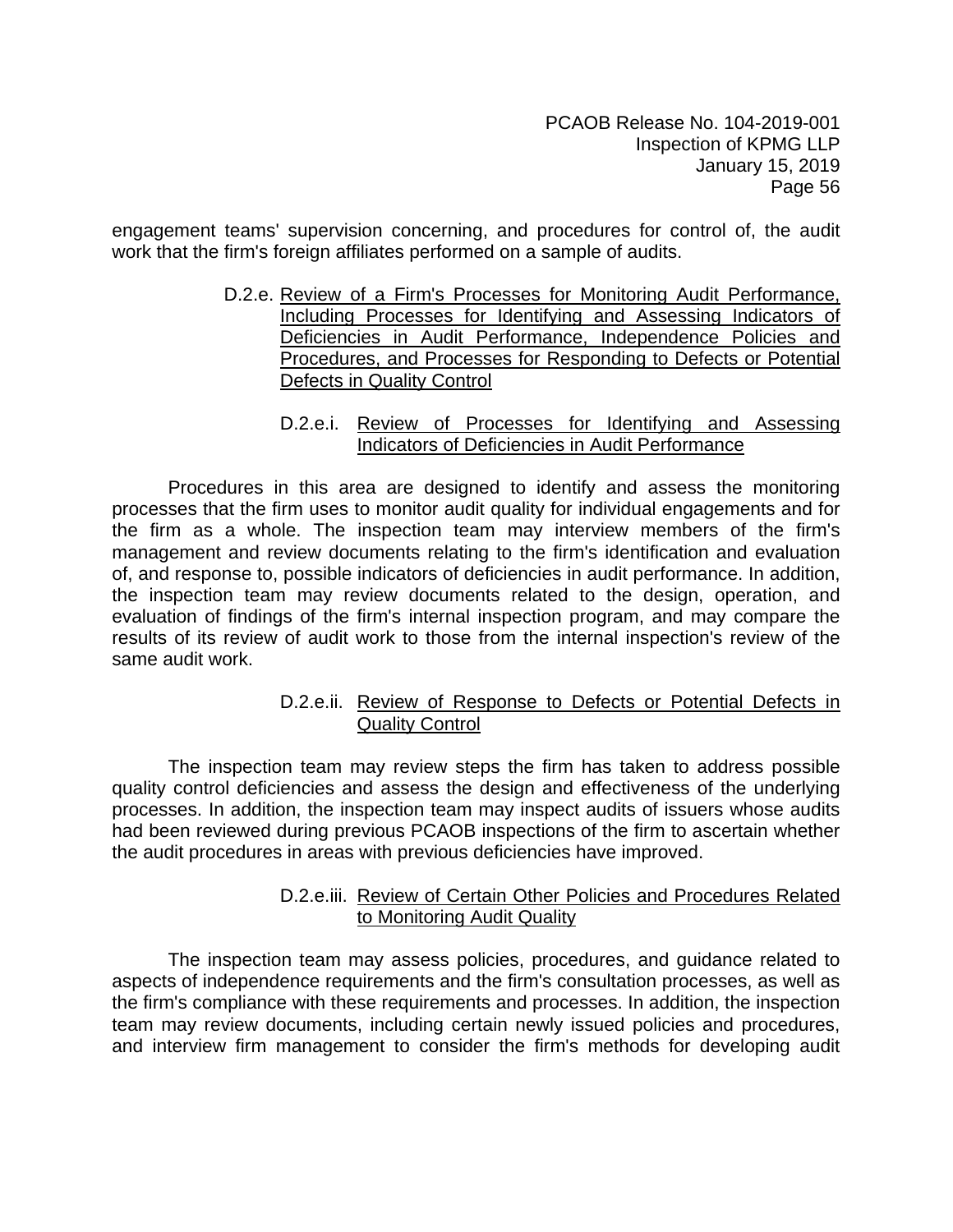policies, procedures, and methodologies, including internal guidance and training materials.

END OF PART I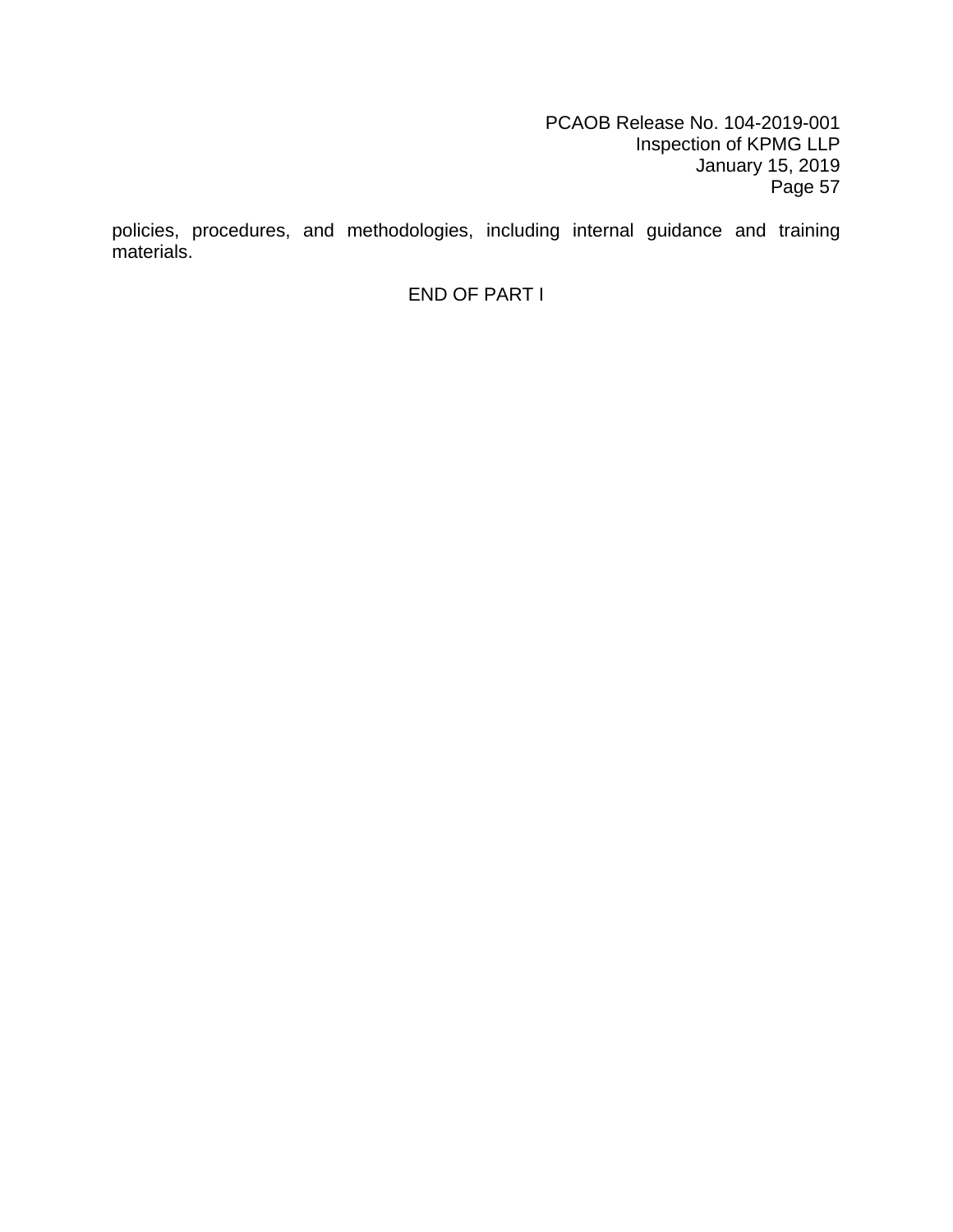# PART II, PART III, AND APPENDIX A OF THIS REPORT ARE NONPUBLIC AND ARE OMITTED FROM THIS PUBLIC DOCUMENT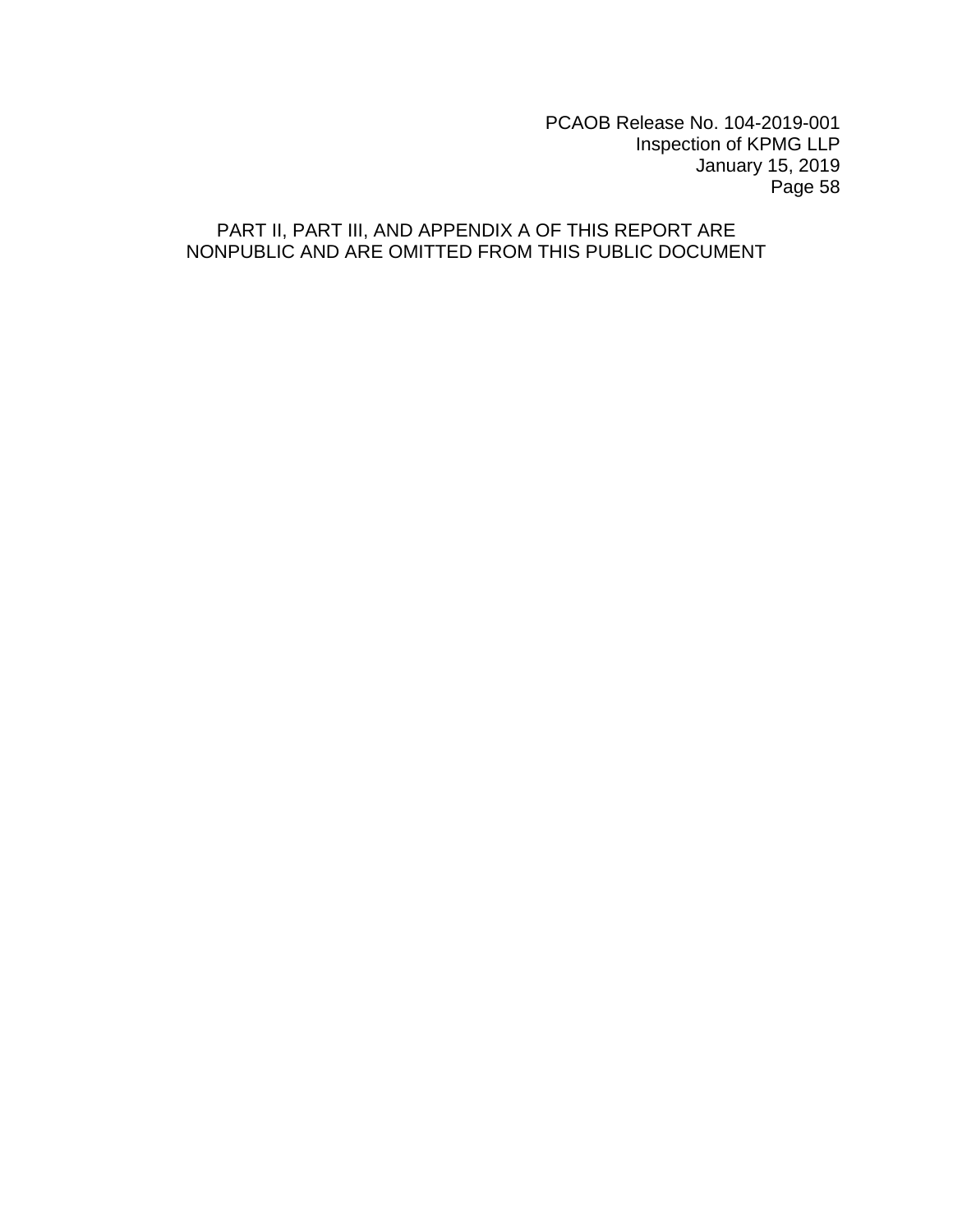# **APPENDIX B**

#### **RESPONSE OF THE FIRM TO DRAFT INSPECTION REPORT**

Pursuant to section 104(f) of the Act, 15 U.S.C. § 7214(f), and PCAOB Rule 4007(a), the Firm provided a written response to a draft of this report. Pursuant to section 104(f) of the Act and PCAOB Rule 4007(b), the Firm's response, minus any portion granted confidential treatment, is attached hereto and made part of this final inspection report.<sup>17</sup>

 $\overline{\phantom{a}}$ 

<sup>&</sup>lt;sup>17</sup> The Board does not make public any of a firm's comments that address a nonpublic portion of the report unless a firm specifically requests otherwise. In some cases, the result may be that none of a firm's response is made publicly available. In addition, pursuant to section 104(f) of the Act, 15 U.S.C. § 7214(f), and PCAOB Rule 4007(b), if a firm requests, and the Board grants, confidential treatment for any of the firm's comments on a draft report, the Board does not include those comments in the final report at all. The Board routinely grants confidential treatment, if requested, for any portion of a firm's response that addresses any point in the draft that the Board omits from, or any inaccurate statement in the draft that the Board corrects in, the final report.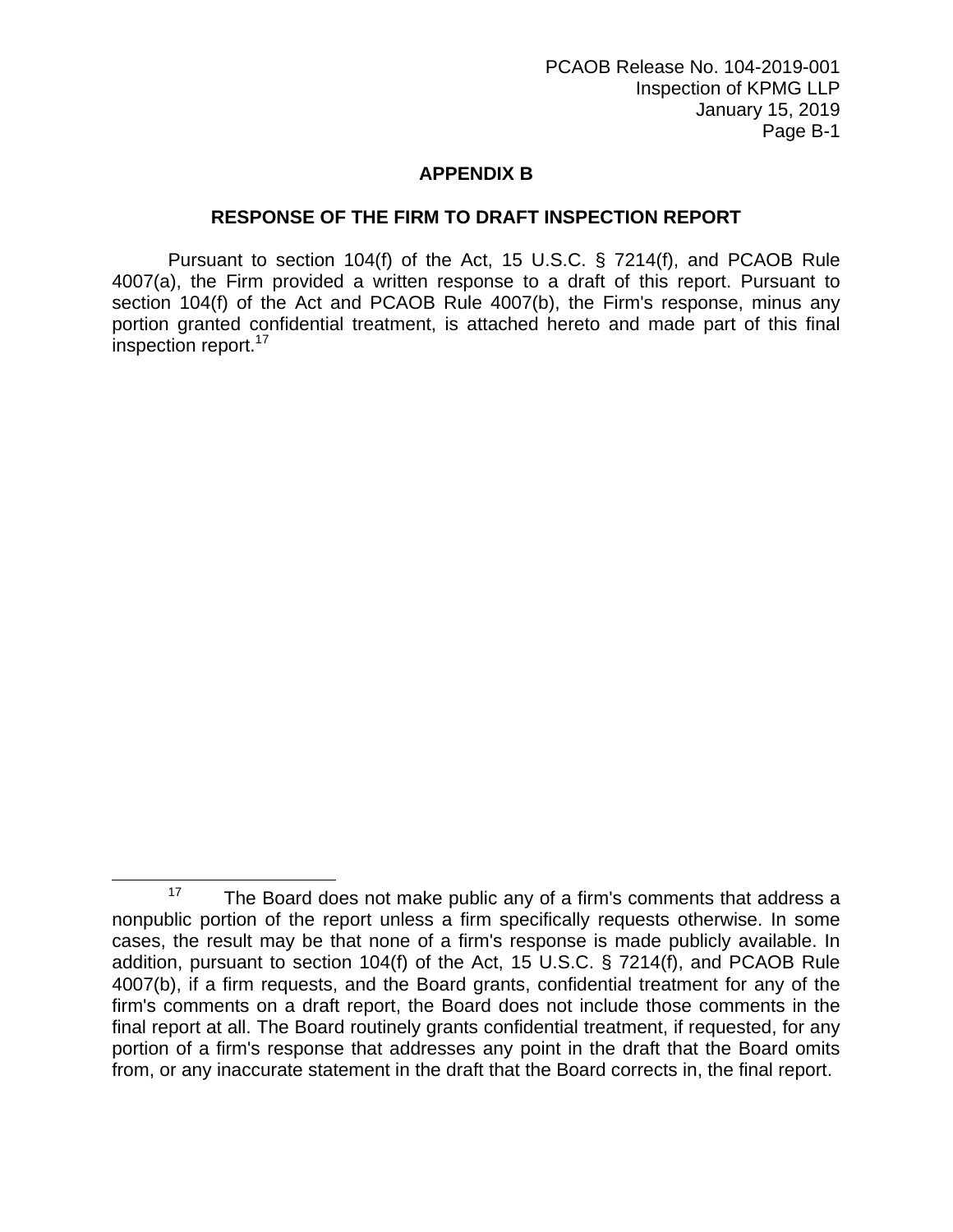

**KPMG LLP** 345 Park Avenue New York, NY 10154-0102

Telephone +1 212 758 9700 kpmg.com

January 11, 2019

Mr. George Botic Director - Division of Registration and Inspections Public Company Accounting Oversight Board 1666 K Street, N.W. Washington, DC 20006-2803

#### Re: Response to Part I of Draft Report on the 2016 Inspection of KPMG LLP

Dear Mr. Botic:

We are pleased to provide our response to Part I of the Public Company Accounting Oversight Board's ("PCAOB") Draft Report on 2016 Inspection of KPMG LLP dated December 14, 2018 ("Draft Report").

We take the findings from the PCAOB inspection process seriously and believe the inspection process provides valuable insights to improve the quality of our audits. We are committed to full cooperation with the PCAOB, appreciate the professionalism and commitment of the PCAOB staff, and value the important role the PCAOB plays in improving audit quality.

We conducted a thorough evaluation of the matters identified in Part I of the Draft Report and have taken appropriate actions to address the engagement-specific findings in a manner consistent with PCAOB auditing standards and KPMG policies and procedures.

Consistently executing quality audits is our top priority. We remain dedicated to continuous improvement in our audit engagement performance and our system of audit quality control. We understand that many of our stakeholders are interested in our overall efforts to improve audit quality, including the specific actions we have taken and continue to take. These actions are included in our 2018 Audit Quality Report. We understand our responsibility to our stakeholders and are committed to working constructively with the PCAOB in the months and years to come.

Sincerely yours,

**KPMG LLP** 

Sym M. Depth

Lynne M. Doughtie Chairman and Chief Executive Officer

Frank E Cn &

Frank E. Casal Vice Chair - Audit

KPMG LLP is a Delaware limited liability partnership and the U.S. membe<br>firm of the KPMG network of independent member firms affiliated with<br>KPMG International Cooperative ("KPMG International"), a Swiss entity.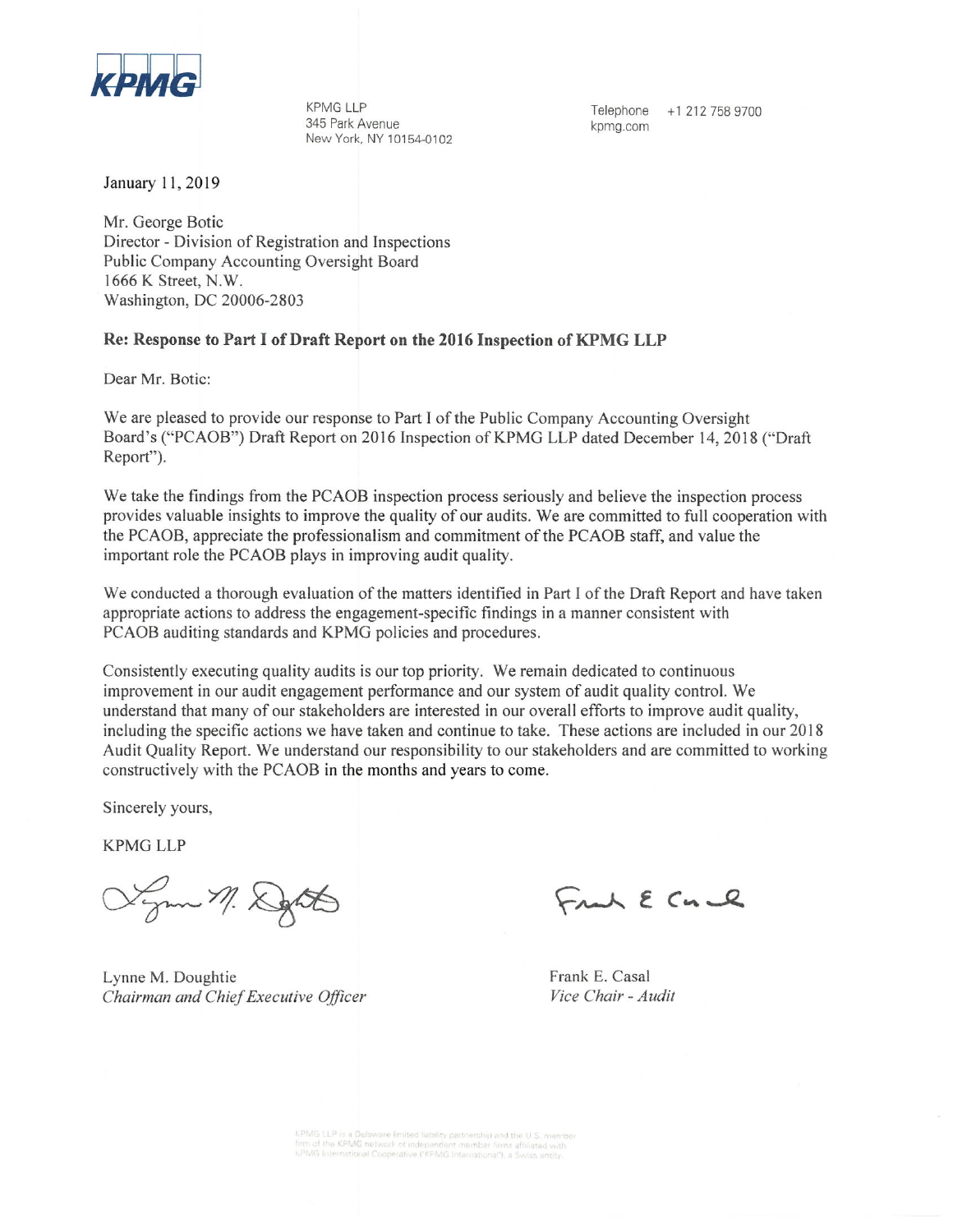# **APPENDIX C**

#### **AUDITING STANDARDS REFERENCED IN PART I**

This appendix provides the text of the auditing standard paragraphs that are referenced in Part I.A of this report. Footnotes that are included in this appendix, and any other Notes, are from the original auditing standards that are referenced. While this appendix contains the specific portions of the relevant standards cited with respect to the deficiencies in Part I.A of this report, other portions of the standards (including those described in Part I.B of this report) may provide additional context, descriptions, related requirements, or explanations; the complete standards are available on the PCAOB's website at http://pcaobus.org/STANDARDS/Pages/default.aspx.

| <b>Financial Statements</b>                      | AS 2201, An Audit of Internal Control Over Financial Reporting That Is Integrated with An Audit of                                                                                                                                                                                                                                                                                                                                                                                                                                                                                                                                                                                                                                                                                                                                                                                                                                                                  |                                                                            |
|--------------------------------------------------|---------------------------------------------------------------------------------------------------------------------------------------------------------------------------------------------------------------------------------------------------------------------------------------------------------------------------------------------------------------------------------------------------------------------------------------------------------------------------------------------------------------------------------------------------------------------------------------------------------------------------------------------------------------------------------------------------------------------------------------------------------------------------------------------------------------------------------------------------------------------------------------------------------------------------------------------------------------------|----------------------------------------------------------------------------|
| <b>Selecting Controls to Test</b>                |                                                                                                                                                                                                                                                                                                                                                                                                                                                                                                                                                                                                                                                                                                                                                                                                                                                                                                                                                                     |                                                                            |
| AS 2201.39                                       | The auditor should test those controls that are<br>important to the auditor's conclusion about whether the<br>company's controls sufficiently address the assessed risk<br>of misstatement to each relevant assertion.                                                                                                                                                                                                                                                                                                                                                                                                                                                                                                                                                                                                                                                                                                                                              | Issuers A, B, E,<br>F, H, I, K, L, M,<br>N, O, Q, T, and<br>AAA            |
| <b>TESTING CONTROLS</b>                          |                                                                                                                                                                                                                                                                                                                                                                                                                                                                                                                                                                                                                                                                                                                                                                                                                                                                                                                                                                     |                                                                            |
| <b>Testing Design</b><br><b>Effectiveness</b>    |                                                                                                                                                                                                                                                                                                                                                                                                                                                                                                                                                                                                                                                                                                                                                                                                                                                                                                                                                                     |                                                                            |
| AS 2201.42                                       | The auditor should test the design effectiveness of<br>controls by determining whether the company's controls, if<br>they are operated as prescribed by persons possessing the<br>necessary authority and competence to perform the control<br>effectively, satisfy the company's control objectives and<br>can effectively prevent or detect errors or fraud that could<br>result in material misstatements in the financial statements.<br>Note: A smaller, less complex company might<br>achieve its control objectives in a different manner<br>from a larger, more complex organization. For<br>example, a smaller, less complex company might<br>have fewer employees in the accounting function,<br>limiting opportunities to segregate duties and<br>leading the company to implement alternative<br>controls to achieve its control objectives. In such<br>circumstances, the auditor should evaluate<br>whether those alternative controls are effective. | Issuers A, B, C,<br>D, E, F, G, I, J, K,<br>O, Q, S, T, U,<br>AAA, and CCC |
| <b>Testing Operating</b><br><b>Effectiveness</b> |                                                                                                                                                                                                                                                                                                                                                                                                                                                                                                                                                                                                                                                                                                                                                                                                                                                                                                                                                                     |                                                                            |
| AS 2201.44                                       | The auditor should test the operating effectiveness                                                                                                                                                                                                                                                                                                                                                                                                                                                                                                                                                                                                                                                                                                                                                                                                                                                                                                                 | Issuers A, B, C,                                                           |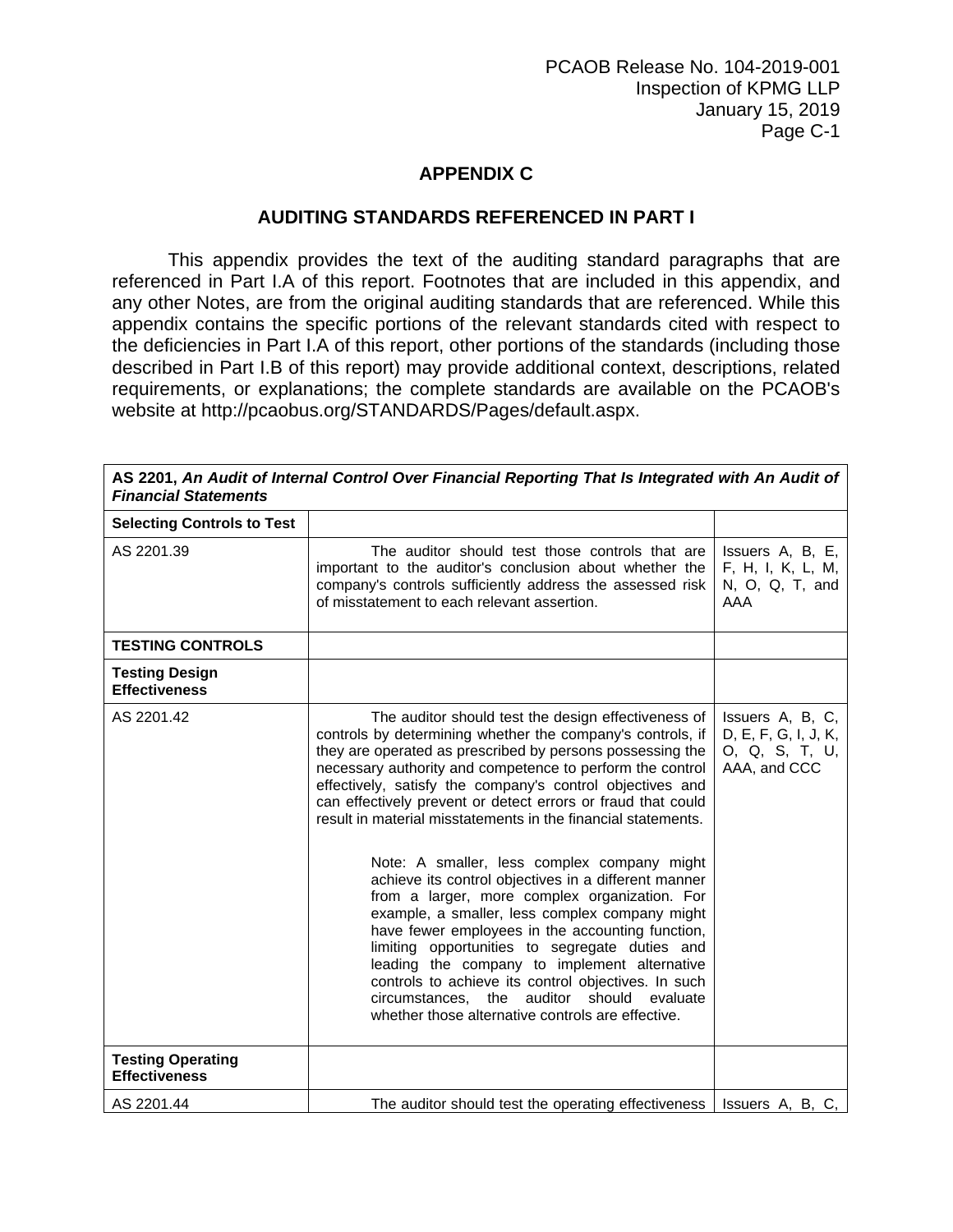| <b>Financial Statements</b> | AS 2201, An Audit of Internal Control Over Financial Reporting That Is Integrated with An Audit of                                                                                                                                                                                                                                                                                                                                                                       |                                                           |
|-----------------------------|--------------------------------------------------------------------------------------------------------------------------------------------------------------------------------------------------------------------------------------------------------------------------------------------------------------------------------------------------------------------------------------------------------------------------------------------------------------------------|-----------------------------------------------------------|
|                             | of a control by determining whether the control is operating<br>as designed and whether the person performing the control  <br>possesses the necessary authority and competence to<br>perform the control effectively.                                                                                                                                                                                                                                                   | D, E, F, G, I, J, K,<br>N, O, Q, S, T, U,<br>AAA, and CCC |
|                             | Note: In some situations, particularly in smaller<br>companies, a company might use a third party to<br>provide assistance with certain financial reporting<br>functions. When assessing the competence of<br>personnel responsible for a company's financial<br>reporting and associated controls, the auditor may<br>take into account the combined competence of<br>company personnel and other parties that assist<br>with functions related to financial reporting. |                                                           |

|                                                                                               | AS 2301, The Auditor's Responses to the Risks of Material Misstatement                                                                                                                                                                                                                                                                                                                                                                                                            |                                       |
|-----------------------------------------------------------------------------------------------|-----------------------------------------------------------------------------------------------------------------------------------------------------------------------------------------------------------------------------------------------------------------------------------------------------------------------------------------------------------------------------------------------------------------------------------------------------------------------------------|---------------------------------------|
| <b>RESPONSES INVOLVING</b><br>THE NATURE, TIMING,<br>AND EXTENT OF AUDIT<br><b>PROCEDURES</b> |                                                                                                                                                                                                                                                                                                                                                                                                                                                                                   |                                       |
| AS 2301.08                                                                                    | The auditor should design and perform audit<br>procedures in a manner that addresses the assessed<br>risks of material misstatement for each relevant assertion<br>of each significant account and disclosure.                                                                                                                                                                                                                                                                    | Issuers B, E, G,<br>L, N, and BBB     |
| <b>Responses to Fraud Risks</b>                                                               |                                                                                                                                                                                                                                                                                                                                                                                                                                                                                   |                                       |
| AS 2301.13                                                                                    | Addressing Fraud Risks in the Audit of Financial<br>Statements. In the audit of financial statements, the<br>auditor should perform substantive procedures, including<br>tests of details, that are specifically responsive to the<br>assessed fraud risks. If the auditor selects certain controls<br>intended to address the assessed fraud risks for testing in<br>accordance with paragraphs .16-.17 of this standard, the<br>auditor should perform tests of those controls. | Issuer H                              |
| <b>TESTING CONTROLS</b>                                                                       |                                                                                                                                                                                                                                                                                                                                                                                                                                                                                   |                                       |
| <b>Testing Controls in an</b><br><b>Audit of Financial</b><br><b>Statements</b>               |                                                                                                                                                                                                                                                                                                                                                                                                                                                                                   |                                       |
| AS 2301.16                                                                                    | Controls to be Tested. If the auditor plans to<br>assess control risk at less than the maximum by relying on<br>controls, <sup>12</sup> and the nature, timing, and extent of planned<br>substantive procedures are based on that lower<br>assessment, the auditor must obtain evidence that the<br>controls selected for testing are designed effectively and<br>operated effectively during the entire period of reliance. <sup>13</sup>                                        | Issuers A, B, D,<br>F, I, J, M, and Q |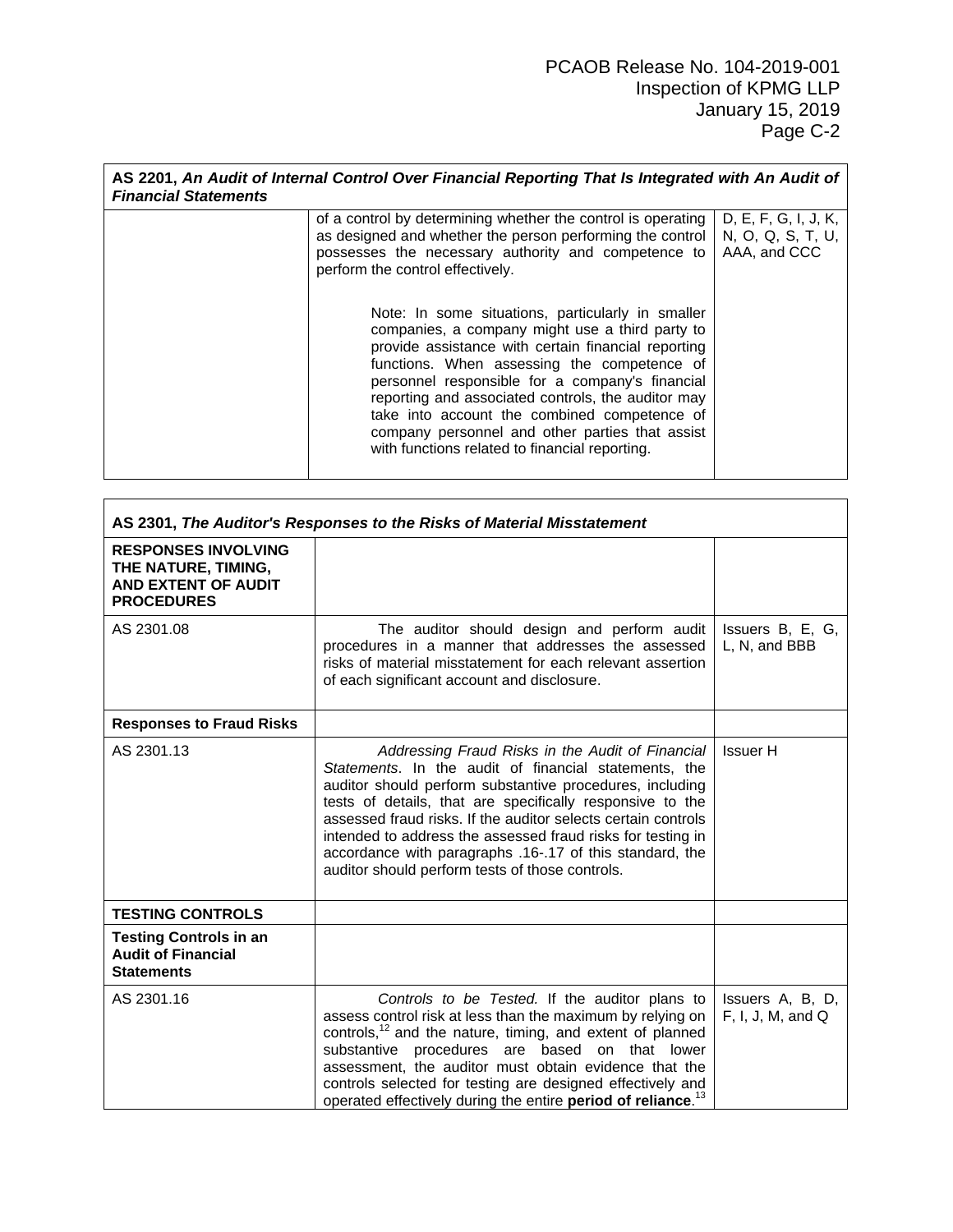|                                         | AS 2301, The Auditor's Responses to the Risks of Material Misstatement                                                                                                                                                                                                                                                                                                                                                                                                                                                                                                                                                                                                                                                                                                                                                                                                  |                                       |
|-----------------------------------------|-------------------------------------------------------------------------------------------------------------------------------------------------------------------------------------------------------------------------------------------------------------------------------------------------------------------------------------------------------------------------------------------------------------------------------------------------------------------------------------------------------------------------------------------------------------------------------------------------------------------------------------------------------------------------------------------------------------------------------------------------------------------------------------------------------------------------------------------------------------------------|---------------------------------------|
|                                         | However, the auditor is not required to assess control risk<br>at less than the maximum for all relevant assertions and,<br>for a variety of reasons, the auditor may choose not to do<br>SO.                                                                                                                                                                                                                                                                                                                                                                                                                                                                                                                                                                                                                                                                           |                                       |
| Footnotes to AS 2301.16                 |                                                                                                                                                                                                                                                                                                                                                                                                                                                                                                                                                                                                                                                                                                                                                                                                                                                                         |                                       |
| 12<br>procedures.                       | Reliance on controls that is supported by sufficient and appropriate audit evidence allows the<br>auditor to assess control risk at less than the maximum, which results in a lower assessed risk of material<br>misstatement. In turn, this allows the auditor to modify the nature, timing, and extent of planned substantive                                                                                                                                                                                                                                                                                                                                                                                                                                                                                                                                         |                                       |
| 13                                      | Terms defined in Appendix A, Definitions, are set in <b>boldface type</b> the first time they appear.                                                                                                                                                                                                                                                                                                                                                                                                                                                                                                                                                                                                                                                                                                                                                                   |                                       |
| AS 2301.18                              | Evidence about the Effectiveness of Controls in<br>the Audit of Financial Statements. In designing and<br>performing tests of controls for the audit of financial<br>statements, the evidence necessary to support the<br>auditor's control risk assessment depends on the degree<br>of reliance the auditor plans to place on the effectiveness<br>of a control. The auditor should obtain more persuasive<br>audit evidence from tests of controls the greater the<br>reliance the auditor places on the effectiveness of a<br>control. The auditor also should obtain more persuasive<br>evidence about the effectiveness of controls for each<br>relevant assertion for which the audit approach consists<br>primarily of tests of controls, including situations in which<br>substantive procedures alone cannot provide sufficient<br>appropriate audit evidence. | Issuers A, B, D,<br>F, I, J, M, and Q |
| <b>Assessing Control Risk</b>           |                                                                                                                                                                                                                                                                                                                                                                                                                                                                                                                                                                                                                                                                                                                                                                                                                                                                         |                                       |
| AS 2301.33                              | Control risk should be assessed at the maximum<br>level for relevant assertions (1) for which controls<br>necessary to sufficiently address the assessed risk of<br>material misstatement in those assertions are missing or<br>ineffective or (2) when the auditor has not obtained<br>sufficient appropriate evidence to support a control risk<br>assessment below the maximum level.                                                                                                                                                                                                                                                                                                                                                                                                                                                                                | Issuer Q                              |
| <b>SUBSTANTIVE</b><br><b>PROCEDURES</b> |                                                                                                                                                                                                                                                                                                                                                                                                                                                                                                                                                                                                                                                                                                                                                                                                                                                                         |                                       |
| AS 2301.36                              | auditor<br>The<br>should<br>perform<br>substantive<br>procedures for each relevant assertion of each significant<br>account and disclosure, regardless of the assessed level<br>of control risk.                                                                                                                                                                                                                                                                                                                                                                                                                                                                                                                                                                                                                                                                        | Issuers A, Q, and<br>BBB              |
| AS 2301.37                              | As the assessed risk of material misstatement<br>increases, the evidence from substantive procedures that<br>the auditor should obtain also increases. The evidence                                                                                                                                                                                                                                                                                                                                                                                                                                                                                                                                                                                                                                                                                                     | Issuers A, B, D,<br>F, I, J, M, and Q |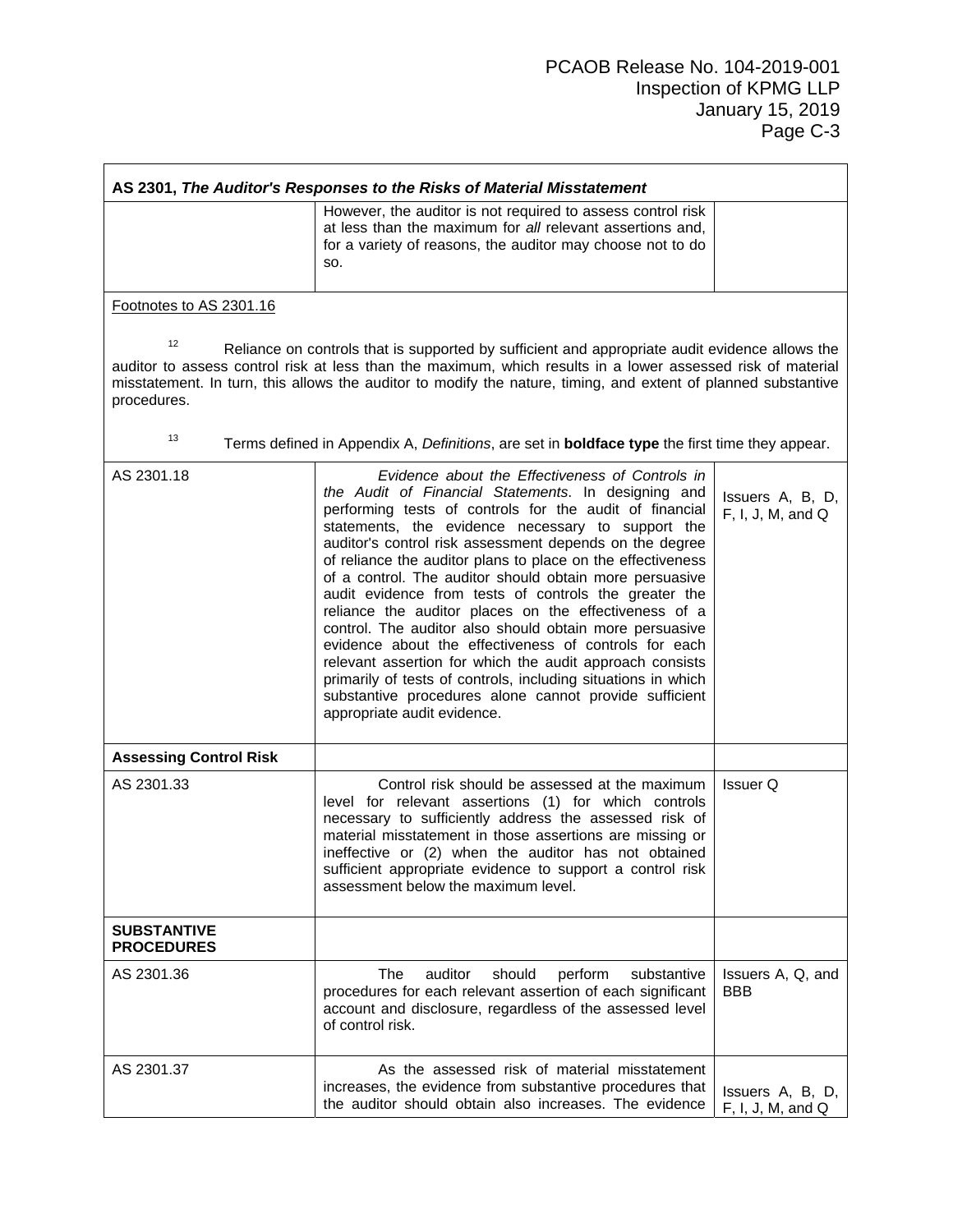#### **AS 2301,** *The Auditor's Responses to the Risks of Material Misstatement*

provided by the auditor's substantive procedures depends upon the mix of the nature, timing, and extent of those procedures. Further, for an individual assertion, different combinations of the nature, timing, and extent of testing might provide sufficient appropriate evidence to respond to the assessed risk of material misstatement.

| <b>ANALYTICAL</b><br><b>PROCEDURES USED AS</b><br><b>SUBSTANTIVE TESTS</b>                                                                                                                                              |                                                                                                                                                                                                                                                                                                                                                                                                                                                                                                                                                                                                                                                                                                                                                                                                                                                                                                                                                                                                                                                                                                                                                                                                                                                                                                                                                                                                        |                 |
|-------------------------------------------------------------------------------------------------------------------------------------------------------------------------------------------------------------------------|--------------------------------------------------------------------------------------------------------------------------------------------------------------------------------------------------------------------------------------------------------------------------------------------------------------------------------------------------------------------------------------------------------------------------------------------------------------------------------------------------------------------------------------------------------------------------------------------------------------------------------------------------------------------------------------------------------------------------------------------------------------------------------------------------------------------------------------------------------------------------------------------------------------------------------------------------------------------------------------------------------------------------------------------------------------------------------------------------------------------------------------------------------------------------------------------------------------------------------------------------------------------------------------------------------------------------------------------------------------------------------------------------------|-----------------|
|                                                                                                                                                                                                                         |                                                                                                                                                                                                                                                                                                                                                                                                                                                                                                                                                                                                                                                                                                                                                                                                                                                                                                                                                                                                                                                                                                                                                                                                                                                                                                                                                                                                        |                 |
| <b>Availability and Reliability</b><br>of Data                                                                                                                                                                          |                                                                                                                                                                                                                                                                                                                                                                                                                                                                                                                                                                                                                                                                                                                                                                                                                                                                                                                                                                                                                                                                                                                                                                                                                                                                                                                                                                                                        |                 |
| AS 2305.16<br>achieving audit objectives:<br>the entity<br>Whether<br>$\blacksquare$<br>sources<br>amount being audited<br>system with adequate controls<br>the current or prior year<br>data from a variety of sources | Before using the results obtained from substantive<br>analytical procedures, the auditor should either test the<br>design and operating effectiveness of controls over financial<br>information used in the substantive analytical procedures or<br>perform other procedures to support the completeness and<br>accuracy of the underlying information. The auditor obtains<br>assurance from analytical procedures based upon the<br>consistency of the recorded amounts with expectations<br>developed from data derived from other sources. The<br>reliability of the data used to develop the expectations<br>should be appropriate for the desired level of assurance<br>from the analytical procedure. The auditor should assess<br>the reliability of the data by considering the source of the<br>data and the conditions under which it was gathered, as<br>well as other knowledge the auditor may have about the<br>data. The following factors influence the auditor's<br>consideration of the reliability of data for purposes of<br>Whether the data was obtained from independent<br>sources outside the entity or from sources within<br>within<br>the<br>entity<br>were<br>independent of those who are responsible for the<br>Whether the data was developed under a reliable<br>Whether the data was subjected to audit testing in<br>Whether the expectations were developed using | <b>Issuer H</b> |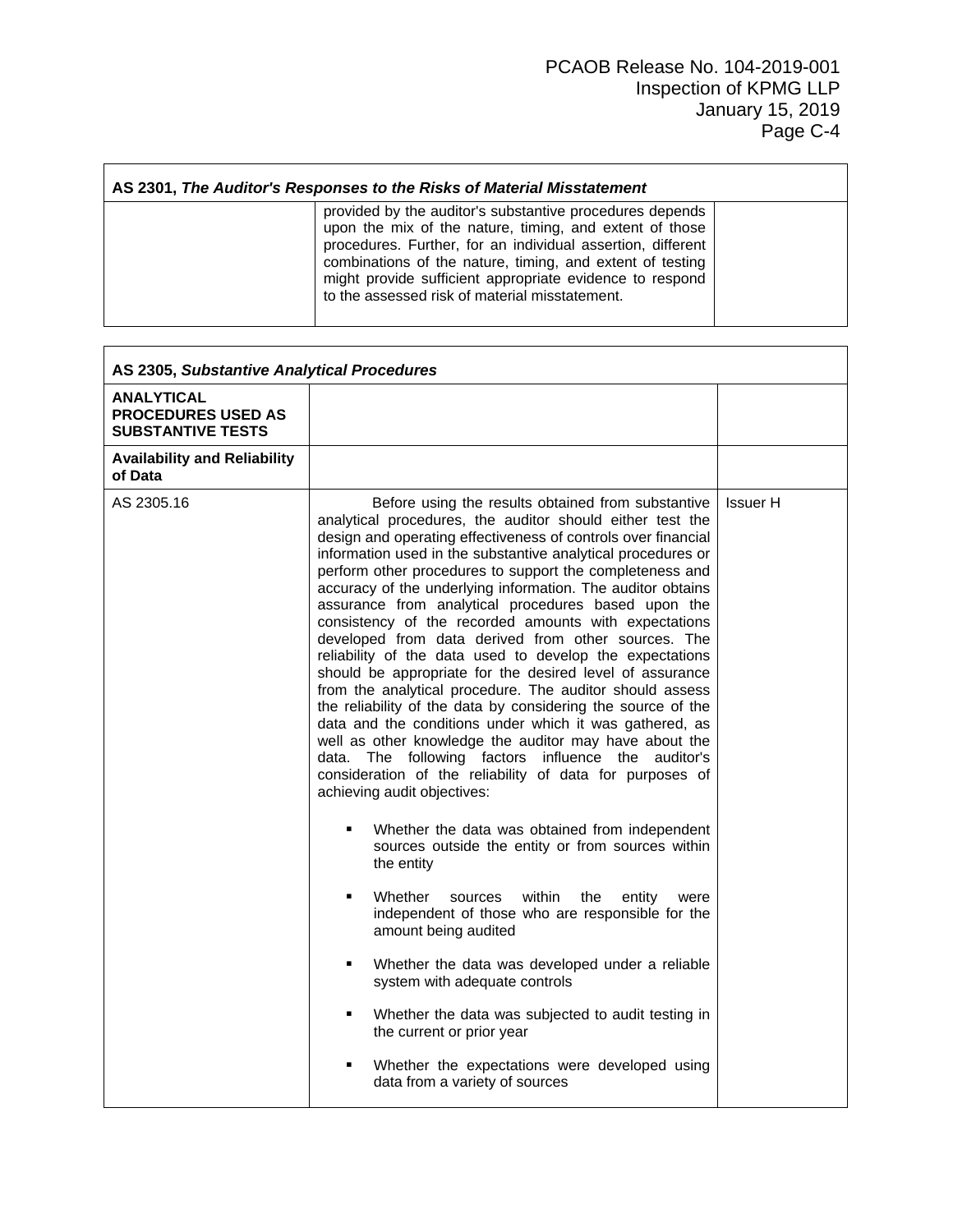| AS 2305, Substantive Analytical Procedures                                  |                                                                                                                                                                                                                                                                                                                                                                                                                                                                                                                                                                                                                                                                                                                                                                                        |                 |  |
|-----------------------------------------------------------------------------|----------------------------------------------------------------------------------------------------------------------------------------------------------------------------------------------------------------------------------------------------------------------------------------------------------------------------------------------------------------------------------------------------------------------------------------------------------------------------------------------------------------------------------------------------------------------------------------------------------------------------------------------------------------------------------------------------------------------------------------------------------------------------------------|-----------------|--|
| <b>Precision of the</b><br><b>Expectation</b>                               |                                                                                                                                                                                                                                                                                                                                                                                                                                                                                                                                                                                                                                                                                                                                                                                        |                 |  |
| AS 2305.17                                                                  | The expectation should be precise enough to<br>provide the desired level of assurance that differences that<br>may be potential material misstatements, individually or<br>when aggregated with other misstatements, would be<br>identified for the auditor to investigate (see paragraph .20).<br>As expectations become more precise, the range of<br>expected differences becomes narrower and, accordingly,<br>the likelihood increases that significant differences from the<br>expectations are due to misstatements. The precision of the<br>expectation depends on, among other things, the auditor's<br>identification and consideration of factors that significantly<br>affect the amount being audited and the level of detail of<br>data used to develop the expectation. | Issuer H        |  |
| Investigation and<br><b>Evaluation of Significant</b><br><b>Differences</b> |                                                                                                                                                                                                                                                                                                                                                                                                                                                                                                                                                                                                                                                                                                                                                                                        |                 |  |
| AS 2305.20                                                                  | In planning the analytical procedures as a<br>substantive test, the auditor should consider the amount of<br>difference from the expectation that can be accepted<br>without further<br>investigation.<br>This consideration<br>is<br>influenced primarily by materiality and should be consistent<br>with the level of assurance desired from the procedures.<br>Determination of this amount involves considering the<br>possibility that a combination of misstatements in the<br>specific account balances, or class of transactions, or other<br>balances or classes could aggregate to an unacceptable<br>amount.                                                                                                                                                                | <b>Issuer N</b> |  |

| AS 2310, The Confirmation Process                      |                                                                                                                                                                                                                                                                                                                                                                                                                                 |                   |  |
|--------------------------------------------------------|---------------------------------------------------------------------------------------------------------------------------------------------------------------------------------------------------------------------------------------------------------------------------------------------------------------------------------------------------------------------------------------------------------------------------------|-------------------|--|
| <b>CONFIRMATION</b><br><b>THE</b><br><b>PROCESS</b>    |                                                                                                                                                                                                                                                                                                                                                                                                                                 |                   |  |
| <b>Confirmation</b><br>Performing<br><b>Procedures</b> |                                                                                                                                                                                                                                                                                                                                                                                                                                 |                   |  |
| AS 2310.28                                             | the performance of confirmation<br>During<br>procedures, the auditor should maintain control over the<br>confirmation requests and responses. Maintaining control <sup>3</sup><br>means establishing direct communication between the<br>intended recipient and the auditor to minimize the possibility<br>that the results will be biased because of interception and<br>alteration of the confirmation requests or responses. | <b>Issuer BBB</b> |  |
| Footnote to AS 2310.28                                 |                                                                                                                                                                                                                                                                                                                                                                                                                                 |                   |  |
| 3                                                      | The need to maintain control does not preclude the use of internal auditors in the confirmation                                                                                                                                                                                                                                                                                                                                 |                   |  |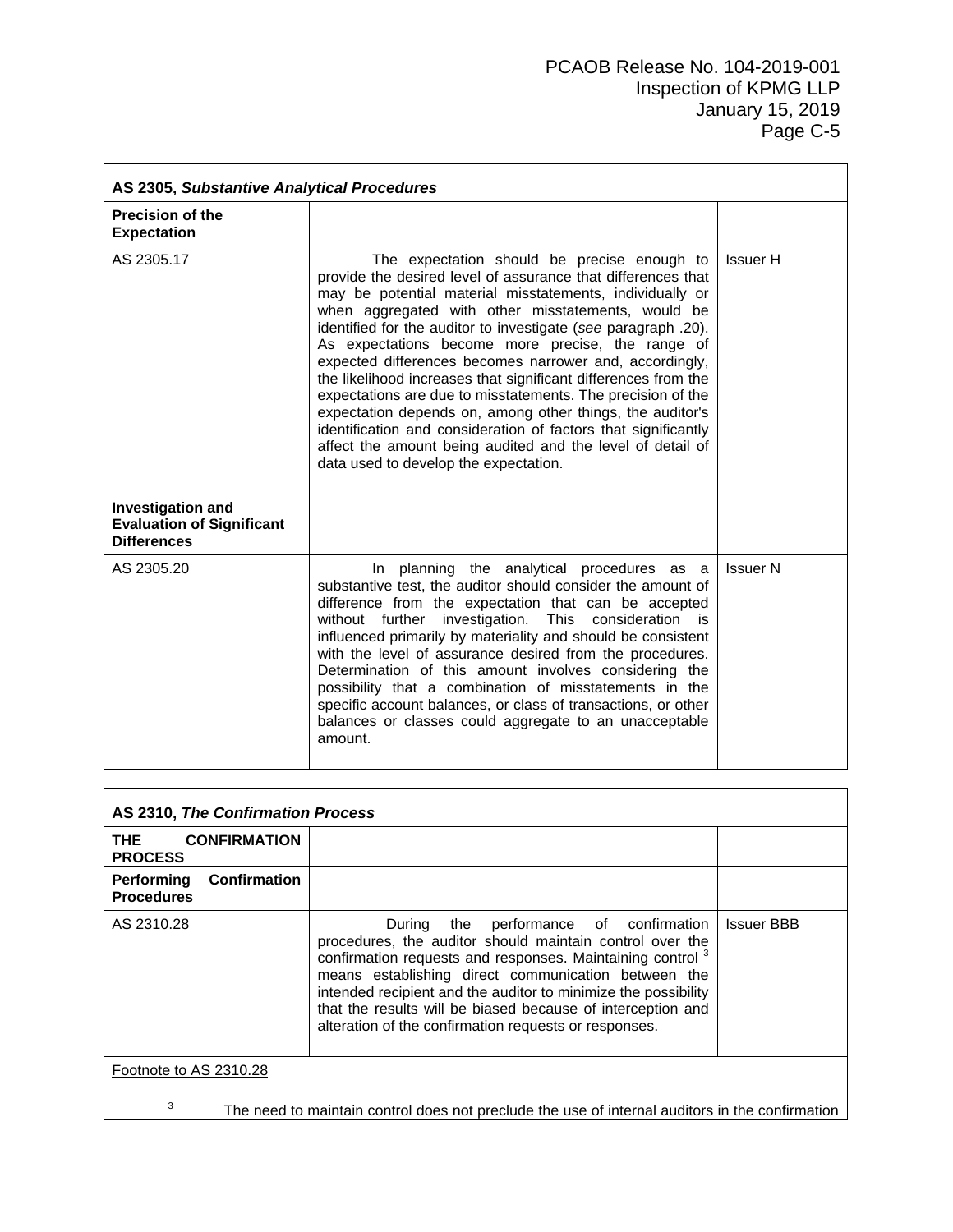#### **AS 2310,** *The Confirmation Process* process. AS 2605, *Consideration of the Internal Audit Function*, provides guidance on considering the work of internal auditors and on using internal auditors to provide direct assistance to the auditor. **ALTERNATIVE PROCEDURES** AS 2310.31 When the auditor has not received replies to positive confirmation requests, he or she should apply alternative procedures to the nonresponses to obtain the evidence necessary to reduce audit risk to an acceptably low level. However, the omission of alternative procedures may be acceptable (*a*) when the auditor has not identified unusual qualitative factors or systematic characteristics related to the nonresponses, such as that all nonresponses pertain to year-end transactions, and (*b*) when testing for overstatement of amounts, the nonresponses in the aggregate, when projected as 100 percent misstatements to the population and added to the sum of all other unadjusted differences, would not affect the auditor's decision about whether the financial statements are materially misstated. Issuers A, P, and BBB

| AS 2315, Audit Sampling                                             |                                                                                                                                                                                                                                                                                                                                                                                                                                                                            |                                       |
|---------------------------------------------------------------------|----------------------------------------------------------------------------------------------------------------------------------------------------------------------------------------------------------------------------------------------------------------------------------------------------------------------------------------------------------------------------------------------------------------------------------------------------------------------------|---------------------------------------|
| <b>SAMPLING IN</b><br><b>SUBSTANTIVE TESTS OF</b><br><b>DETAILS</b> |                                                                                                                                                                                                                                                                                                                                                                                                                                                                            |                                       |
| <b>Planning Samples</b>                                             |                                                                                                                                                                                                                                                                                                                                                                                                                                                                            |                                       |
| AS 2315.16                                                          | When planning a particular sample for a<br>substantive test of details, the auditor should consider<br>The relationship of the sample to the relevant audit<br>٠<br>objective.<br>Tolerable misstatement. (See paragraphs .18-<br>٠<br>.18A.)<br>auditor's allowable risk of<br>The<br>incorrect<br>٠<br>acceptance.<br>Characteristics of the population, that is, the items<br>$\blacksquare$<br>comprising the account balance or class of<br>transactions of interest. | Issuers E and L                       |
| AS 2315.19                                                          | After assessing and considering the levels of<br>inherent and control risks, the auditor performs substantive<br>tests to restrict detection risk to an acceptable level. As the<br>assessed levels of inherent risk, control risk, and detection<br>risk for other substantive procedures directed toward the<br>same specific audit objective decreases, the auditor's                                                                                                   | Issuers A, B, D,<br>F, I, J, M, and Q |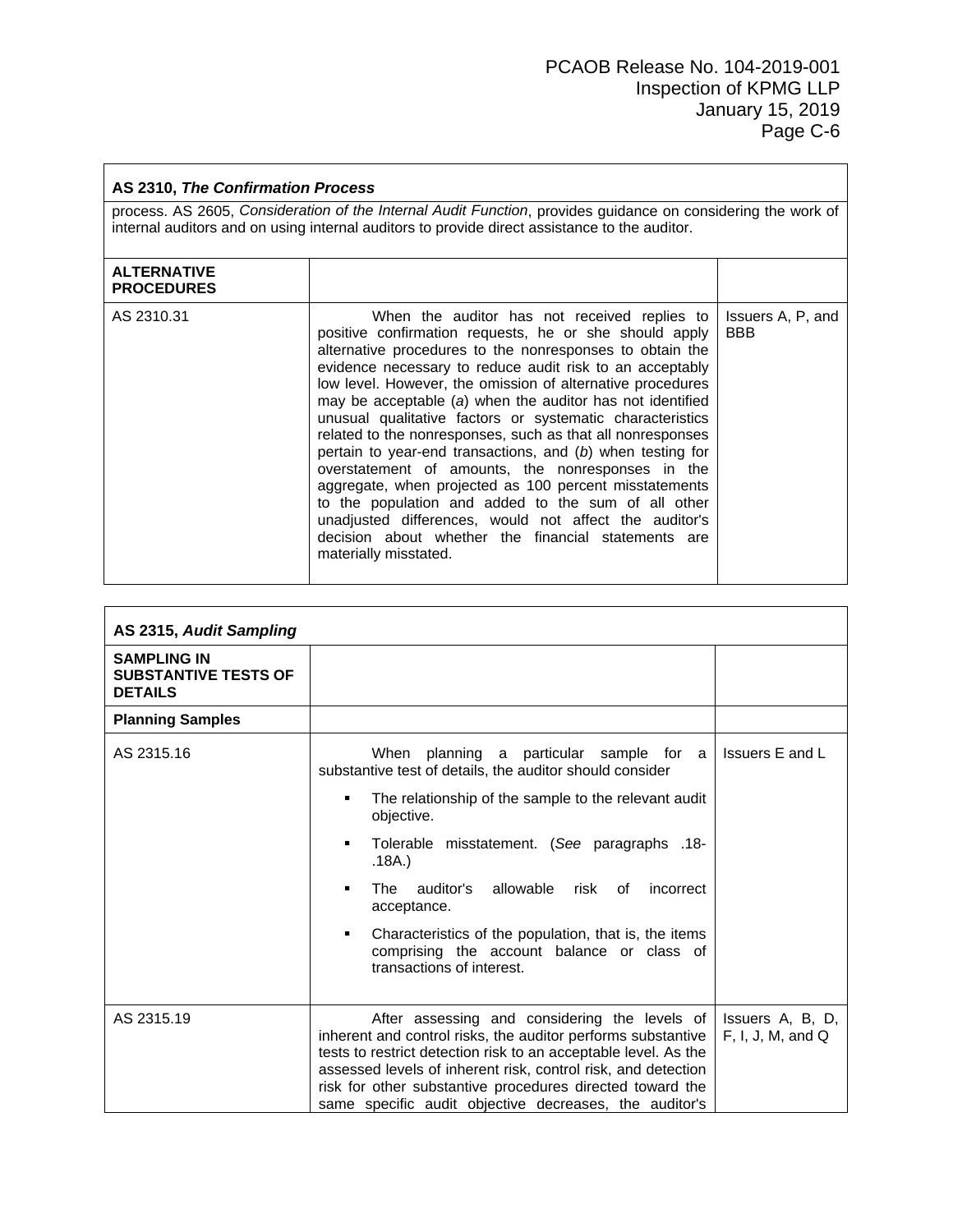| AS 2315, Audit Sampling                                                                                                                                                                                                                                                                                                                                                                                                                                                             |                                                                                                                                                                                                                                                                                                                                                                                                                                                                                                                                                                                                                                              |                                                |  |
|-------------------------------------------------------------------------------------------------------------------------------------------------------------------------------------------------------------------------------------------------------------------------------------------------------------------------------------------------------------------------------------------------------------------------------------------------------------------------------------|----------------------------------------------------------------------------------------------------------------------------------------------------------------------------------------------------------------------------------------------------------------------------------------------------------------------------------------------------------------------------------------------------------------------------------------------------------------------------------------------------------------------------------------------------------------------------------------------------------------------------------------------|------------------------------------------------|--|
|                                                                                                                                                                                                                                                                                                                                                                                                                                                                                     | allowable risk of incorrect acceptance for the substantive<br>tests of details increases and, thus, the smaller the<br>required sample size for the substantive tests of details.<br>For example, if inherent and control risks are assessed at<br>the maximum, and no other substantive tests directed<br>toward the same specific audit objectives are performed,<br>the auditor should allow for a low risk of incorrect<br>acceptance for the substantive tests of details. <sup>3</sup> Thus, the<br>auditor would select a larger sample size for the tests of<br>details than if he allowed a higher risk of incorrect<br>acceptance. |                                                |  |
| Footnote to AS 2315.19                                                                                                                                                                                                                                                                                                                                                                                                                                                              |                                                                                                                                                                                                                                                                                                                                                                                                                                                                                                                                                                                                                                              |                                                |  |
| 3<br>Some auditors prefer to think of risk levels in quantitative terms. For example, in the<br>circumstances described, an auditor might think in terms of a 5 percent risk of incorrect acceptance for the<br>substantive test of details. Risk levels used in sampling applications in other fields are not necessarily relevant<br>in determining appropriate levels for applications in auditing because an audit includes many interrelated tests<br>and sources of evidence. |                                                                                                                                                                                                                                                                                                                                                                                                                                                                                                                                                                                                                                              |                                                |  |
| AS 2315.23                                                                                                                                                                                                                                                                                                                                                                                                                                                                          | To determine the number of items to be selected<br>in a sample for a particular substantive test of details, the<br>auditor should take into account tolerable misstatement for<br>the population; the allowable risk of incorrect acceptance<br>(based on the assessments of inherent risk, control risk,<br>and the detection risk related to the substantive analytical<br>procedures or other relevant substantive tests); and the<br>characteristics of the population, including the expected<br>size and frequency of misstatements.                                                                                                  | Issuers A, B, D,<br>E, F, I, J, L, M,<br>and Q |  |
| AS 2315.23A                                                                                                                                                                                                                                                                                                                                                                                                                                                                         | Table 1 of the Appendix describes the effects of<br>the factors discussed in the preceding paragraph on<br>sample sizes in a statistical or nonstatistical sampling<br>approach. When circumstances are similar, the effect on<br>sample size of those factors should be similar regardless<br>of whether a statistical or nonstatistical approach is used.<br>Thus, when a nonstatistical sampling approach is applied<br>properly, the resulting sample size ordinarily will be<br>comparable to, or larger than, the sample size resulting<br>from an efficient and effectively designed statistical<br>sample.                           | Issuers A, B, D,<br>E, F, I, J, L, M,<br>and Q |  |

| AS 2401, Consideration of Fraud in a Financial Statement Audit |  |  |
|----------------------------------------------------------------|--|--|
| <b>RESPONDING TO</b><br><b>ASSESSED FRAUD RISKS</b>            |  |  |
| <b>Audit Procedures</b><br><b>Performed to Specifically</b>    |  |  |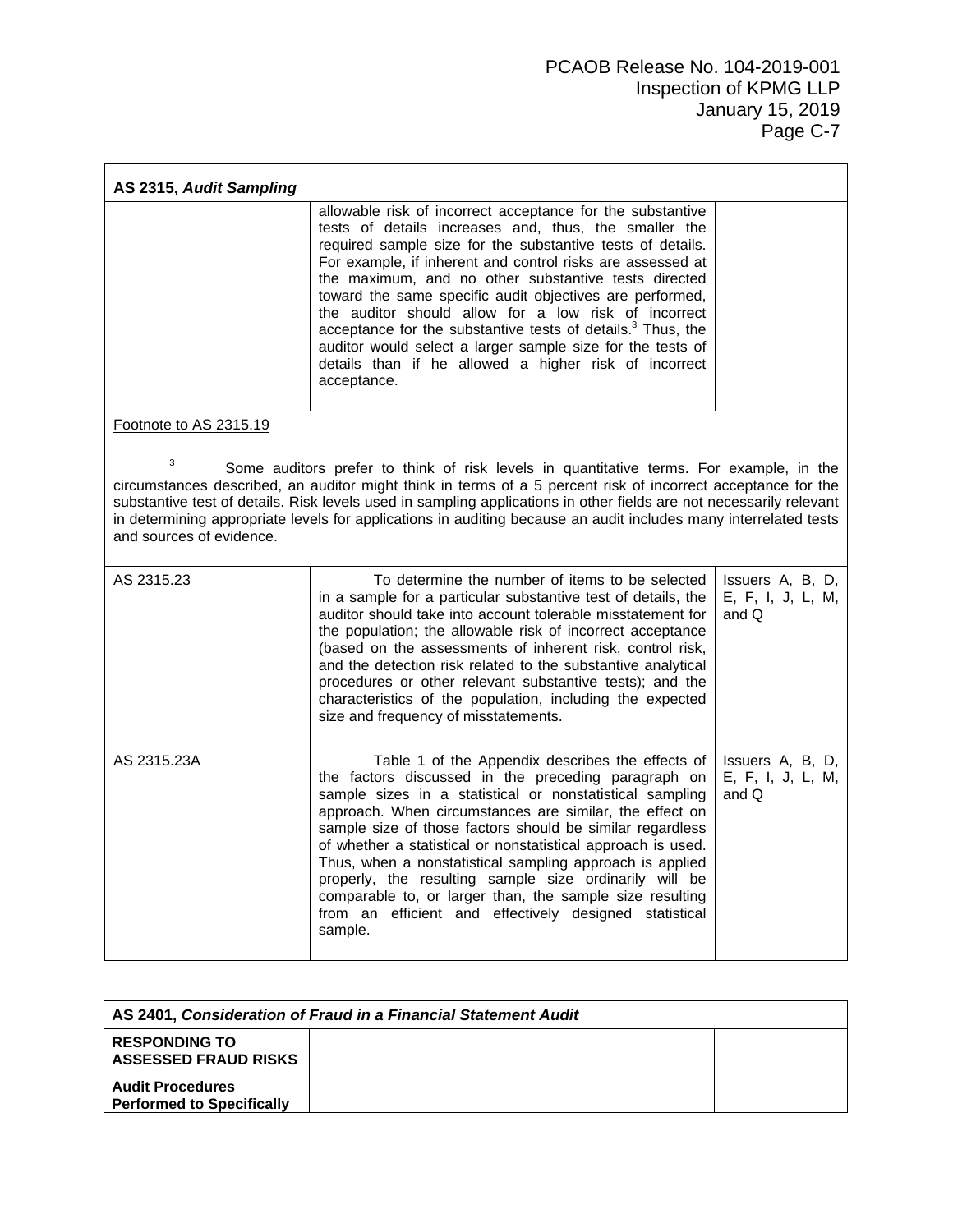| AS 2401, Consideration of Fraud in a Financial Statement Audit                 |                                                                                                                                                                                                                                                                                                                                                                                                                                                                                                                                                                                                                                                                                                                                                                                                                                                                                                                                                                                                                                                                                                                                                                                                               |                 |  |
|--------------------------------------------------------------------------------|---------------------------------------------------------------------------------------------------------------------------------------------------------------------------------------------------------------------------------------------------------------------------------------------------------------------------------------------------------------------------------------------------------------------------------------------------------------------------------------------------------------------------------------------------------------------------------------------------------------------------------------------------------------------------------------------------------------------------------------------------------------------------------------------------------------------------------------------------------------------------------------------------------------------------------------------------------------------------------------------------------------------------------------------------------------------------------------------------------------------------------------------------------------------------------------------------------------|-----------------|--|
| <b>Address the Risk of</b><br><b>Management Override of</b><br><b>Controls</b> |                                                                                                                                                                                                                                                                                                                                                                                                                                                                                                                                                                                                                                                                                                                                                                                                                                                                                                                                                                                                                                                                                                                                                                                                               |                 |  |
| AS 2401.61                                                                     | The auditor should use professional judgment in<br>determining the nature, timing, and extent of the testing of<br>journal entries and other adjustments. For purposes of<br>identifying and selecting specific entries and other<br>adjustments for testing, and determining the appropriate<br>method of examining the underlying support for the items<br>selected, the auditor should consider:                                                                                                                                                                                                                                                                                                                                                                                                                                                                                                                                                                                                                                                                                                                                                                                                           | <b>Issuer M</b> |  |
|                                                                                | The auditor's assessment of the fraud risk. The<br>presence of fraud risk factors or other conditions<br>may help the auditor to identify specific classes of<br>journal entries for testing and indicate the extent of<br>testing necessary.                                                                                                                                                                                                                                                                                                                                                                                                                                                                                                                                                                                                                                                                                                                                                                                                                                                                                                                                                                 |                 |  |
|                                                                                | The effectiveness of controls that have been<br>implemented over journal entries and other<br>Effective<br>adjustments.<br>controls<br>the<br>over<br>preparation and posting of journal entries and<br>adjustments may affect the extent of substantive<br>testing necessary, provided that the auditor has<br>tested the controls. However, even though<br>controls might be implemented and operating<br>effectively, the auditor's substantive procedures<br>for testing journal entries and other adjustments<br>should include the identification and substantive<br>testing of specific items.                                                                                                                                                                                                                                                                                                                                                                                                                                                                                                                                                                                                         |                 |  |
|                                                                                | The entity's financial reporting process and the<br>٠<br>nature of the evidence that can be examined. The<br>auditor's procedures for testing journal entries and<br>other adjustments will vary based on the nature of<br>the financial reporting process. For many entities,<br>routine processing of transactions involves a<br>combination of manual and automated steps and<br>procedures. Similarly, the processing of journal<br>entries and other adjustments might involve both<br>manual and automated procedures and controls.<br>Regardless<br>of<br>the<br>method,<br>the<br>auditor's<br>procedures should include selecting from the<br>general ledger journal entries to be tested and<br>examining support for those items. In addition, the<br>auditor should be aware that journal entries and<br>other adjustments might exist in either electronic<br>or paper form. When information technology (IT) is<br>used in the financial reporting process, journal<br>entries and other adjustments might exist only in<br>electronic form. Electronic evidence often requires<br>extraction of the desired data by an auditor with IT<br>knowledge and skills or the use of an IT specialist. |                 |  |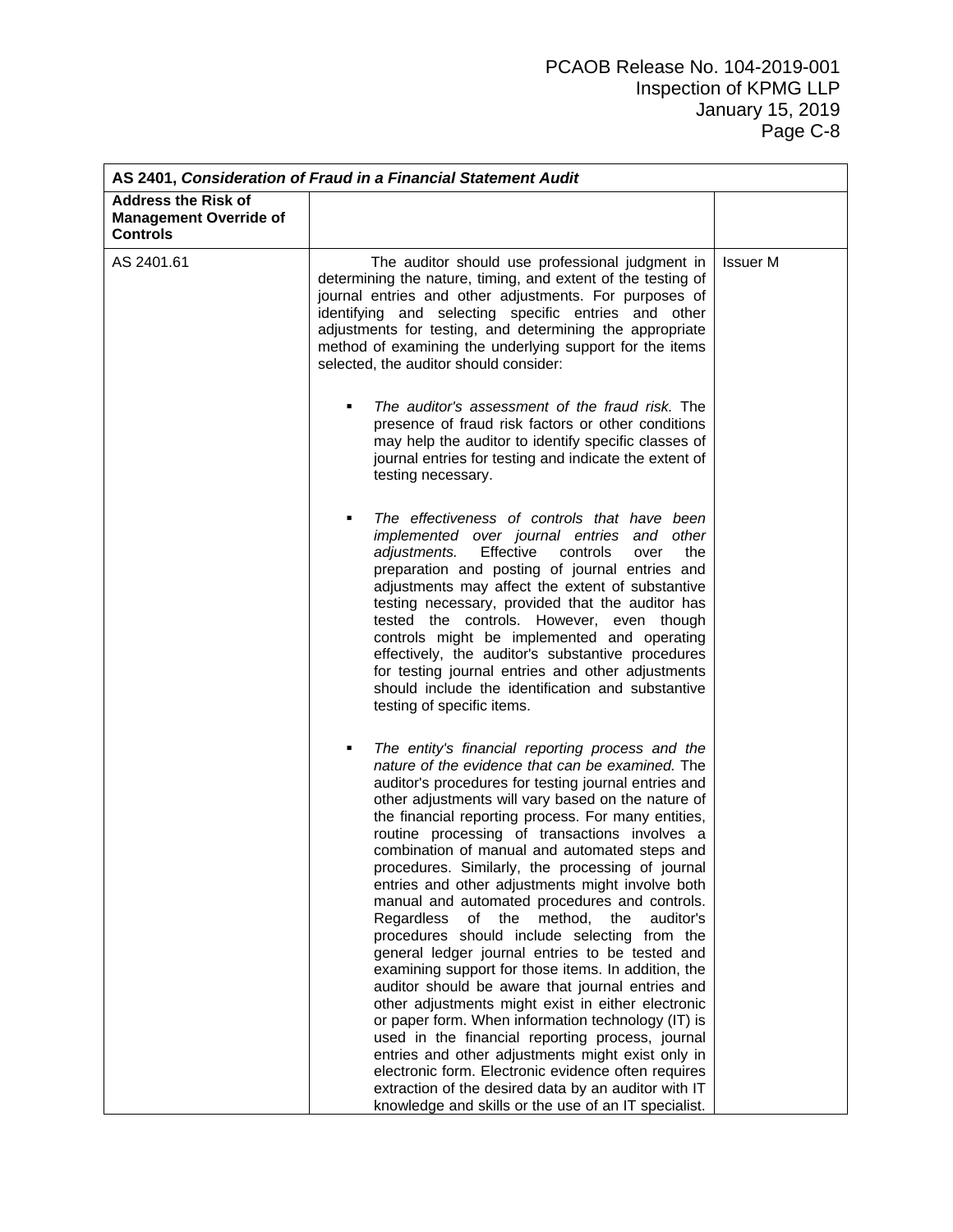| AS 2401, Consideration of Fraud in a Financial Statement Audit |                                                                                                                                                                                                                                                                                                                                                                                                                                                                                                                                                                                                                                                                                                                                                                                                                  |  |  |
|----------------------------------------------------------------|------------------------------------------------------------------------------------------------------------------------------------------------------------------------------------------------------------------------------------------------------------------------------------------------------------------------------------------------------------------------------------------------------------------------------------------------------------------------------------------------------------------------------------------------------------------------------------------------------------------------------------------------------------------------------------------------------------------------------------------------------------------------------------------------------------------|--|--|
|                                                                | In an IT environment, it may be necessary for the<br>employ computer-assisted<br>auditor to<br>audit<br>techniques (for example, report writers, software<br>or data extraction tools, or other systems-based<br>techniques) to identify the journal entries and<br>other adjustments to be tested.                                                                                                                                                                                                                                                                                                                                                                                                                                                                                                              |  |  |
|                                                                | The characteristics of fraudulent entries or<br>adjustments. Inappropriate journal entries and<br>other adjustments often have certain unique<br>identifying characteristics. Such characteristics<br>may include entries (a) made to unrelated,<br>unusual, or seldom-used accounts, (b) made by<br>individuals who typically do not make journal<br>entries, (c) recorded at the end of the period or as<br>post-closing entries that have little or no<br>explanation or description, (d) made either before<br>or during the preparation of the financial<br>statements that do not have account numbers, or<br>(e) containing round numbers or a consistent<br>ending number.                                                                                                                               |  |  |
|                                                                | The nature and complexity of the accounts.<br>Inappropriate journal entries or adjustments may<br>applied to accounts that (a) contain<br>be<br>transactions that are complex or unusual in<br>nature, (b) contain significant estimates and<br>period-end adjustments, (c) have been prone to<br>errors in the past, $(d)$ have not been reconciled on<br>a timely basis or contain unreconciled differences,<br>(e) contain intercompany transactions, or $(f)$ are<br>otherwise associated with an identified fraud risk.<br>In audits of entities that have multiple locations or<br>business units, the auditor should determine<br>whether to select journal entries from locations<br>11. based on factors set forth in paragraphs<br>through .14 of AS 2101, Audit Planning.                             |  |  |
|                                                                | Journal entries or other adjustments processed<br>outside the normal course of business. Standard<br>journal entries used on a recurring basis to record<br>transactions such as monthly sales, purchases,<br>and cash disbursements, or to record recurring<br>accounting estimates generally<br>periodic<br>are<br>subject<br>the<br>entity's<br>internal<br>to<br>controls.<br>Nonstandard entries (for example, entries used to<br>record nonrecurring transactions, such as a<br>business combination, or entries used to record a<br>nonrecurring<br>estimate, such as<br>an<br>asset<br>impairment) might not be subject to the same level<br>of internal control. In addition, other adjustments<br>consolidating<br>adjustments, report<br>such as<br>combinations, and reclassifications generally are |  |  |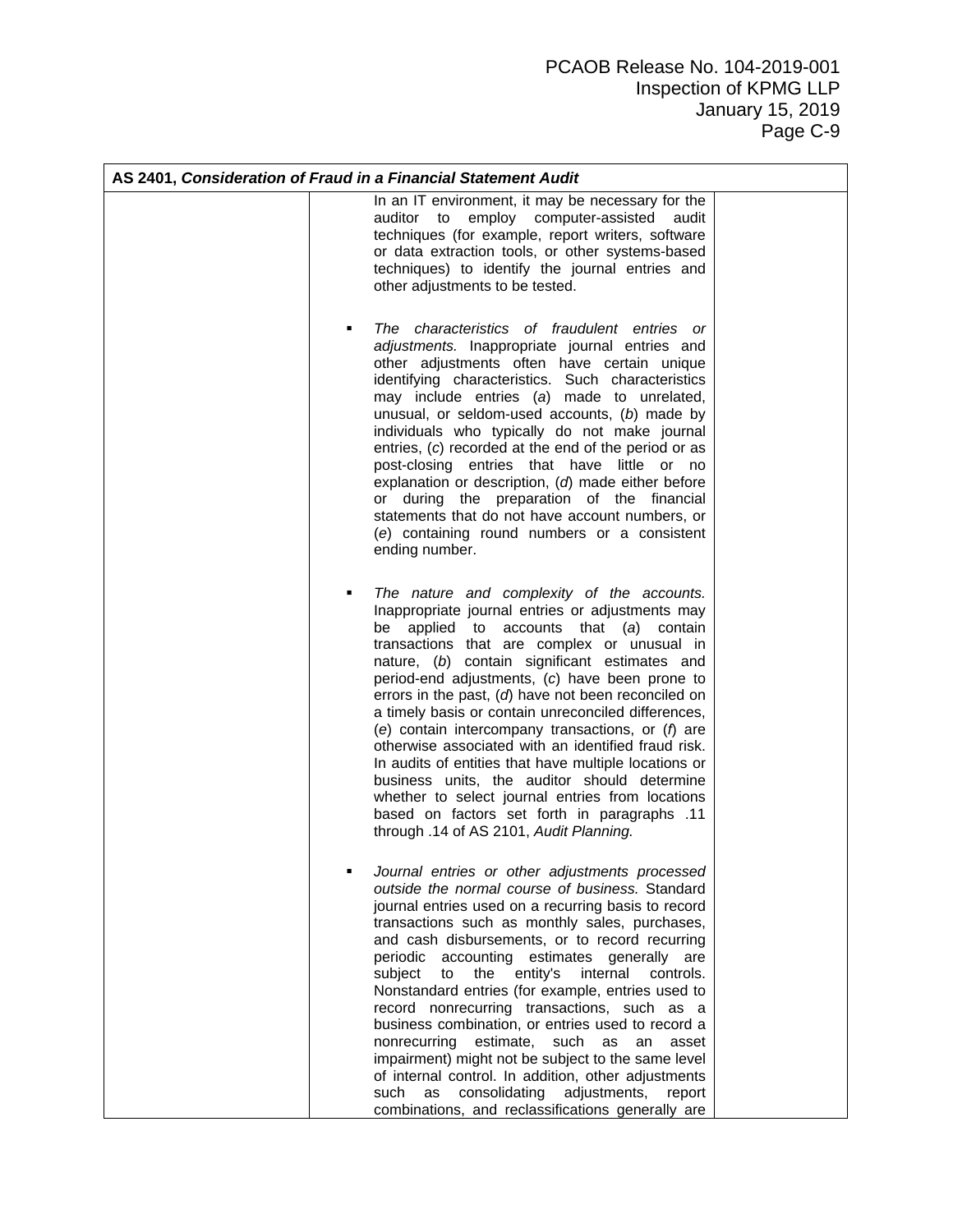| AS 2401, Consideration of Fraud in a Financial Statement Audit                                                                                                                                                                                                               |  |  |  |
|------------------------------------------------------------------------------------------------------------------------------------------------------------------------------------------------------------------------------------------------------------------------------|--|--|--|
| not reflected in formal journal entries and might<br>not be subject to the entity's internal controls.<br>Accordingly, the auditor should consider placing<br>additional emphasis on identifying and testing<br>items processed outside of the normal course of<br>business. |  |  |  |

| The Auditor's<br><b>Responsibility</b> |                                                                                                                                                                                                                                                                                                                                                                                                                                                                                                                                                                                                                                                                                                                                                                                                                                |          |
|----------------------------------------|--------------------------------------------------------------------------------------------------------------------------------------------------------------------------------------------------------------------------------------------------------------------------------------------------------------------------------------------------------------------------------------------------------------------------------------------------------------------------------------------------------------------------------------------------------------------------------------------------------------------------------------------------------------------------------------------------------------------------------------------------------------------------------------------------------------------------------|----------|
| AS 2415.03                             | The auditor should evaluate whether there is<br>substantial doubt about the entity's ability to continue as a<br>going concern for a reasonable period of time in the<br>following manner:<br>The auditor considers whether the results<br>a.<br>of his procedures performed in planning, gathering<br>evidential matter relative to the various audit objectives,<br>and completing the audit identify conditions and events<br>that, when considered in the aggregate, indicate there<br>could be substantial doubt about the entity's ability to<br>continue as a going concern for a reasonable period of<br>time. It may be necessary to obtain additional<br>information about such conditions and events, as well<br>as the appropriate evidential matter to support<br>information that mitigates the auditor's doubt. | Issuer C |
|                                        | If the auditor believes there is substantial<br>b.<br>doubt about the entity's ability to continue as a going<br>concern for a reasonable period of time, he should (1)<br>obtain information about management's plans that are<br>intended to mitigate the effect of such conditions or<br>events, and (2) assess the likelihood that such plans<br>can be effectively implemented.                                                                                                                                                                                                                                                                                                                                                                                                                                           |          |
|                                        | After the auditor has evaluated<br>C <sub>1</sub><br>management's plans, he concludes whether he has<br>substantial doubt about the entity's ability to continue as<br>a going concern for a reasonable period of time. If the<br>auditor concludes there is substantial doubt, he should<br>(1) consider the adequacy of disclosure about the<br>entity's possible inability to continue as a going concern<br>for a reasonable period of time, and (2) include an<br>explanatory paragraph, including an appropriate title<br>(immediately following the opinion paragraph), in his<br>audit report to reflect his conclusion. If the auditor<br>concludes that substantial doubt does not exist, he<br>should consider the need for disclosure.                                                                             |          |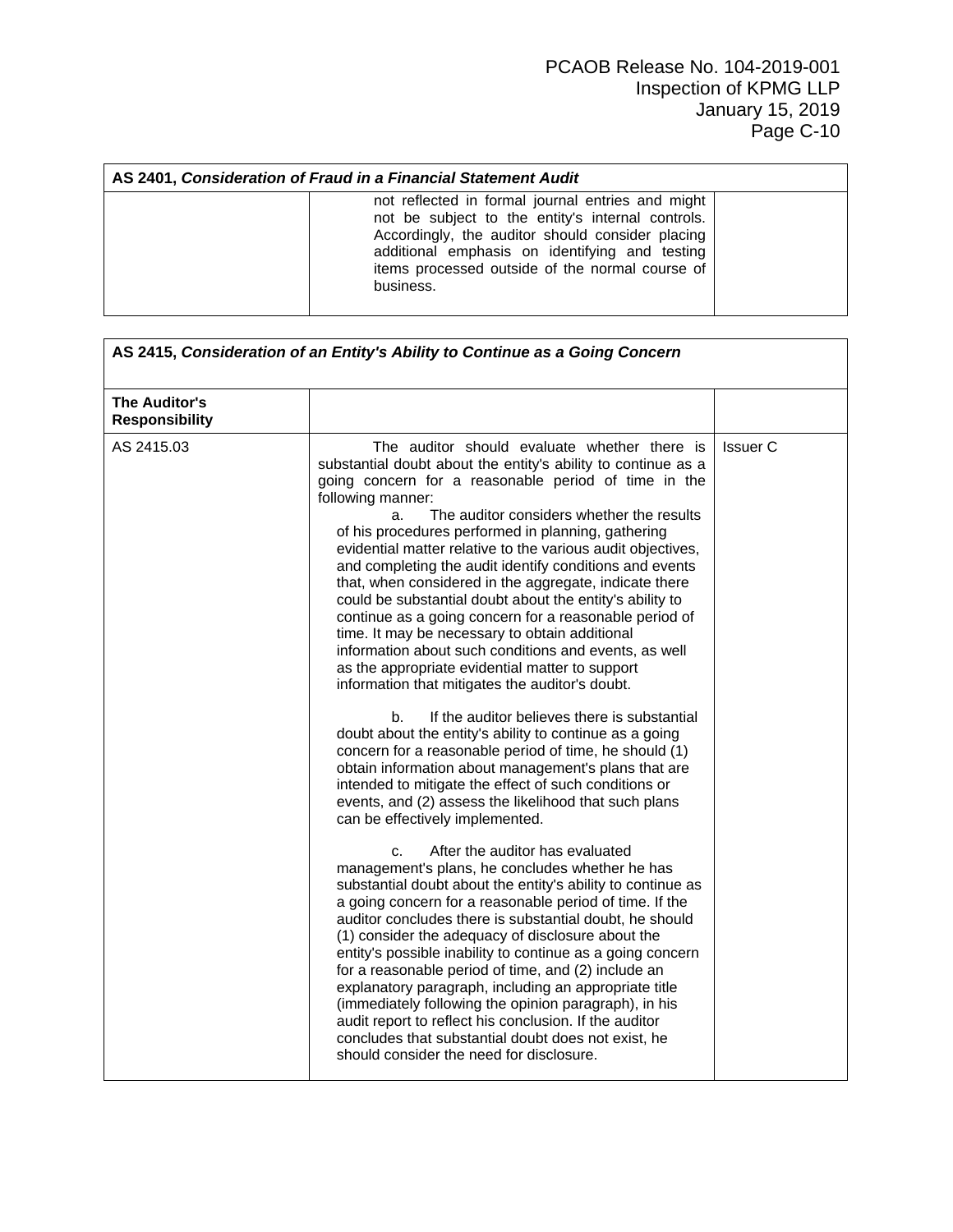| <b>AS 2501, Auditing Accounting Estimates</b> |                                                                                                                                                                                                                                                                                                                             |                              |  |
|-----------------------------------------------|-----------------------------------------------------------------------------------------------------------------------------------------------------------------------------------------------------------------------------------------------------------------------------------------------------------------------------|------------------------------|--|
| <b>EVALUATING</b><br><b>REASONABLENESS</b>    |                                                                                                                                                                                                                                                                                                                             |                              |  |
| AS 2501.11                                    | Review and test management's process. In many<br>situations, the auditor assesses the reasonableness of an<br>accounting estimate by performing procedures to test the<br>process used by management to make the estimate. The<br>following are procedures the auditor may consider<br>performing when using this approach: | Issuers A, B, D, I,<br>and K |  |
|                                               | Identify whether there are controls over the<br>а.<br>preparation<br>of<br>accounting<br>estimates<br>and<br>supporting data that may be useful in the<br>evaluation.                                                                                                                                                       |                              |  |
|                                               | Identify the sources of data and factors that<br>b.<br>management used in forming the assumptions,<br>and consider whether such data and factors are<br>relevant, reliable, and sufficient for the purpose<br>based on information gathered in other audit tests.                                                           |                              |  |
|                                               | Consider whether there are additional key factors<br>C.<br>or alternative assumptions about the factors.                                                                                                                                                                                                                    |                              |  |
|                                               | d. Evaluate whether the assumptions are consistent<br>with each other, the supporting data, relevant<br>historical data, and industry data.                                                                                                                                                                                 |                              |  |
|                                               | Analyze historical data used in developing the<br>е.<br>assumptions to assess whether the data is<br>comparable and consistent with data of the period<br>under audit, and consider whether such data is<br>sufficiently reliable for the purpose.                                                                          |                              |  |
|                                               | f.<br>Consider whether changes in the business or<br>industry may cause other factors to become<br>significant to the assumptions.                                                                                                                                                                                          |                              |  |
|                                               | available<br>documentation<br>Review<br>οf<br>the<br>g.<br>assumptions used in developing the accounting<br>estimates and inquire about any other plans, goals,<br>and objectives of the entity, as well as consider<br>their relationship to the assumptions.                                                              |                              |  |
|                                               | Consider using the work of a specialist regarding<br>h.<br>certain assumptions (AS 1210, Using the Work of a<br>Specialist).                                                                                                                                                                                                |                              |  |
|                                               | Test the calculations used by management to<br>i.<br>translate the assumptions and key factors into the<br>accounting estimate.                                                                                                                                                                                             |                              |  |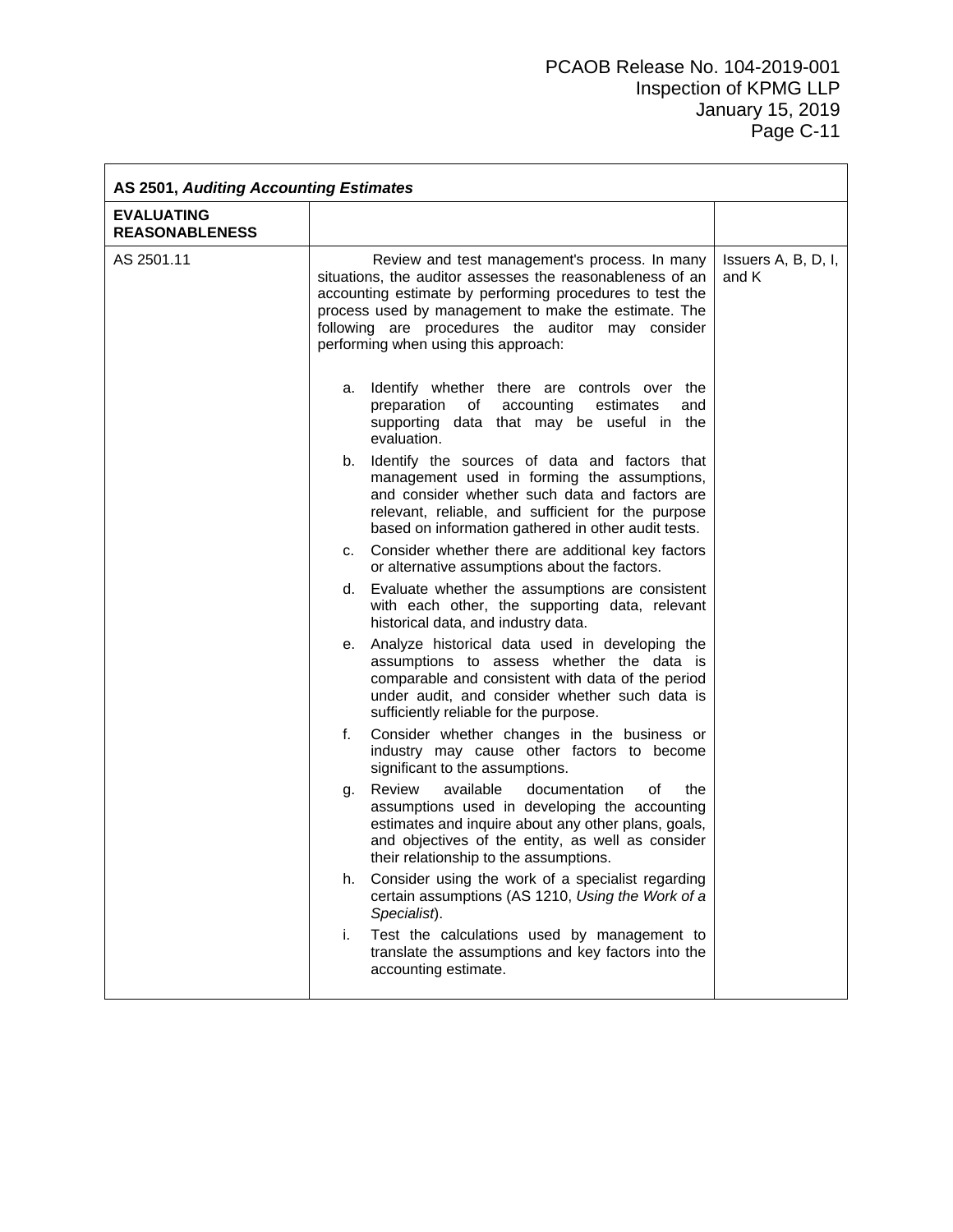## PCAOB Release No. 104-2019-001 Inspection of KPMG LLP January 15, 2019 Page C-12

| AS 2502, Auditing Fair Value Measurements and Disclosures                                                         |                                                                                                                                                                                                                                                                                                                                                                                        |                                   |  |
|-------------------------------------------------------------------------------------------------------------------|----------------------------------------------------------------------------------------------------------------------------------------------------------------------------------------------------------------------------------------------------------------------------------------------------------------------------------------------------------------------------------------|-----------------------------------|--|
| <b>TESTING THE ENTITY'S</b><br><b>FAIR VALUE</b><br><b>MEASUREMENTS AND</b><br><b>DISCLOSURES</b>                 |                                                                                                                                                                                                                                                                                                                                                                                        |                                   |  |
| <b>Testing Management's</b><br><b>Significant Assumptions,</b><br>the Valuation Model, and<br>the Underlying Data |                                                                                                                                                                                                                                                                                                                                                                                        |                                   |  |
| AS 2502.26                                                                                                        | The auditor's understanding of the reliability of the<br>process used by management to determine fair value is an<br>important element in support of the resulting amounts and<br>therefore affects the nature, timing, and extent of audit<br>procedures. When testing the entity's fair value<br>measurements and disclosures, the auditor evaluates<br>whether:                     | Issuers C, F, J,<br>O, U, and AAA |  |
|                                                                                                                   | Management's assumptions are reasonable and<br>a.<br>reflect, or are not inconsistent with, market<br>information (see paragraph .06).                                                                                                                                                                                                                                                 |                                   |  |
|                                                                                                                   | The fair value measurement was determined using<br>b.<br>an appropriate model, if applicable.<br>Management used relevant information that was<br>C.<br>reasonably available at the time.                                                                                                                                                                                              |                                   |  |
| AS 2502.28                                                                                                        | Where applicable, the auditor should evaluate<br>whether the significant assumptions used by management<br>in measuring fair value, taken individually and as a whole,<br>provide a reasonable basis for the fair value measurements<br>and disclosures in the entity's financial statements.                                                                                          | Issuers C, F, J,<br>O, U, and AAA |  |
| AS 2502.31                                                                                                        | Assumptions ordinarily are supported by differing<br>types of evidence from internal and external sources that<br>provide objective support for the assumptions used. The<br>auditor evaluates the source and reliability of evidence<br>assumptions,<br>supporting<br>management's<br>including<br>consideration of the assumptions in light of historical and<br>market information. | <b>Issuer O</b>                   |  |
| AS 2502.36                                                                                                        | To be reasonable, the assumptions on which the<br>fair value measurements are based (for example, the<br>discount rate used in calculating the present value of future<br>cash flows), <sup>5</sup> individually and taken as a whole, need to be<br>realistic and consistent with:                                                                                                    | <b>Issuer O</b>                   |  |
|                                                                                                                   | a. The general economic environment, the economic<br>environment of the specific industry, and the<br>entity's economic circumstances;<br>Existing market information;<br>b.<br>The plans of the entity,<br>including<br>what<br>C.                                                                                                                                                    |                                   |  |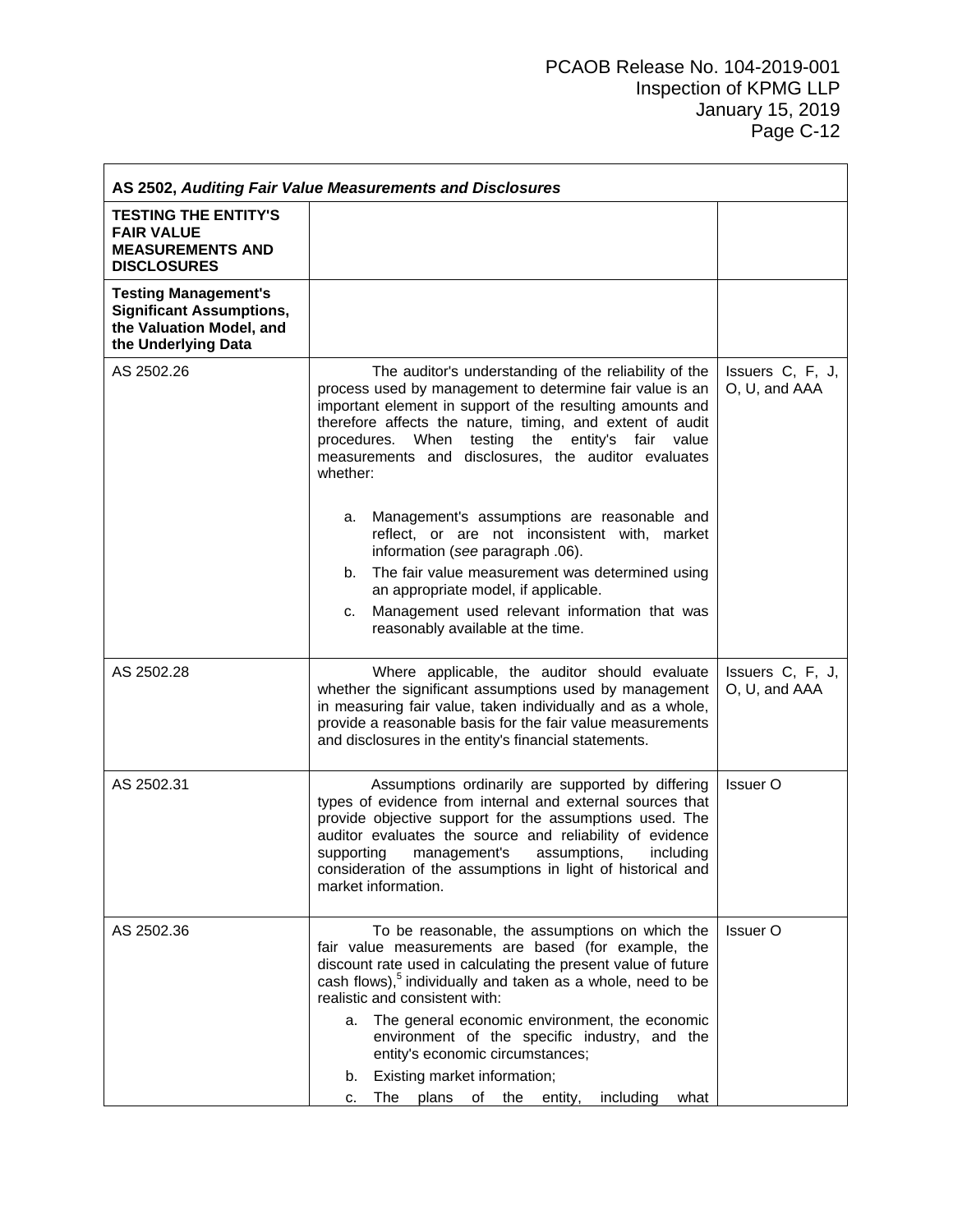|                                                       | AS 2502, Auditing Fair Value Measurements and Disclosures                                                                                                                                                                                                                                                                                                                                                                                                                                                                                                                                                                                                                                                                                                                                                                                                                                                                                                                                        |
|-------------------------------------------------------|--------------------------------------------------------------------------------------------------------------------------------------------------------------------------------------------------------------------------------------------------------------------------------------------------------------------------------------------------------------------------------------------------------------------------------------------------------------------------------------------------------------------------------------------------------------------------------------------------------------------------------------------------------------------------------------------------------------------------------------------------------------------------------------------------------------------------------------------------------------------------------------------------------------------------------------------------------------------------------------------------|
|                                                       | management expects will be the outcome of<br>specific objectives and strategies;                                                                                                                                                                                                                                                                                                                                                                                                                                                                                                                                                                                                                                                                                                                                                                                                                                                                                                                 |
|                                                       | d. Assumptions made in prior periods, if appropriate;                                                                                                                                                                                                                                                                                                                                                                                                                                                                                                                                                                                                                                                                                                                                                                                                                                                                                                                                            |
|                                                       | e. Past experience of, or previous conditions<br>experienced by, the entity to the extent currently<br>applicable;                                                                                                                                                                                                                                                                                                                                                                                                                                                                                                                                                                                                                                                                                                                                                                                                                                                                               |
|                                                       | Other matters relating to the financial statements,<br>f.<br>for example, assumptions used by management in<br>accounting estimates for financial statement<br>accounts other than those relating to fair value<br>measurements and disclosures; and                                                                                                                                                                                                                                                                                                                                                                                                                                                                                                                                                                                                                                                                                                                                             |
|                                                       | The risk associated with cash flows, if applicable,<br>g.<br>including the potential variability in the amount and<br>timing of the cash flows and the related effect on<br>the discount rate.                                                                                                                                                                                                                                                                                                                                                                                                                                                                                                                                                                                                                                                                                                                                                                                                   |
|                                                       | Where assumptions are reflective of management's intent<br>and ability to carry out specific courses of action, the<br>auditor considers whether they are consistent with the<br>entity's plans and past experience.                                                                                                                                                                                                                                                                                                                                                                                                                                                                                                                                                                                                                                                                                                                                                                             |
| Footnote to AS 2502.36                                |                                                                                                                                                                                                                                                                                                                                                                                                                                                                                                                                                                                                                                                                                                                                                                                                                                                                                                                                                                                                  |
| 5<br>assumptions (see FASB Concepts Statement No. 7). | The auditor also should consider requirements of GAAP that may influence the selection of                                                                                                                                                                                                                                                                                                                                                                                                                                                                                                                                                                                                                                                                                                                                                                                                                                                                                                        |
| AS 2502.39                                            | The auditor should test the data used to develop<br>Issuer C<br>the fair value measurements and disclosures and evaluate<br>whether the fair value measurements have been properly<br>determined<br>from<br>such<br>data<br>and<br>management's<br>assumptions. Specifically, the auditor evaluates whether<br>the data on which the fair value measurements are based,<br>including the data used in the work of a specialist, is<br>accurate, complete, and relevant; and whether fair value<br>measurements have been properly determined using such<br>data and management's assumptions. The auditor's tests<br>also may include, for example, procedures such as<br>source<br>of<br>verifying<br>the<br>the<br>data,<br>mathematical<br>recomputation of inputs, and reviewing of information for<br>internal consistency, including whether such information is<br>consistent with management's intent and ability to carry out<br>specific courses of action discussed in paragraph .17. |